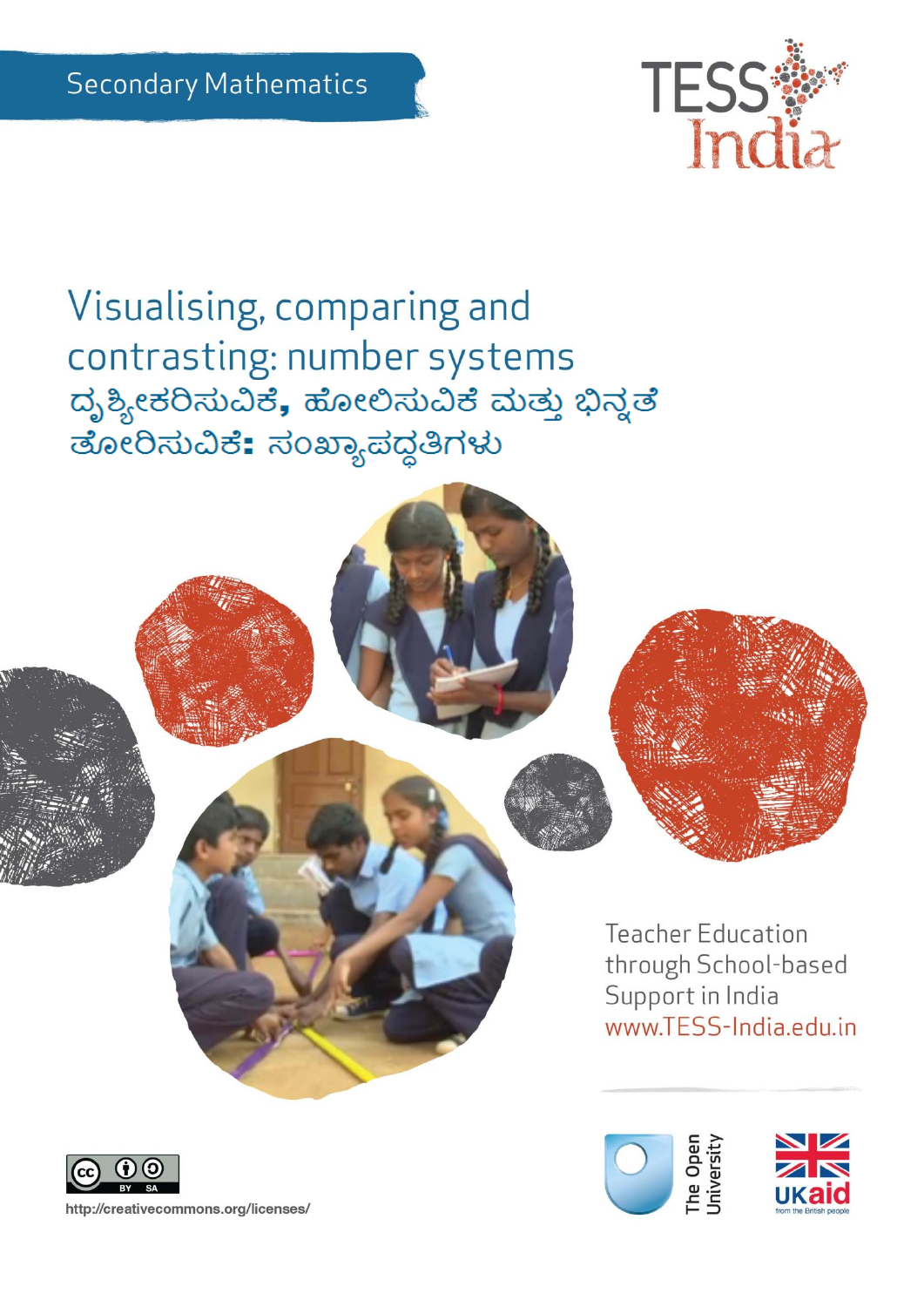ಭಾರತದಲ್ಲಿನ ಪ್ರಾಥಮಿಕ ಮತ್ತು ಪ್ರೌಢಶಾಲಾ ಶಿಕ್ಷಕರ ತರಗತಿಯ ಪದ್ಧತಿಗಳನ್ನು ಉತ್ತಮಪಡಿಸಲು TESS-ಭಾರತ (ಶಾಲಾ ಆಧಾರಿತ ಬೆಂಬಲದೊಂದಿಗೆ ಶ್ರಿಕ್ಷಕರ ಶ್ರಿಕ್ಷಣ)ವು ಗುರಿಯನ್ನು ಹೊಂದಿದೆ. ಇದು ಮುಕ್ತ ಶೈಕ್ಷಣಿಕ ಸಂಪನ್ಮೂಲಗಳ (OER) ಮೂಲಕ ವಿದ್ಯಾರ್ಥಿ ಕೇಂದ್ರಿತ ಮತ್ತು ವಿದ್ಯಾರ್ಥಿಗಳ ಪಾಲ್ಗೊಳ್ಳುವಿಕೆಯ ವಿಧಾನಗಳನ್ನು ಬೆಳೆಸಿಕೊಳ್ಳಲು ಶ್ವಿಕ್ಷಕರಿಗೆ ಬೆಂಬಲ ನೀಡುವ ಉದ್ದೇಶವನ್ನು ಹೊಂದಿದೆ. ಶ್ವಿಕ್ಷಕರಿಗೆ ಶಾಲಾ ಪಠ್ಯಪುಸ್ತಕದ ಜೊತೆಗೆ TESS-ಭಾರತ OERಗಳು ಒಂದು ಒಡನಾಡಿಯನ್ನು ಒದಗಿಸುತ್ತವೆ. ಶಿಕ್ಷಕರು ಅವರ ವಿದ್ಯಾರ್ಥಿಗಳೊಂದಿಗೆ ತರಗತಿಯಲ್ಲಿ ಪ್ರಯತ್ನಿಸಲು ಚಟುವಟಿಕೆಗಳನ್ನು ಒದಗಿಸುತ್ತವೆ, ಬೇರೆ ಶಿಕ್ಷಕರು ಅವರ ವಿದ್ಯಾರ್ಥಿಗಳೊಂದಿಗೆ ತರಗತಿಯಲ್ಲಿ ಪ್ರಯತ್ನಿಸಲು ಚಟುವಟಿಕೆಗಳನ್ನು ಒದಗಿಸುತ್ತವೆ, ಇದರ ಜೊತೆಗೆ ಬೇರೆ ಶಿಕ್ಷಕರು ಒಂದು ವಿಷಯವನ್ನು ಹೇಗೆ ಬೋಧಿಸಿದರು ಎಂಬುದನ್ನು ಪ್ರಕರಣ ಅಧ್ಯಯನಗಳ ಮೂಲಕ ಹಾಗೂ ಅವರು ತಮ್ಮ ಪಾಠಯೋಜನೆಗಳು ತಯಾರಿಸಲು ಹಾಗೂ ವಿಷಯ ಜ್ಞಾನವನ್ನು ಬೆಳೆಸಿಕೊಳ್ಳಲು ಸಂಪನ್ಮೂಲಗಳ ಸಂಪರ್ಕದೊಂದಿಗೆ ಹೇಗೆ ಬೆಂಬಲ ಪಡೆದರು ಎಂಬುದನ್ನು ತೋರಿಸುತದೆ. ಭಾರತದ ಪಠ್ಯಕ್ರಮ ಮತ್ತು ಸಂದರ್ಭಗಳನ್ನು ಸಂಭೋದಿಸಲು ಭಾರತೀಯ ಮತ್ತು ಅಂತರರಾಷ್ಟ್ರೀಯ ಲೇಖಕರ ಸಹಯೋಗದೊಂದಿಗೆ TESS-*ಭಾರತ*ಂERಗಳನ್ನು ರಚಿಸಲಾಗಿದೆ. ಅವುಗಳು ಅಂತರ್ ಜಾಲ ಮತ್ತು ಮುದ್ರಣದ ಮೂಲಕವೂ ಲಭ್ಯವಿದೆ (<u>http://www.tess-</u> <u>india.edu.in/</u>). *TESS-ಭಾರತ* ಯೋಜಿತ ಕಾರ್ಯದಲ್ಲಿ ಪಾಲ್ಗೊಳ್ಳುತ್ತಿರುವ ಭಾರತದ ಪ್ರತಿಯೊಂದು ರಾಜ್ಯಕ್ಕೆ ಸೂಕ್ತವಾಗುವಂತೆ OERಗಳು ಅನೇಕ ಭಾಷಾಂತರಗಳಲ್ಲಿ ಲಭ್ಯವಿದೆ. ಸ್ಥಳೀಯ ಅಗತ್ಯತೆಗಳು ಮತ್ತು ಸಂದರ್ಭಗಳನ್ನು ಪೂರೈಸಲು ಬಳಕೆದಾರರನ್ನು OERಗಳನ್ನು ಹೊಂದಿಸಿಕೊಳ್ಳಲು (adapt) ಮತ್ತು ಸ್ಥಳೀಕರಿಸಲು (localize) ಆಹ್ಯಾನಿಸಲಾಗಿದೆ.

TESS-ಭಾರತವು United Kingdom (UK) ಯ ಮುಕ್ತ ವಿಶ್ವವಿದ್ಯಾಲಯದಿಂದ ಹಣಕಾಸು ನೆರವನ್ನು ಪಡೆದಿದೆ.

#### ವಿಡಿಯೋ ಸಂಪನ್ಮೂಲಗಳು

ಈ ಘಟಕದಲ್ಲಿನ ಕೆಲವು ಚಟುವಟಿಕೆಗಳು <mark>ಮಾತ್ರಕ್ಕೆ</mark> . ಚಿಹ್ನೆಯೊಂದಿಗೆ ಜೊತೆಗೂಡಿಸಲ್ಪಟ್ಟಿವೆ. ನಿರ್ದಿಷ್ಟ ಬೋಧನಾಶಾಸ್ತ್ರದ ವಿಷಯ ಪ್ರಸ್ತಾಪಗಳಿಗಾಗಿ TESS-*ಭಾರತದ* ವಿಡಿಯೋ ಸಂಪನ್ಮೂಲಗಳನ್ನು ನೀವು ವೀಕ್ಷಿಸುವುದರಿಂದ ನಿಮಗೆ ಉಪಯುಕ್ತವೆಂದು ಕಂಡುಕೊಳ್ಳಲು ಅದು ಸೂಚಿಸುತ್ತದೆ.

ಭಾರತದಲ್ಲಿನ ತರಗತಿಗಳ ವಿವಿಧ ಸಂದರ್ಭಗಳ ವ್ಯಾಪ್ತಿಯನ್ನು ಒಳಗೊಂಡ ಪ್ರಮುಖ ಬೋಧನಾಶಾಸ್ತ್ರದ ತಂತ್ರಗಳನ್ನು *TESS-ಭಾರತ* ವಿಡಿಯೋ ಸಂಪನ್ಮೂಲಗಳು ದೃಷ್ಟಾಂತಗಳ ಮೂಲಕ ಸ್ಪಷ್ಟೀಕರಿಸುತ್ತವೆ. ನಿಮ್ಮನ್ನು ಅಂತಹ ಸಮರೂಪದ ಅಭ್ಯಾಸಗಳೊಂದಿಗೆ ಪ್ರಯೋಗ ಮಾಡಲು ಅವುಗಳು ಸ್ಸೂರ್ತಿದಾಯಕವಾಗುತ್ತವೆಂದು ಆಶಿಸುತ್ತೇವೆ. ಪಠ್ಯಪುಸ್ತಕ ಆಧಾರಿತ ಘಟಕಗಳ ಮೇಲೆ ಕೆಲಸ ಮಾಡುವಾಗ ನಿಮ್ಮ ಅನುಭವಗಳನ್ನು ಅವು ವೃದ್ಧಿಸುತ್ತವೆ ಮತ್ತು ಪೂರಕವಾಗಿ ಬೆಂಬಲ ನೀಡಲು ನಿರ್ಧರಿಸಲ್ಪಟ್ಟಿವೆ. ಆದರೆ, ಅವನ್ನು ಪಡೆಯಲು ನೀವು ಅಸಮರ್ಥರಾದರೆ ನಿಮ್ಮ ಅನುಭವಗಳು ಸಂಪೂರ್ಣವಾಗುವುದಿಲ್ಲ.

TESS-ಭಾರತ ವಿಡಿಯೋ ಸಂಪನ್ಮೂಲಗಳನ್ನು ನೀವು ಅಂತರ್ ಜಾಲದ (online) ಮೂಲಕ ನೋಡಬಹುದು ಅಥವಾ TESS-ಭಾರತ ವೆಬ್ ಸ್ನೆಟ್(website) ನಿಂದ ಪಡೆಯಬಹುದು (downloaded),(http://www.tess-india.edu.in/). ಪರ್ಯಾಯವಾಗಿ, ಈ ವಿಡಿಯೋಗಳನ್ನು ನೀವು ಸಿಡಿ ಅಥವಾ ಮೆಮೊರಿ ಕಾರ್ಡ್ (memory card)ಗಳ ಮೂಲಕವೂ ಪಡೆಯಬಹುದು.

#### *Version 2.0 SM03v1*

*Except for third party materials and otherwise stated, this content is made available under a Creative Commons Attribution-ShareAlike licence:<http://creativecommons.org/licenses/by-sa/3.0/>*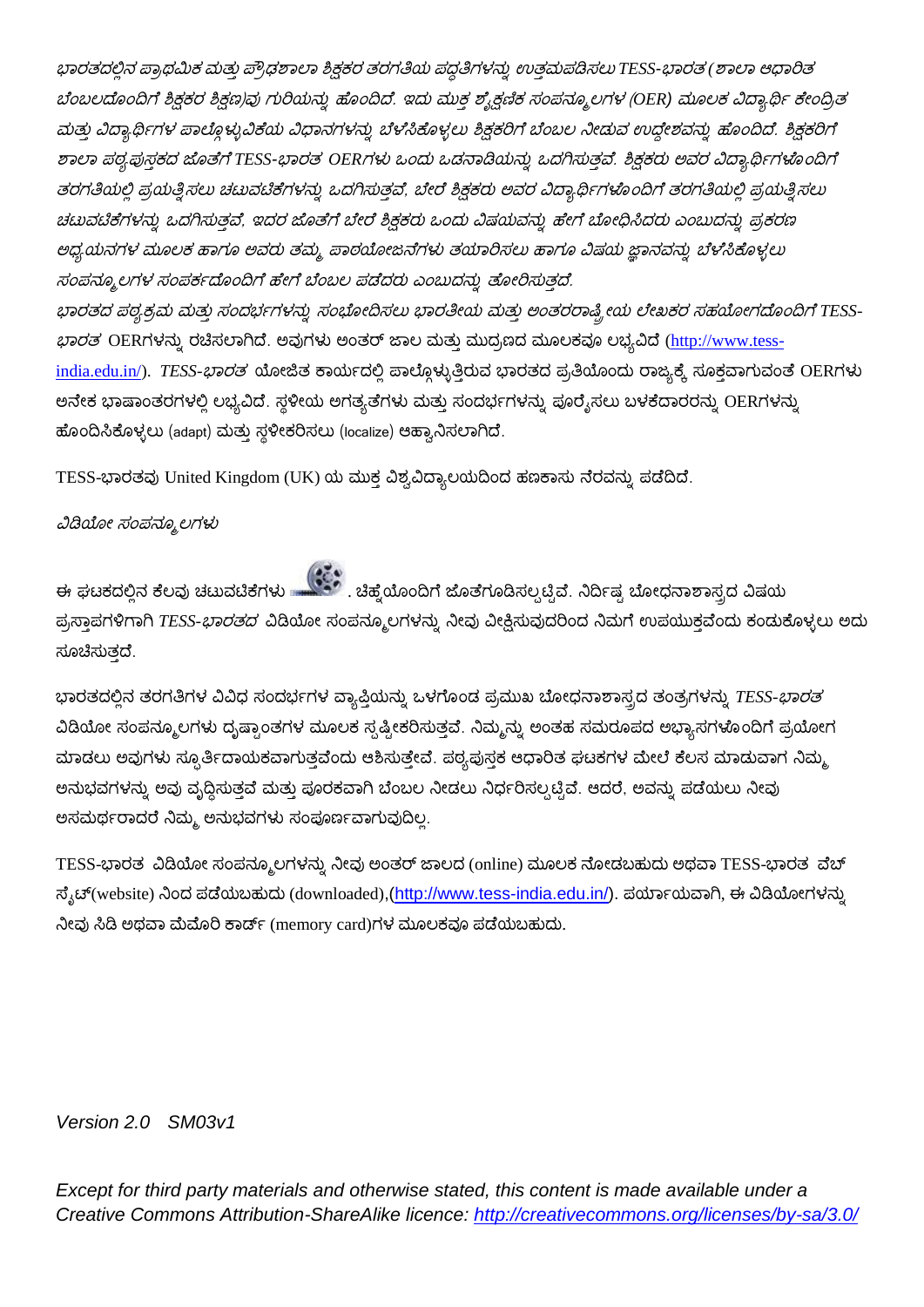# ಈ ಘಟಕ ಯಾವುದರ ಬಗ್ಗೆ?

ಗಣಿತವು ಹಲವು ಬಗೆಯ ಸಂಖ್ಯಾಪದ್ದತಿಗಳನ್ನು ಹೊಂದಿದೆ: ಅವು ಸ್ವಾಭಾವಿಕ ಸಂಖ್ಯೆಗಳು ಪೂರ್ಣ ಸಂಖ್ಯೆಗಳು, ಪೂರ್ಣಾಂಕಗಳು ಭಾಗಲಬ್ದ ಸಂಖ್ಯೆಗಳು, ಅಭಾಗಲಬ್ಧ ಸಂಖ್ಯೆಗಳು ಮತ್ತು ವಾಸ್ತವಿಕ ಸಂಖ್ಯೆಗಳು. ಆಗಾಗ ವಿದ್ಯಾರ್ಥಿಗಳು ಈ ಸಂಖ್ಯಾಪದ್ಧತಿಯಲ್ಲಿನ ವ್ಯತ್ಯಾಸಗಳು ಅಸ್ಪಷ್ಟ ಹಾಗೂ ಲಘು ಎಂದು ಯೋಚೆಸುತ್ತಾರೆ. ಈ ಘಟಕವು ಸಂಖ್ಯಾಪದ್ಧತಿಯಲ್ಲಿನ ಸಮಾನ ರೂಪತೆಗಳನ್ನು ಮತ್ತು ವ್ಯತ್ಯಾಸಗಳನ್ನು ಹಾಗೂ ಗಣಿತದ ಕ್ರಿಯೆಗಳಾದ ಸಂಕಲನ, ಗುಣಾಕಾರ, ಘಾತಾಂಕೀಕರಣ ಇತ್ಯಾದಿಗಳು ಹೇಗೆ ಇಲ್ಲಿ ಕಾರ್ಯನಿರ್ವಹಿಸುತ್ತವೆ ಎಂದು ಪರೀಕ್ಷಿಸುತ್ತದೆ.

ಪ್ರಶಿಕ್ಷಣದ ರಾಷ್ಟ್ರೀಯ ಪಠ್ಯಕ್ರಮ ಚೌಕಟ್ಟು (NCTE 2009) ಬಯಸುವುದೇನೆಂದರೆ, ಗಣಿತ ಪಾಠಗಳು ಆಸಕ್ತಿದಾಯಕವಾಗಿರಬೇಕು, ವಿದ್ಯಾರ್ಥಿ ಕೇಂದ್ರಿತವಾಗಿರಬೇಕು ಮತ್ತು ವಿದ್ಯಾರ್ಥಿಗಳ ಭಾಗವಹಿಸುವಿಕೆಯನ್ನು ಹೊಂದಿರಬೇಕು ಹಾಗೂ ವಿದ್ಯಾರ್ಥಿಗಳು ಗಣಿತದ ತಿಳುವಳಿಕೆಯನ್ನು ಬೆಳೆಸಿಕೊಳ್ಳಬೇಕು ಅದನ್ನು ಸಾಧಿಸುವುದು ಅಷ್ಟೇನು ಸುಲಭವಲ್ಲ. ಹೋಲಿಸುವುದು ಮತ್ತು ವ್ಯತ್ಯಾಸೀಕರಿಸುವ ಕಾರ್ಯಗಳನ್ನು ಬಳಸಿ NCFTEನ ಅಪೇಕ್ಷೆಗಳನ್ನು ಈಡೇರಿಸುವುದಕ್ಕೆ ಈ ಘಟಕವು ಶಿಕ್ಷಕರಿಗೆ ಸಹಾಯ ಮಾಡುತ್ತದೆ. ಈ ಘಟಕವು ಪ್ರತಿಯೊಂದು ವಿಧಾನಗಳನ್ನು ತರಗತಿಯಲ್ಲಿ ಹೇಗೆ ಅಳವಡಿಸಿಕೊಳ್ಳಬಹುದು ಎಂಬುದನ್ನು ಉದಾಹರಣೆಗಳೊಂದಿಗೆ ವಿವರಿಸುತ್ತದೆ. ಈಗಿರುವ ತರಗತಿಯ ಅಭ್ಯಾಸಗಳನ್ನು ಪಠ್ಯಪುಸ್ತಕದ ಸಹಾಯದಿಂದ ಹೇಗೆ ಅಲ್ಪ ಪ್ರಮಾಣದಲ್ಲಿ ಬದಲಾಯಿಸಬಹುದು ಎಂಬುದನ್ನು ಕೂಡ ಈ ಘಟಕವು ಚರ್ಚೆಸುತ್ತದೆ.

# ಈ ಘಟಕದಲ್ಲಿ ನೀವು ಏನನ್ನು ಕಲಿಯಬಹುದು?

- ್ಸಂಖ್ಯೆಗಳನ್ನು ದೃಶ್ಯೀಕರಿಸುವ ವಿವಿಧ ಮಾರ್ಗಗಳನ್ನು ಹೇಗೆ ಅನ್ವೇಷಿಸುವುದು ಮತ್ತು ವಿಶ್ಲೇಷಿಸುವುದು ಹಾಗೂ ಸಂಖ್ಯಾ ಕ್ರಿಯೆಗಳನ್ನು ್ತುತ್ತು ಅವುಗಳ ಮಿತಿಗಳನ್ನು ಸೃಷ್ಟವಾಗಿ ಗ್ರಹಿಸುವ ಬಗ್ಗೆ ಕೆಲವು ವಿಚಾರಗಳು.
- ರಚನೆ ಮತ್ತು ಹೋಲಿಕೆ ಹಾಗೂ ಭಿನ್ನಭಾವ ತೋರುವ ಚಟುವಟಿಕೆಯ ಪರಿಣಾಮಗಳು ಮತ್ತು ದೃಶ್ಯೀಕರಣವು ವಿದ್ಯಾರ್ಥಿಗಳಿಗೆ ಗಣಿತದ ಅರಿವನ್ನು ಹೇಗೆ ಮೂಡಿಸಲು ಸಾಧ್ಯ ಎಂಬುದನ್ನು ಗುರುತಿಸುವುದು.

ಸಂಪನ್ಮೂಲ 1ರಲ್ಲಿ ಕೊಡಲಾಗಿರುವ NCF (2005) ಮತ್ತು NCFTE (2009) ಬೋಧನಾ ಅಗತ್ಯತೆಗಳಿಗೆ ಈ ಘಟಕವು ಸಂಬಂಧ ಕಲ್ಪಿಸುತ್ತದೆ.

# 1 ಹೋಲಿಸುವ ಹಾಗೂ ಭಿನ್ನತೆತೋರಿಸುವ ಚಟುವಟಿಕೆಗಳು

ಜನಸಾಮಾನ್ಯರಿಗೆ ಗಣಿತದ ಗುಣಲಕ್ಷಣಗಳು ಹಾಗೂ ಅವುಗಳ ಅನ್ವಯಿಸುವಿಕೆಯ ಬಗ್ಗೆ ಜ್ಞಾನವನ್ನು ಪಡೆಯುವಂತೆ ಮಾಡಲು ಹೋಲಿಸುವುದು ನೋಡುವ ಹಾಗೂ ಭಿನ್ನಭಾವ ತೋರುವಿಕೆ ಒಳ್ಳೆಯ ಚಟುವಟಿಕೆಗಳಾಗಿವೆ. ಹೋಲಿಸುವಿಕೆ ಹಾಗೂ ಭಿನ್ನಭಾವ ತೋರಿಸುವಿಕೆಯ ಕ್ರಿಯೆಗಳು ವಿದ್ಯಾರ್ಥಿಗಳನ್ನು ಗಣಿತದ ಗುಣಲಕ್ಷಣಗಳ ಬಗ್ಗೆ ಯೋಚೆಸುವಂತೆ ಮಾಡುತ್ತದೆ ಹಾಗೂ ಯಾವುದರಲ್ಲಿ ಸಮಾನರೂಪತೆ ಹಾಗೂ ಭಿನ್ನತೆಗಳಿವೆ ಎಂಬುದನ್ನು ಗಮನಿಸುವಂತೆ ಮಾಡುತ್ತದೆ. ಹಾಗೆ ಮಾಡುವಾಗ ಸಾಮಾನ್ಯವಾಗಿ ವಿದ್ಯಾರ್ಥಿಗಳು ಪರಿಗಣಿಸುವ ಸಂರ್ಕಗಳನ್ನು ಮಾಡುವುದಿಲ್ಲ. ವಿದ್ಯಾರ್ಥಿಗಳು ಗಣಿತದ ಯೋಚನಾ ಪ್ರಕ್ರೀಯೆಗಳಾದ ಸಾಮಾನ್ಯೀಕರಣ, ಯಾವುದು ಸಮಾನರೂಪವಾಗಿರುತ್ತದೆ ಮತ್ತು ಯಾವುದು ಬದಲಾಗಬಹುದು ಎಂಬ ಅಭಿಪ್ರಾಯವನ್ನು ಹಾಗೂ ಎಲ್ಲಾ ಉಹೆಗಳನ್ನು ಪ್ರಮಾಣೀಕರಿಸುವಲ್ಲಿ ಚುರುಕಾಗಿರುತ್ತಾರೆ. ಇದು, ವಿದ್ಯಾರ್ಥಿಗಳು ಸಂಬಂಧಗಳನ್ನು ಅಮೂರ್ತವಾಗಿ ಗ್ರಹಿಸುವುದು, ಕಲಿಯುವುದು, ರಚನೆಗಳನ್ನು ಪರ್ಯಾಲೋಚಿಸುವುದು, ಕಾರಣಗಳನ್ನು ನೀಡುವುದು ಮತ್ತು ಸತ್ಯಾ ಸತ್ಯತೆಯ ಹೇಳಿಕೆಗಳನ್ನು ತರ್ಕಬದ್ಧವಾಗಿ ವಾದಿಸಬೇಕೆಂಬ ರಾಷ್ಟ್ರೀಯ ಪಠ್ಯಕ್ರಮದ ಅವಶ್ಯಕತೆಗಳ ಒಂದು ಉದಾಹರಣೆಯಾಗಿದೆ.

ಚಟುವಟಿಕೆ 1ರಲ್ಲಿ ಕೊಟ್ಟಿರುವಂತಹ ಹೋಲಿಸುವ ಹಾಗೂ ಭಿನ್ನಭಾವ ತೋರುವ ಚಟುವಟಿಕೆಗಳು, ವಿದ್ಯಾರ್ಥಿಗಳಿಗೆ ಹೇಗೆ ಸಹಾಯ ಮಾಡುತ್ತವೆ ಎಂದರೆ.

- ಅವರ ಕಲಿಕೆಯನ್ನು ಕ್ರೋಢೀಕರಿಸಲು
- ಅನೇಕ ಸಂಖ್ಯಾಪದ್ಧತಿಗಳ ಬೇರೆ ಬೇರೆ ಉದ್ದೇಶಗಳನ್ನು ಅವರಿಗೆ ಜ್ಞಾಪಿಸಲು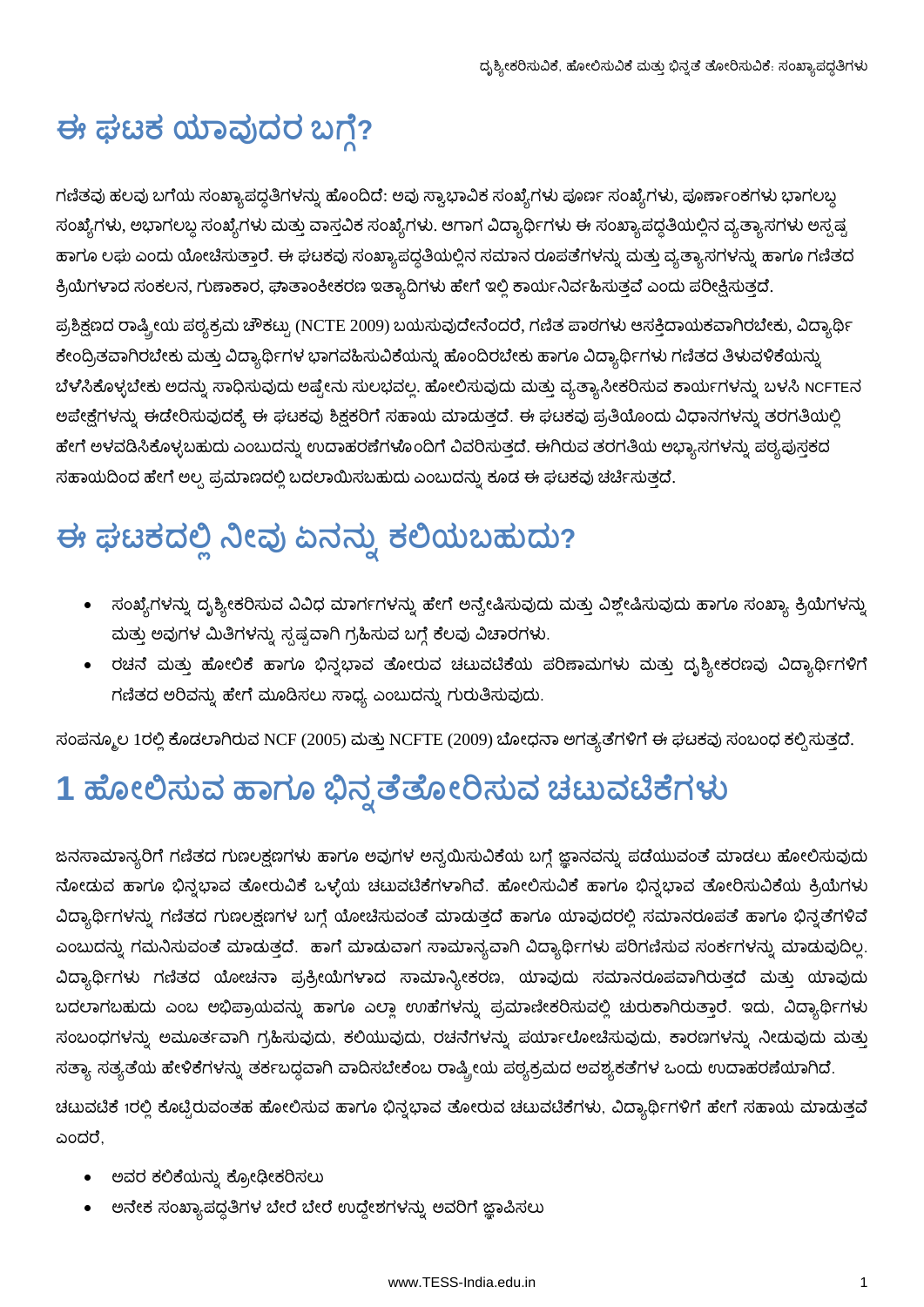ದೃಶ್ಯೀಕರಿಸುವಿಕೆ, ಹೋಲಿಸುವಿಕೆ ಮತ್ತು ಭಿನ್ನತೆ ತೋರಿಸುವಿಕೆ. ಸಂಖ್ಯಾಪದ್ಧತಿಗಳು

• ಸಂಖ್ಯಾಪದ್ಧತಿಗಳ ಸೂಕ್ಷ್ಮ ಸಮರೂಪತೆಯನ್ನು ಮತ್ತು ವ್ಯತ್ಯಾಸಗಳ ಅರಿವು ಮೂಡಿಸಲು.

ಯಾವ ಹೇಳಿಕೆಗಳು ಯಾವಾಗಲು ಸತ್ಯ, ಕೆಲವೊಮ್ಮೆ ಸತ್ಯ ಅಥವಾ ಸತ್ಯವಲ್ಲ ಎಂದು ನಿಮ್ಮ ವಿದ್ಯಾರ್ಥಿಗಳು ಯೋಚಿಸಲು ಚಟುವಟಿಕೆ 1 ಅಪೇಕ್ಷಿಸುತ್ತದೆ. ಸಂಖ್ಯಾ ಪದ್ಧತಿಗಳಲ್ಲಿನ ವ್ಯತ್ಯಾಸಗಳನ್ನು ಮತ್ತು ಗಣಿತದ ವಾದವನ್ನು ವಿವೇಚನಾತ್ಮಕವಾಗಿ ಯೋಚಿಸುವಂತೆ ಅರಿವು ಮೂಡಿಸುವ ಗುರಿಯನ್ನು ಹೊಂದಿದೆ. ಹೀಗೆ ಮಾಡುವುದರಿಂದ, ಅವರು ಗಣಿತದ ಭಾಷೆಯನ್ನು ನಿಖರವಾಗಿ ಬಳಸಲು ಮತ್ತು ಸೂಕ್ಷ್ಮ ಸಮರೂಪತೆಗಳನ್ನು ಹಾಗೂ ವ್ಯತ್ಯಾಸಗಳನ್ನು ಗುರುತಿಸಲು ಶಕ್ತರಾಗುತ್ತಾರೆ. ಮುಂಬರುವ ಪ್ರಶ್ನೆಗಳಲ್ಲಿ ದೃಶ್ಯೀಕರಣದ ಮೊದಲನೇ ಹಂತಕ್ಕೆ ಸಂಖ್ಯಾರೇಖೆಯನ್ನು ಉಲ್ಲೇಖಿಸಲಾಗಿದೆ.

ಈ ಘಟಕದಲ್ಲಿರುವ ಚಟುವಟಿಕೆಗಳನ್ನು ನಿಮ್ಮ ವಿದ್ಯಾರ್ಥಿಗಳೊಂದಿಗೆ ಬಳಸಲು ಪ್ರಯತ್ನಿಸುವ ಮೊದಲು, ನೀವೇ ಸ್ವತಃ ಚಟುವಟಿಕೆಗಳನ್ನು ಸಂಪೂರ್ಣಗೊಳಿಸುವುದು (ಕನಿಷ್ಟ ಭಾಗಶಃವಾದರೂ) ಒಳ್ಳೆಯದು. ಇದಕ್ಕಿಂತ ಉತ್ತಮವಾದುದು, ಅವನ್ನು ನಿಮ್ಮ ಸಹೋದ್ಯೋಗಿಗಳೊಂದಿಗೆ ಪ್ರಯತ್ನಿಸುವುದು. ಏಕೆಂದರೆ ಅದು ನಿಮ್ಮ ಅನುಭವದ ಮೇಲೆ ಚಿಂತನಶೀಲರಾಗಲು ಸಹಾಯಕವಾಗುತ್ತದೆ. ನೀವೇ ಸ್ವತಃ ಚಟುವಟಿಕೆಗಳನ್ನು ಪ್ರಯತ್ನಿಸುವುದರಿಂದ, ನಿಮಗೆ ವಿದ್ಯಾರ್ಥಿಗಳ ಅನುಭವಗಳ ಬಗ್ಗೆ ಒಳನೋಟ ಸಿಕ್ಕುತ್ತದೆ. ಹಾಗೂ ಆ ಒಳನೋಟಗಳು ನಿಮ್ಮ ಬೋಧನೆ ಮತ್ತು ಶಿಕ್ಷಕರಾಗಿ ನಿಮ್ಮ ಅನುಭವಗಳ ಮೇಲೆ ಪ್ರಭಾವ ಬೀರುತ್ತವೆ. ಹೀಗೆ ನೀವೇ ತಯಾರಾದ ನಂತರ, ನಿಮ್ಮ ವಿದ್ಯಾರ್ಥಿಗಳೊಂದಿಗೆ ಚಟುವಟಿಕೆಗಳನ್ನು ಬಳಸಿ. ಪಾಠದ ನಂತರ, ಚಟುವಟಿಕೆ ನಡೆದ ಬಗ್ಗೆ ಮತ್ತು ಅದರಿಂದ ಉಂಟಾದ ಕಲಿಕೆಯ ಬಗ್ಗೆ ಆಲೋಚಿಸಿ. ಇದು, ಕಲಿಕಾರ್ಥಿ ಕೇಂದ್ರೀಕೃತವಾದ ಬೋಧನಾ ಪರಿಸರವನ್ನು ಹೆಚ್ಚು ಚೆನ್ನಾಗಿ ಬೆಳೆಸಲು ನಿಮಗೆ ಸಹಾಯ ಮಾಡುತ್ತದೆ.

### ಚಟುವಟಿಕೆ 1: ಯಾವಾಗಲೂ ಸತ್ಯ ಕೆಲವೊಮ್ಮೆ ಸತ್ಯ ಅಥವಾ ಯಾವಾಗಲೂ ಸತ್ಯವಲ್ಲ?

#### |ಪೂರ್ವ ಸಿದ್ಧತೆ

ಹೇಳಿಕೆಗಳನ್ನು ಪಟ್ಟಿಯ ರೂಪದಲ್ಲಿ ಒದಗಿಸಬಹುದು ಅಥವಾ ರಟ್ಟಿನ ಹಾಳೆಯ ಮೇಲೆ ಬರೆಯಬಹುದು ಮತ್ತು ಯಾದೃಚ್ಚಿಕವಾಗಿ ಹಂಚಬಹುದು. ಎಲ್ಲಾ ಪ್ರಶ್ನೆಗಳ ಪಟ್ಟಿಯನ್ನು ಹಾಗೂ ರಟ್ಟಿನ ಕಾರ್ಡ್ನಲ್ಲಿ ಕತ್ತರಿಸುವಂತೆ ಅಭ್ಯಾಸ ಹಾಳೆಯ ಉದಾಹರಣೆಯನ್ನು ಸಂಪನ್ಮೂಲ 2 ಮತ್ತು 3ರಲ್ಲಿ ನೋಡಬಹುದು. ಸಂಪನ್ಮೂಲ-4ರಲ್ಲಿ ವಿವಿಧ ಸಂಖ್ಯಾಪದ್ಧತಿಗಳ ಮತ್ತು ಅವುಗಳ ಗುಣಲಕ್ಷಣಗಳನ್ನು ನೋಡಬಹುದು.

ಈ ಚಟುವಟಿಕೆಗಳನ್ನು ಕಾರ್ಯಗತಗೊಳಿಸಲು ಇಲ್ಲಿ ಕೆಲವೊಂದು ಸಲಹೆಗಳಿವೆ:

- ನೀವು ವಿದ್ಯಾರ್ಥಿಗಳಿಗೆ ಈ ಕೆಲಸವನ್ನು ಅವರು ಸ್ವಂತವಾಗಿಯೇ ಮಾಡಬಹುದು, ತರಗತಿಯಲ್ಲಿ ವಿಚಾರಗಳನ್ನು ಹಂಚಿಕೊಳ್ಳಬಹುದು ಅಥವಾ ಜೊತೆಗಾರ ಅಥವಾ ಸಹಪಾಠಿಗಳ ಜೊತೆಯಲ್ಲಿಯೂ ಕೂಡ ವಿಚಾರಗಳನ್ನು ಹಂಚಿಕೊಳ್ಳಬಹುದು ಎಂದು ಹೇಳಿ.
- ಹೇಳಿಕೆಗಳನ್ನು ಎಲ್ಲಾ ವಿದ್ಯಾರ್ಥಿಗಳಿಗೂ ಮಾಡಲು ಕೊಡಬಹುದು ಆದರೆ ಇದು ಕ್ಲಿಷ್ಟಕರವಾಗಬಹುದು. ಆದ್ದರಿಂದ ವಿದ್ಯಾರ್ಥಿಗಳಿಗೆ ಕೆಲ ಭಾಗಗಳನ್ನು ಮುಗಿಸುವಂತೆ ಸೂಚೆಸಬಹುದು, ಉದಾ: ಬೆಸ/ಸರಿ/ಅವಿಭಾಜ್ಯ ಸಂಖ್ಯೆಗಳೆಂದು ವಿಭಾಗಿಸಿ ಮಾಡುವುದು.
- ವಿದ್ಯಾರ್ಥಿಗಳಿಗೆ ಅವರದೇ ಆಯ್ಕೆಯನ್ನು ಮಾಡಿಕೊಳ್ಳಬಹುದು ಎಂದೂ ಸಹ ನೀವು ಹೇಳಬಹುದು. ಉದಾಹರಣೆಗೆ: ಒಂದು ವೇಳ ಮೂರನೆಯದನ್ನು ಬಗೆಹರಿಸಲು ಅವರು ಇಷ್ಟಪಟ್ಟು, ಎರಡನೆಯದನ್ನು ಬಗೆಹರಿಸಲು ಇಷ್ಟಪಡದೆ ಇದ್ದಾಗ, ನೀವು ಎಲ್ಲಾ ಐದು ಹೇಳಿಕೆಗಳನ್ನು ಅವರ ಸಹಪಾಠಿಗಳ ಸಹಾಯದೊಂದಿಗೆ ಬಗೆಹರಿಸಲು ಸೂಚಿಸಬಹುದು.
- ವಿದ್ಯಾರ್ಥಿಗಳಿಗೆ ಅವರದೇ ಆಯ್ಕೆಯ ಅವಕಾಶವನ್ನು ನೀಡಿದಾಗ ಅವರು ತರಗತಿಯಲ್ಲಿ ಪರಿಣಾಮಕಾರಿಯಾಗಲು ಶಕ್ತಗೊಳಿಸುತ್ತದೆ ಮತ್ತು ಭಾಗವಹಿಸುವಿಕೆಯನ್ನು ಬೆಳೆಸುತ್ತದೆ.

#### ಚಟುವಟಿಕೆ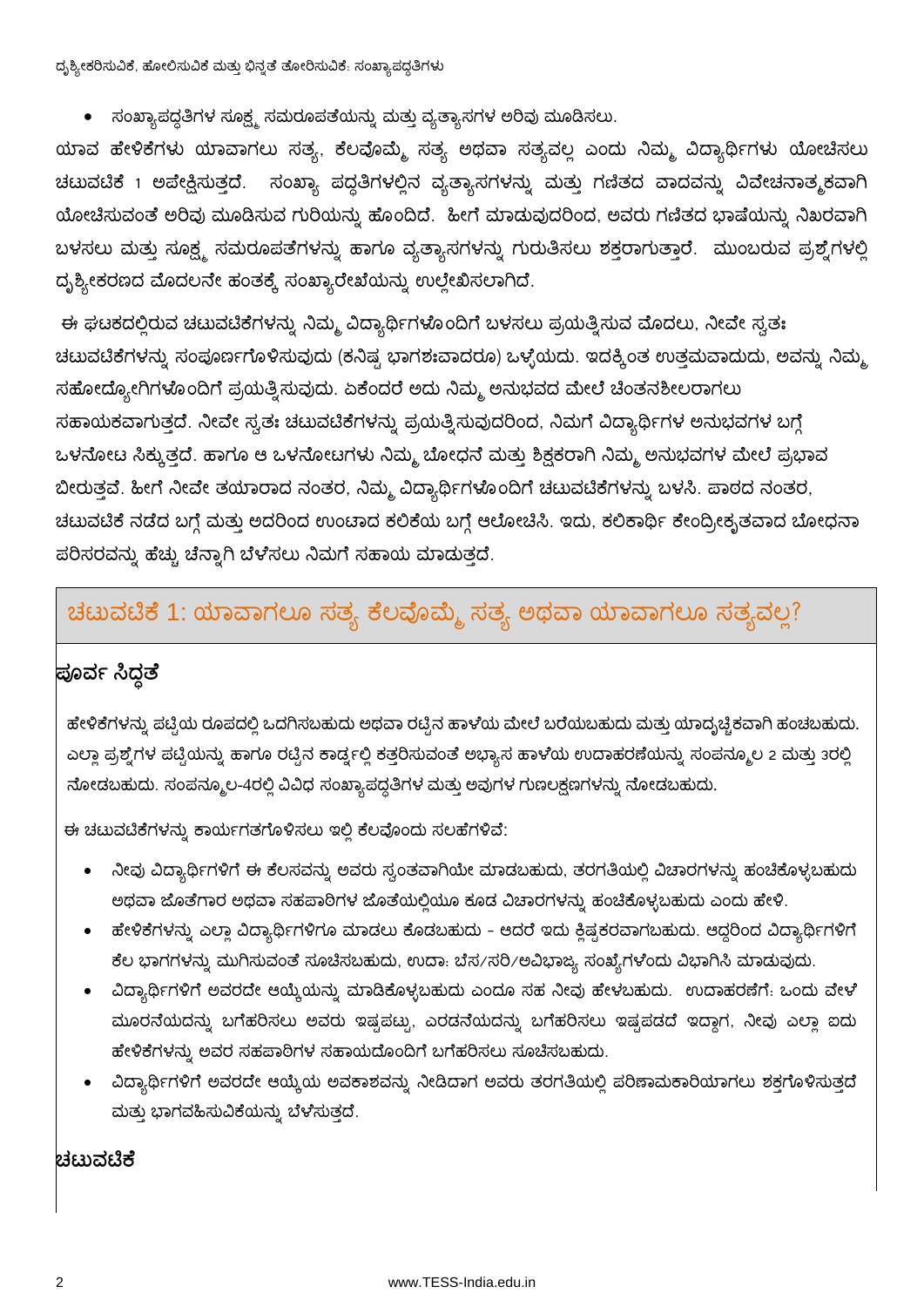ಈ ಕೆಳಗಿನ ಹೇಳಿಕೆಗಳಲ್ಲಿ ಯಾವುದು ಯಾವಾಗಲೂ ಸತ್ಯ. ಕೆಲವು ಬಾರಿ ಸತ್ಯ ಅಥವಾ ಯಾವಾಗಲೂ ಸತ್ಯವಲ್ಲ ಮತ್ತು ಏಕೆ ಎಂಬುದನ್ನು ವಿದ್ಯಾರ್ಥಿಗಳಿಗೆ ಕೇಳಿ.

- 1. ಎರಡು ಸ್ವಾಭಾವಿಕ ಸಂಖ್ಯೆಗಳ ಮೊತ್ತವು ಒಂದು ಸ್ವಾಭಾವಿಕ ಸಂಖ್ಯೆ ಆಗಿರುತ್ತದೆ.
- 2. ಎರಡು ಪೂರ್ಣಾಂಕಗಳ ಮೊತ್ತವು ಪೂರ್ಣಾಂಕವಾಗಿರುವುದಿಲ್ಲ.
- 3. ಎರಡು ಅಭಾಗಲಬ್ದ ಸಂಖ್ಯೆಗಳ ವ್ಯತ್ಯಾಸವು ಅಭಾಗಲಬ್ದ ಸಂಖ್ಯೆ ಆಗಿರುತ್ತದೆ.
- 4. ಎರಡು ಅಭಾಗಲಬ್ದ ಸಂಖ್ಯೆಗಳ ಗುಣಲಬ್ದವು ಅಭಾಗಲ್ಲ ಸಂಖ್ಯೆ ಆಗಿರುತ್ತದೆ.
- 5. ಎರಡು ಪೂರ್ಣಾಂಕ ಸಂಖ್ಯೆಗಳ ಭಾಗಲಬ್ದವು ಪೂರ್ಣ ಸಂಖ್ಯೆ ಆಗಿರುತ್ತದೆ.
- 6. ಎರಡು ವಾಸ್ತಾವಿಕ ಸಂಖ್ಯೆಗಳ ಭಾಗಲಬ್ದವು ವಾಸ್ತವಿಕ ಸಂಖ್ಯೆ ಆಗಿರುತ್ತದೆ.
- 7. ಜೋಡಿ ಪೂರ್ಣ ಸಂಖ್ಯೆಗಳ ಅಪರಿಮಿತ ಸಂಖ್ಯೆಗಳ ಮೊತ್ತವು ಸೊನ್ತೆ ಆಗಿರುತ್ತದೆ.
- 8. ಗುಣಲಬಲ್ಲವು ಒಂದು ಆಗಿರುವಂತೆ ಒಂದು ಜೋಡಿ ಪೂರ್ಣ ಸಂಖ್ಯೆಗಳು ಇರುತ್ತವೆ.
- 9. ಎರಡು ವಾಸ್ತವಿಕ ಸಂಖ್ಯೆಗಳ ಗುಣಲಬ್ದವು ಪುನರಾವರ್ತಿತವಾಗದ ಮತ್ತು ಕೊನೆಗೊಳ್ಳದ ದಶಮಾಂಶ ಆಗಿರುವುದಿಲ್ಲ.
- 10. ನಿಖರವಾಗಿ ಸ್ವಾಭಾವಿಕ ಸಂಖ್ಯೆಯ ಸ್ಥಾನವನ್ನು ಸಂಖ್ಯಾರೇಖೆಯಲ್ಲಿ ನಿರ್ಧರಿಸಲು ಸಾಧ್ಯವಿಲ್ಲ.
- 11. ಎರಡು ಪೂರ್ಣಾಂಕಗಳ ವ್ಯತ್ಯಾಸವು ಸಂಖ್ಯಾರೇಖೆಯ ಮೇಲೆ ಪ್ರತಿ ಪೂರ್ಣಾಂಕದ ಎಡಭಾದಲ್ಲಿರುತ್ತದೆ.
- 12. ಯಾವುದೇ ಎರಡು ವಾಸ್ತವಿಕ ಸಂಖ್ಯೆಗಳ ನಡುವೆ ಪರಿಮಿತ ಸ್ವಾಭಾವಿಕ ಸಂಖ್ಯೆಗಳು ಇರುತ್ತದೆ.
- 13. 'a' ಯು ಸ್ವಾಭಾವಿಕ ಸಂಖ್ಯೆಯಾಗಿದ್ದಾಗ, a<sup>2</sup> ಸಹ ಒಂದು ಸ್ವಾಭಾವಿಕ ಸಂಖ್ಯೆ.
- 14. ಸಂಖ್ಯೆ ab ಯು 'a' ಮತ್ತು 'b' ಗಳರಡಕ್ಕಿಂತ ಹೆಚ್ಚಾಗಿರುತ್ತದೆ.

#### ವಿಡಿಯೋ: ಕಲಿಕೆಗಾಗಿ ಮಾತುಗಾರಿಕೆ



You may also want to have a look at the key resource 'Talk for learning'.

## ಪ್ರಕರಣ ಅಧ್ಯಯನ 1: ಚಟುವಟಿಕೆ 1ನ್ನು ಬಳಸಿಕೊಂಡಿರುವ ಬಗ್ಗೆ ಶ್ರೀಮತಿ ಅಪರಾಜಿತರವರು ಚಿಂತನಶೀಲರಾಗುತ್ತಾರೆ.

ಇದು ಒಬ್ಬ ಶಿಕ್ಷಕಿಯು ತನ್ನ ಪ್ರೌಢಶಾಲಾ ವಿದ್ಯಾರ್ಥಿಗಳೊಂದಿಗೆ ಚಟುವಟಿಕೆ 1ನ್ನು ಪ್ರಯತ್ನಿಸಿರುವ ವರ್ಣನೆ.

ಈ ಚಟುವಟಿಕೆಯನ್ನು ನಾನು ಪ್ರಯತ್ನಿಸುವಾಗ ಸ್ವಲ್ಪ ಗಾಬರಿಗೊಂಡಿದ್ದೆ, ಇದಕ್ಕೆ ಕೆಲವು ಕಾರಣಗಳಿವೆ.

- ರೂಢಿಯಲ್ಲಿಲ್ಲದ ಚಟುವಟಿಕೆಗಳ ರಚನೆಯಿಂದಾಗಿ
- ವಿದ್ಯಾರ್ಥಿಗಳ ತಮ್ಮ ಸ್ವಂತ ಕಾರಣೀಕರಿಸುವಿಕೆಯನ್ನು ಬೆಳೆಸಿಕೊಳ್ಳಬೇಕಾಗಿರುವುದರಿಂದ
- ಸಾಮಾನ್ಯವಾಗಿ ನನ್ನ ತರಗತಿಯಲ್ಲಿ ವಿದ್ಯಾರ್ಥಿಗಳು ಪರಸ್ಸರ ಮಾತನಾಡುವಂತಿಲ್ಲ. ಆದರೆ ಅದಕ್ಕೆ ಅವಕಾಶವನ್ನು ನೀಡಬೇಕಾಗಿರುವುದರಿಂದ
- ವಿವಿಧ ಸಂಖ್ಯಾ ಪದ್ಧತಿಗಳ ಬಗ್ಗೆ ವಿದ್ಯಾರ್ಥಿಗಳು ಏನನ್ನೂ ನೆನಪಿನಲ್ಲಿಟ್ಟುಕೊಳ್ಳದಿರಬಹುದು ಎಂಬ ಭಯದಿಂದ

ಈ ಚಟುವಟಿಕೆಯನ್ನು ನಾನು ಪ್ರಾರಂಭಿಸುವ ಮೊದಲು, ನಾನು ಆರು ವಿದ್ಯಾರ್ಥಿಗಳಿಗೆ ಒಂದರಿಂದ ಹದಿನಾಲ್ಕರೊಳಗಿನ ಸಂಖ್ಯೆಗಳನ್ನು ಆಯ್ಕೆ ಮಾಡಲು ಕೇಳಿದೆ. ಅದೇ 6 ಸಂಖ್ಯೆಗಳು ಅವರು ಮಾಡಬೇಕಾದ ಪ್ರಶ್ನೆಗಳಾದವು. ನನಗೆ ವಿದ್ಯಾರ್ಥಿಗಳಿಗೆ ಪರಸ್ಪರ ಮಾತನಾಡಲು ಅವಕಾಶ ನೀಡುವುದು ಅರಾಮದಾಯಕವಾಗಿರಲಿಲ್ಲ. ಏಕೆಂದರೆ 79 ವಿದ್ಯಾರ್ಥಿಗಳಿರುವುದರಿಂದ ಸದ್ದು ಉಂಟಾಗಬಹುದು ಎಂದು ನಾನು ಯೋಚಿಸಿದೆ,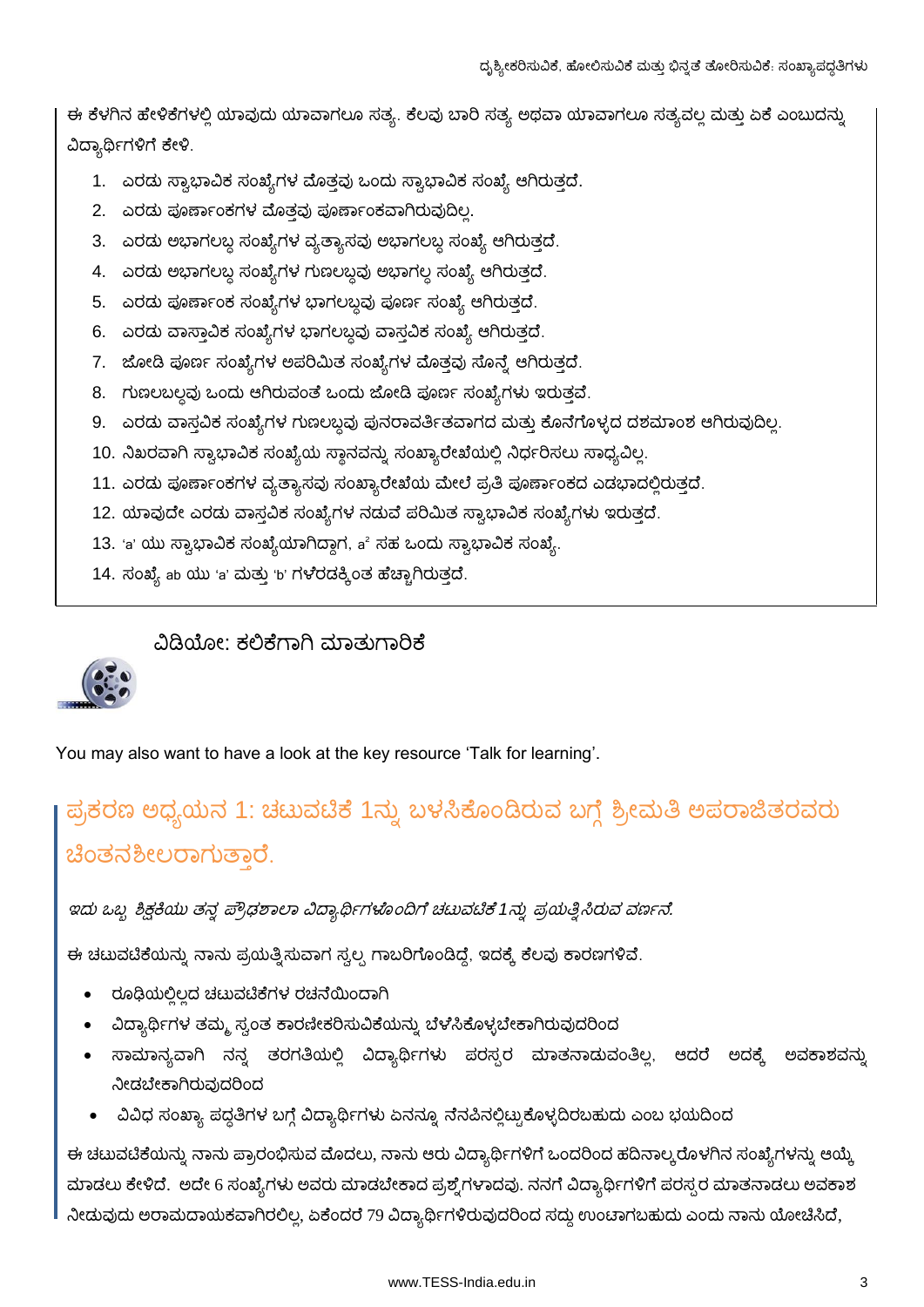ಯಾವುದನ್ನು ಚರ್ಚೆಸುತ್ತಿದ್ದೆವೋ ಅದನ್ನು ನನ್ನಿಂದ ನಿಭಾಯಿಸಲಾಗುವುದಿಲ್ಲ ಮತ್ತು ತರಗತಿ ಸಂಪೂರ್ಣ ಅವ್ಯವಸ್ಥವಾಗಬಹುದು, ಹಾಗೂ ಆಕಸ್ಮಾತ್ ಪ್ರಿನ್ಸಿಪಾಲರೇನಾದರೂ ಈ ಸಂದರ್ಭದಲ್ಲಿ ಈ ಕಡೆ ಬಂದಾರೋ ಎಂದು ಅನಿಸಿತು! ಆದರೆ ಮತ್ತೊಂದಡೆ, ಮಾತಾಡುವುದರಿಂದ ಕಲಿಕೆಗೆ ಸಹಾಯವಾಗುತ್ತದೆ ಎಂಬ ನಂಬಿಕೆಯೂ ಇತ್ತು ಏಕೆಂದರೆ, ಯಾವಾಗ ನೀವು ಮಾತನಾಡುತ್ತೀರೋ ಆಗ ನೀವು ಯೋಚನೆಯನ್ನು ಕ್ರಮವಾಗಿ ಸಂಘಟಿಸಬೇಕಾಗುತ್ತದೆ-ಇಲ್ಲದೇ ಹೋದರೆ ಕೇಳಿಸಿಕೊಂಡವರು ನಿಮ್ಮನ್ನು ಅರ್ಥಮಾಡಿಕೊಳ್ಳಲಾಗುವುದಿಲ್ಲ.

ಆದ್ದರಿಂದ, ನಾನು ಧೈರ್ಯಶಾಲಿಯಾಗಿ ಪಾಠ ಪ್ರಾರಂಭಿಸಿದೆ. ನಾನು ವಿದ್ಯಾರ್ಥಿಗಳಿಗೆ ನಿಶ್ಯಬ್ದವಾಗಿ ಉತ್ತರ ಕಂಡುಹಿಡಿಯಿರಿ ಮತ್ತು ತರ್ಕವನ್ನು ಬರೆದಿಡಿ ಎಂದು ಹೇಳಿದೆ. ನಂತರ ನಾನು ಅವರ ಯೋಚನೆಗಳನ್ನು ಮತ್ತು ತರ್ಕಗಳನ್ನು ಅವರ ಸಹಪಾಠಿಗಳೊಂದಿಗೆ ಜೋಡಿಯಾಗಿ ಚರ್ಚಿಸಲು ಕೇಳಿದೆ. ಆದರೆ ಅವರು ಇದನ್ನು ಸದ್ದಿಲ್ಲದೆ ಮಾಡಬೇಕಾಗಿತ್ತು, ಆದ್ದರಿಂದ ಬೇರೆಯವರು ಅವರು ಏನು ಹೇಳುತ್ತಾರೆಂಬುದನ್ನು ಕದ್ದು ಕೇಳಲಾಗುತ್ತಿರಲ್ಲಿಲ್ಲ ಮತ್ತು ಅವರ ವಿಚಾರಗಳನ್ನು ಕದಿಯಲು ಆಗುತ್ತಿರಲಿಲ್ಲ! ಸ್ವಲ್ಪ ಸಮಯದ ನಂತರ ನಾನು ಯಾರಾದರೂ ಒಬ್ಬರನ್ನು ಯಾದೃಚ್ಚಿಕವಾಗಿ ಆರಿಸುತ್ತೇನೆ, ಅವರು ಜೊತೆಗಾರನೊಂದಿಗೆ ಏನನ್ನು ಯೋಚಿಸಿದರು ಎಂಬುದನ್ನು ವಿವರಿಸಬೇಕೆಂದು ಹೇಳಿದೆ. ಇದರಿಂದ ಬೇರೆ ವಿದ್ಯಾರ್ಥಿಗಳು ರಚನಾತ್ಮಕವಾಗಿ ಟಿಪ್ಪಣಿಯನ್ನು ನೀಡಬಹುದು, ಹೇಗೆಂದರೆ, ನಾವು ಕೆಲವೊಮ್ಮೆ ಇಡೀ ತರಗತಿಯಲ್ಲಿ ನಡೆಸುವ ಚರ್ಚೆಗಳಂತೆ. ಅವರು ಏನನ್ನೂ ನೆನಪಿಸಿಕೊಳ್ಳಲು ಸಾಧ್ಯವಾಗುವುದಿಲ್ಲ ಎಂಬ ಭಯ ್ನನಗಿದ್ದುದರಿಂದ ನಾನು ಸಂಖ್ಯಾ ಪದ್ಧತಿಯ ಬಗ್ಗೆ ಮಾಹಿತಿ ಇರುವ ಪಠ್ಯಪುಸ್ತಕದ ಪುಟ ಸಂಖ್ಯೆಗಳನ್ನು ಕಪ್ಪು ಹಲಗೆಯ ಮೇಲೆ ಬರೆದೆ ಮತ್ತು ಅವರು ಇದನ್ನು ಮುಕ್ತವಾಗಿ ಪರಾಮರ್ಶಿಸಲು ತಿಳಿಸಿದೆ.

ನನಗೆ ಆಶ್ಚರ್ಯವಾಗುವ ಹಾಗೆ ಇದು ನಿಜವಾಗಿಯೂ ಚೆನ್ನಾಗಿ ಕೆಲಸ ಮಾಡಿತ್ತು ಮತ್ತು ತರಗತಿಯಲ್ಲಿ ಗೊಂದಲ ಕಾಣಲಿಲ್ಲ. ಜೋಡಿಯೊಂದಿಗೆ ಮಾತನಾಡುತ್ತಿದ್ದರಿಂದ ಸದ್ದು ಉಂಟಾಗುತ್ತಿತ್ತು ಆದರೆ ಅದು ತುಂಬಾ ಜೋರಾಗಿರಲಿಲ್ಲ. ಅವರು ಸ್ಪರ್ಧಾತ್ಮಕ ಪ್ರಜ್ಞೆಯನ್ನು ಮತ್ತು ಗೌಪ್ಯತೆಯನ್ನು ಇಷ್ಟಪಟ್ಟ ಹಾಗೆ ಕಂಡಿತು. ನಾನು ತರಗತಿಯ ಸುತ್ತಾ ಓಡಾಡುತ್ತ ಮತ್ತು ಗೋಡೆಗೆ ಒರಗಿ ನಿಂತು ಗಮನಿಸುತ್ತಾ ಅವರುಗಳ ಸಂಭಾಷಣೆಯನ್ನು ಕೇಳಿಸಿಕೊಂಡೆ. ನನಗೆ ತುಂಬಾ ಇಷ್ಟವಾದದ್ದು ಏನೆಂದರೆ, ಸಂಭಾಷಣೆಗಳು ಗಣಿತಕ್ಕೆ ಸಂಬಂಧಿಸಿದ್ದಾಗಿತ್ತು ಮತ್ತು ಆ ಭಿನ್ನಾಭಿಪ್ರಾಯಗಳು ಗಣಿತದ ಗುಣಲಕ್ಷಣಗಳನ್ನು ಚರ್ಚೆಸಲು ಕಾರಣವಾಯಿತು, ಅವರ ತರ್ಕಗಳನ್ನು ಪರೀಕ್ಷಿಸಲು ಪಠ್ಯಪುಸ್ತಕದಲ್ಲಿ ಇಣುಕಿ ನೋಡುತ್ತಿದ್ದರು ಮತ್ತು ಅವರು ಹೇಳಬೇಕಾಗಿರುವುದನ್ನು ಸಂಖ್ಯಾರೇಖೆ ಬಳಸಿಕೊಂಡು ನಿದರ್ಶನ ನೀಡುತ್ತಿದ್ದರು. ಸಂಪೂರ್ಣ ತರಗತಿಯ ಚರ್ಚೆಯು ನಾನು ನಿರೀಕ್ಷಿಸಿದ್ದಕ್ಕಿಂತ ಕಡಿಮೆ ಆಸಕ್ತಿಯಿಂದ ಕೂಡಿತ್ತು ಏಕೆಂದರೆ ಸ್ವಲ್ಪ ಭಿನ್ನಾಭಿಪ್ರಾಯವಿತ್ತು. ಏನೇ ಆಗಲಿ, ಗಣಿತ ಭಾಷಾ ಬಳಕೆಯ ಗುಣಮಟ್ಟದಿಂದ ನಾನು ಪ್ರಭಾವಿತಳಾಗಿದ್ದೆ. ತರಗತಿಯ ಚರ್ಚೆಯು ಕ್ರೋಢೀಕರಿಸುವ ಚಟುವಟಿಕೆವಯಾಯಿತು. ವಿವಿಧ ಸಂಖ್ಯಾ ಪದ್ಧತಿಯ ಕ್ರಿಯೆಗಳನ್ನು ಮಾಡುವಾಗ, ಗುಣಲಕ್ಷಣಗಳಲ್ಲಿನ ವ್ಯತ್ಯಾಸಗಳು ಮತ್ತು ವ್ಯತ್ಯಾಸಗಳಲ್ಲಿನ ಪರಿಣಾಮಗಳನ್ನು ಅವರು ನಿಜವಾಗಿಯೂ ಅರ್ಥಮಾಡಿಕೊಂಡಿದ್ದಾರೆಂಬುದು ಅವರ ಪ್ರತಿ ಸ್ಪಂದನೆಗಳಿಂದ ತಿಳಿಯುತ್ತಿತ್ತು.

ಈ ಪಾಠದಲ್ಲಿ ನನಗೆ ಕಠಿಣವೆನಿಸಿದ್ದೇನೆಂದರೆ, ಬದಲಾದ ಶಿಕ್ಷಕನ ಪಾತ್ರದಲ್ಲಿ. ನಾನು ಮುಂದೆ ನಿಂತು ವಿವರಣೆ ನೀಡುವುದಾಗಲಿ ಹಾಗೂ ಏನನ್ನು ಮಾಡಬೇಕೆಂಬುದನ್ನು ಹೇಳುವವನಾಗಿರಲಿಲ್ಲ. ವಾಸ್ತವವಾಗಿ, ನಾನು ಕಡಿಮೆ ಮಾತನಾಡಿದೆ ಹಾಗೂ ಚರ್ಚೆಯಲ್ಲಿ ಹಸ್ತಕ್ಷೇಪಮಾಡದೆ ಮತ್ತು ಅದನ್ನು ಹೇಗೆ ಮಾಡುವುದು ಎಂಬುದನ್ನು ತೋರಿಸಿಕೊಡದೆ ಇರುವುದು ನನಗೆ ಕಷ್ಟವೆನಿಸುತ್ತಿತ್ತು. ಹಾಗಾದರೂ, ಇದೊಂದು ಪ್ರಬಲ ಅನುಭವವಾಗಿತ್ತು, ಏಕೆಂದರೆ ಈಗ ಇದು ಅವರ ಕಲಿಕೆ ಮತ್ತು ಯೋಚನೆಯಾಗಿತ್ತು.

ಮುಂದಿನ ಬಾರಿ ನಾನು ಏನನ್ನಾದರೂ ಬದಲಾಯಿಸಬಹುದೇ? ಹೌದು, ನನಗೆ ಅನಿಸುವುದೇನೆಂದರೆ ಅವರೇ ಪ್ರಶ್ನೆಗಳನ್ನು ಆಯ್ಕೆ ಮಾಡಿಕೊಳ್ಳಲು ಬಿಡಲು ಪ್ರಯತ್ನಿಸಬಹುದು. ಆದರೂ ಸಂಪೂರ್ಣ ತರಗತಿಯ ಚರ್ಚೆಯನ್ನು ಮುಂದುವರೆಸಲು ನನಗೆ ಖಚಿತತೆ ಇರಲಿಲ್ಲ ಏಕೆಂದರೆ ಅವರು ಬೇರೆ ಬೇರೆ ಪ್ರಶ್ನೆಗಳನ್ನು ಆಯ್ಕೆ ಮಾಡಿಕೊಂಡಿರಬಹುದು. ಬಹುಶಃ ಅವರು ಕಂಡುಕೊಂಡಿದ್ದರ ಮೇಲೆ ಚಿಕ್ಕ ಪ್ರಸ್ತುತಿಗಳನ್ನ ಸಿದ್ದಪಡಿಸಿ ಎಂದು ನಾನು ಕೇಳಬಹುದು. ನಾನು ಯೋಚಿಸುವುದೇನೆಂದರೆ, ನಾನು ಕೂಡ ರಟ್ಟಿನ ಕಾಗದದ ಸ್ವರೂಪದಲ್ಲಿ ಪ್ರಶ್ನೆಗಳನ್ನು ತಯಾರಿಸಿಕೊಂಡು, ಅವುಗಳನ್ನು ಪಾಠದ ಕಡೆಯ 5 ಅಥವಾ 10 ನಿಮಿಷಗಳಿರುವಾಗ ಬಳಸಬಹುದು. ಅವರು ಕಲಿತ ಎಲ್ಲಾ ಜ್ಞಾನವನ್ನು ಮನಸ್ಸಿನಲ್ಲಿಟ್ಟುಕೊಳ್ಳಲು, ಪಠ್ಯಪುಸ್ತಕದಲ್ಲಿರುವ ಅಭ್ಯಾಸಗಳನ್ನು ಮಾಡದೆಯೇ ಅಗತ್ಯವಿರುವ ಪುನಾರವರ್ತನೆಯನ್ನು ಇದು ್ದದಗಿಸಬಹುದೆಂದು ನಾನು ಆಲೋಚಿಸಿದೆ.

ನಿಮ್ಮ ಬೋಧನಾ ಅಭ್ಯಾಸದ ಬಗ್ಗೆ ಚಿಂತನಶೀಲರಾಗುವುದು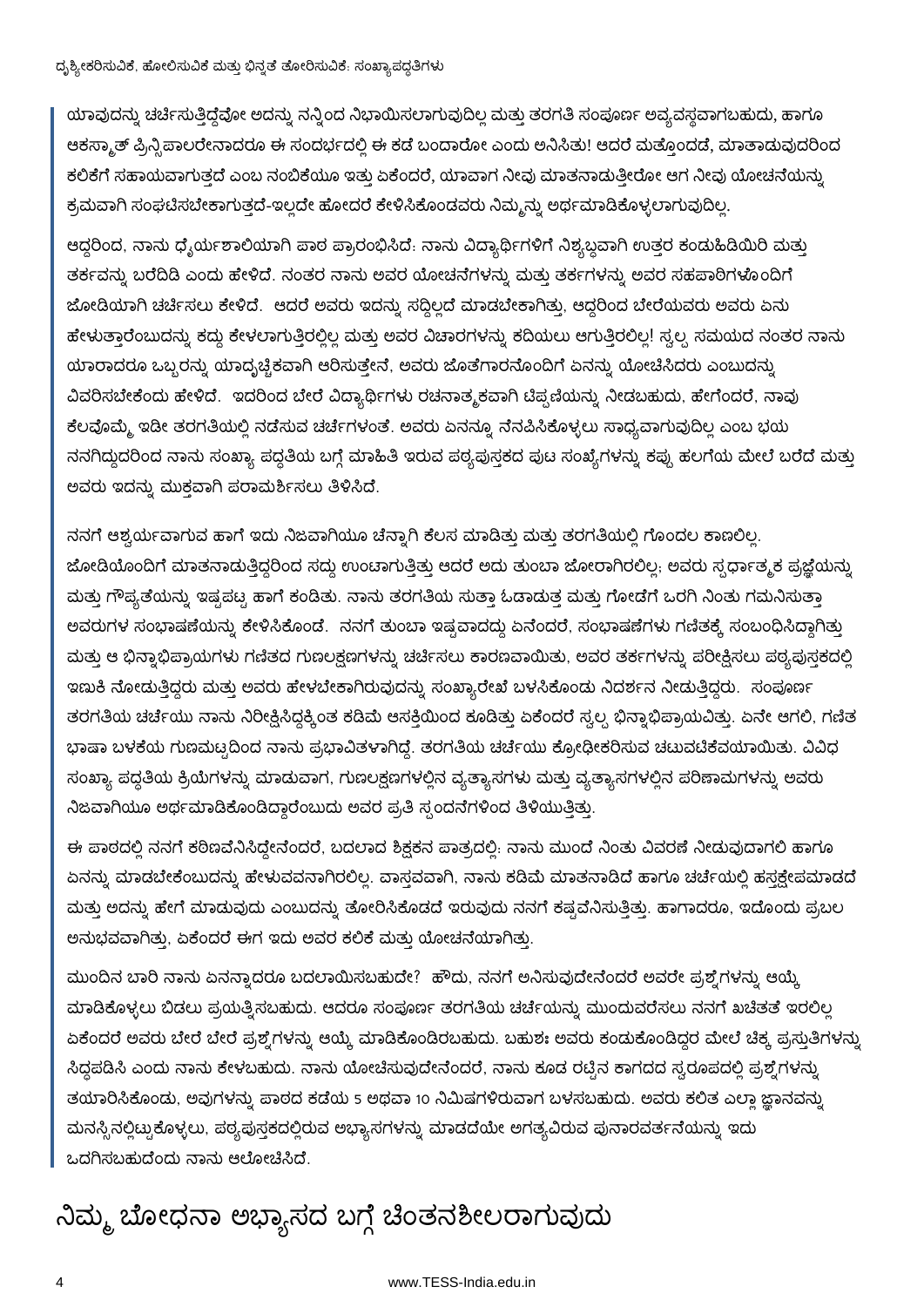ನಿಮ್ಮ ತರಗತಿಯಲ್ಲಿ ಇಂತಹ ಒಂದು ಚಟುವಟಿಕೆಯನ್ನು ಮಾಡಿದಾಗ, ಏನು ಚೆನ್ನಾಗಿ ನಡೆಯಿತು ಮತ್ತು ಏನು ಅಷ್ಟು ಚೆನ್<mark>ಡಾ</mark>ಗಿ ನಡೆಯಲಿಲ್ಲ ಎಂಬುದರ ಬಗ್ಗೆ ಪ್ರತಿಫಲಿಸಿ. ವಿದ್ಯಾರ್ಥಿಗಳನ್ನು ಆಸಕ್ತಿಯುತವಾಗಿ ಸೆಳೆದ ಪ್ರಶ್ನೆಗಳು ಮತ್ತು ಅವರನ್ನು ಕಾರ್ಯದಲ್ಲಿ ಮುಂದುವರೆಸಿದ ಪ್ರಶ್ನೆಗಳು ಹಾಗೂ ನೀವು ಸಂಶಯಗಳನ್ನು ಪರಿಹರಿಸಬೇಕಾದುವುಗಳನ್ನು ಪರಿಗಣಿಸಿ. ಅಂತಹ ಚೆಂತನಶೀಲ ಆಲೋಚನೆಗಳು, ವಿದ್ಯಾರ್ಥಿಗಳು ಗಣಿತವನ್ನು ಆಸಕ್ತಿಯುತವಾಗಿ ಮತ್ತು ಸಂತೋಷದಾಯಕವಾಗಿ ಕಂಡು ಹಿಡಿಯಲು ತೊಡಗಿಸಿಕೊಳ್ಳುವಂತೆ ಮಾಡಲು ನಿಮಗೆ ಸಹಾಯಕವಾಗುವ ಕಥಾವಸ್ತುವನ್ನು ಒದಗಿಸುತ್ತದೆ. ವಿದ್ಯಾರ್ಥಿಗಳಿಗೆ ಅರ್ಥವಾಗದಿದ್ದರೆ ಮತ್ತು ಏನನ್ನಾದರೂ ಮಾಡಲಾಗದಿದ್ದರೆ ಅವರು ತಮ್ಮನ್ನು ತೊಡಗಿಸಿಕೊಳ್ಳುವ ಸಾಧ್ಯತೆಗಳು ಕಡಿಮೆಯಾಗುತ್ತವೆ.



ನಿಲ್ಲಿ... ಯೋಚಿಸಿ

ಅಂತಹ ಚೆಂತನಶೀಲತೆಯನ್ನು ಪ್ರಚೋದಿಸಲು ಕೆಲವು ಉತ್ತಮ ಪ್ರಶ್ನೆಗಳು:

- ನಿಮ್ಮ ತರಗತಿಯು ಹೇಗೆ ಆಯಿತು?
- ವಿದ್ಯಾರ್ಥಿಗಳಿಂದ ಬಂದ ಪ್ರಶ್ನೆಗಳಲ್ಲಿ ಯಾವುವು ಅನಿರೀಕ್ಷಿತವಾಗಿದ್ದವು? ಏಕೆ?
- ನಿಮ್ಮ ವಿದ್ಯಾರ್ಥಿಗಳ ತಿಳುವಳಿಕೆಯನ್ನು ಶೋಧಿಸಲು ನೀವು ಬಳಸಿದ ಪ್ರಶ್ನೆಗಳು ಯಾವುವು?
- ಪಾಠದ ಕೊನೆಯಲ್ಲಿ ಯಾವ ಅಂಶಗಳನ್ನು ನೀವು ಪುನರ್ ಕೇಂದ್ರೀಕೃತ ಮಾಡಬೇಕೆಂದನಿಸಿತು?
- ಮುಂದಿನ ಪಾಠದಲ್ಲಿ ಈ ಕಲಿಕೆಯನ್ನು ಹೇಗೆ ಪುನರ್ ಕೇಂದ್ರೀಕರಿಸಿ ಬಲಗೊಳಿಸುವಿರಿ?

# 2 ದೃಶ್ಯೀಕರಣದ ಮೇಲೆ ಕಾರ್ಯ ನಿರ್ವಹಿಸುವುದು

ಗಣಿತದ ಕಲಿಕೆಗೆ ದೃಶ್ಯೀಕರಣವು ಒಂದು ಪ್ರಬಲ ಸಾಧನಾವಾಗಿದೆ ಎಂದು ಸಂಶೋಧಕರಾದ Dorfler(1991) ಮತ್ತು Van Hiele(1986)ರವರು ತಿಳಿಸಿದ್ದಾರೆ.(ನೀವು ದೃಶ್ಯೀಕರಣದ ಬಗ್ಗೆ ಇನ್ನೂ ಹೆಚ್ಚಿನ ವಿಷಯವನ್ನು "ದೃಶ್ಯೀಕರಣದ ಬಳಕೆ, ಬೀಜಗಣಿತದ ನಿತ್ಯಸಮೀಕರಣಗಳು" ಎಂಬ ಘಟಕದಿಂದ ಪಡೆಯಬಹುದು). ಏನೇ ಆದರೂ, ಹೆಚ್ಚಿನ ದೃಶ್ಯ ಪ್ರತಿನಿಧಿಸುವಿಕೆಗಳು ಗಣಿತದ ಬಳಕೆಯಲ್ಲಿ ಅದರದೇ ಆದ ಮಿತಿಗಳನ್ನು ಹೊಂದಿರುತ್ತವೆ. ಒಂದು ನಿರ್ದಿಷ್ಟ ಉದ್ದೇಶಕ್ಕಾಗಿ ಬಳಸಬೇಕಾಗಿರುವ ದೃಶ್ಯ ವರ್ಣನೆಯ ಬಗ್ಗೆ ವಿದ್ಯಾರ್ಥಿಗಳು ಜ್ಞಾನವನ್ನು ಹೊಂದುವಂತಾಗಬೇಕು.

ಚಟುವಟಿಕೆ 2 ರಲ್ಲಿ ವಿದ್ಯಾರ್ಥಿಗಳು ಸಂಖ್ಯಾರೇಖೆಯ ಬಗ್ಗೆ ಇರುವ ಮಿತಿಗಳನ್ನು ಪರೀಕ್ಷಿಸುತ್ತಾರೆ. ಈ ಚಟುವಟಿಕೆಯು ವಿವಿಧ ಸಂಖ್ಯಾ ಬಗೆಗಳ ಗುಣಲಕ್ಷಣಗಳನ್ನು ಗುರುತಿಸಲು ವಿದ್ಯಾರ್ಥಿಗಳಿಗೆ ಸೂಚಿಸುತ್ತದೆ. ಅಲ್ಲದೇ ಇದು ಅವರದೇ ಸ್ವಂತ ಉದಾಹರಣೆಗಳನ್ನು ಆಯ್ಕೆ ಮಾಡಲು ಸಹ ಅವಕಾಶ ನೀಡುವುದರಿಂದ ಭಾಗವಹಿಸುವ ವಿದ್ಯಾರ್ಥಿಯಲ್ಲಿ ಒಡೆತನದ ಪ್ರಜ್ಞೆಯನ್ನು ಬೆಳೆಸುತ್ತದೆ.

### ಚಟುವಟಿಕೆ 2: ಸಂಖ್ಯಾರೇಖೆಯ ಮೇಲೆ ಸಂಖ್ಯೆಗಳನ್ನು ಪ್ರತಿನಿಧಿಸುವುದು

### ಪೂರ್ವ ಸಿದ್ಧತೆ

ವಿದ್ಯಾರ್ಥಿಗಳು ತಮ್ಮ ವಿಚಾರಗಳನ್ನು ಮತ್ತು ಅಭಿಪ್ರಾಯಗಳನ್ನು ಹಂಚಿಕೊಳ್ಳುವ ಹಾಗೆ ಮತ್ತು ಸುಲಭವಾಗಿ ಸವಾಲೆಸೆಯುವ ಹಾಗೆ ಆಗಲು ಅವರು ಜೋಡಿಯಾಗಿ ಅಥವಾ ಸಣ್ಣಗುಂಪುಗಳಲ್ಲಿ ಕಾರ್ಯ ನಿರ್ವಹಿಸಲು ಈ ಚಟುವಟಿಕೆ ಚೆನ್ನಾಗಿ ಮೂಡಿಬರುತ್ತದೆ. ಒಂದು ವೇಳೆ ನಿಮ್ಮ ವಿದ್ಯಾರ್ಥಿಗಳು ಈ ರೀತಿಯಾಗಿ ಕಾರ್ಯನಿರ್ವಹಿಸದೇ ಇದ್ದಾಗ, ನೀವೇ ಅವರನ್ನು ಜೋಡಿಯಾಗಿ ಅಥವಾ ಸಣ್ಣ ಗುಂಪುಗಳಾಗಿ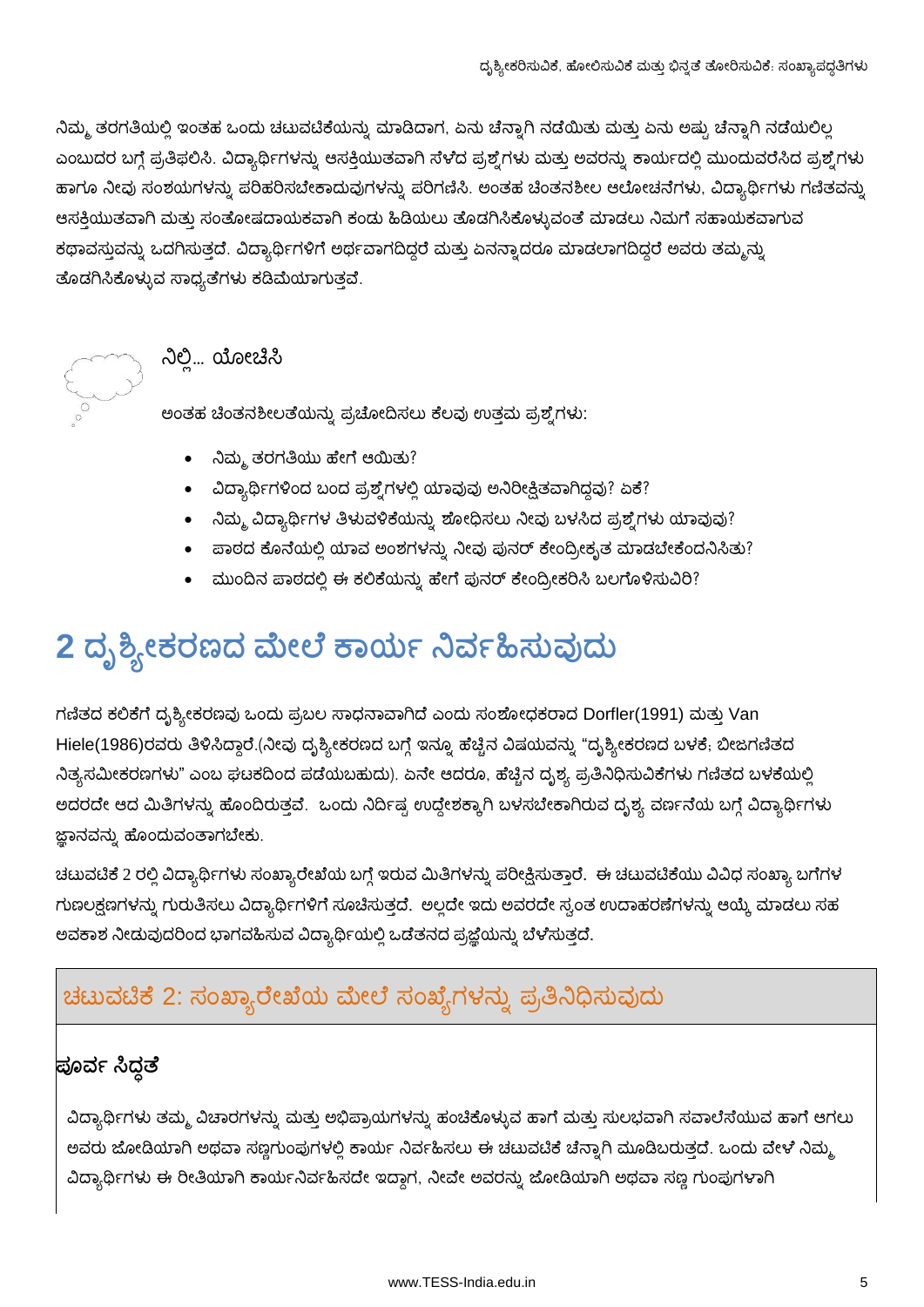ಕಾರ್ಯನಿರ್ವಹಿಸಲು ವ್ಯವಸ್ಥೆ ಮಾಡಬೇಕು ಮತ್ತು ಅವರುಗಳು ಪರಸ್ಪರ ಸುಲಭವಾಗಿ ಮಾತನಾಡಲು ಹೇಗೆ ಕುಳಿತುಕೊಳ್ಳಬೇಕೆಂಬುದನ್ನು ಸಹ ಯೋಜಿಸಬೇಕಾಗಿದೆ.

#### |ಚಟುವ**ಟಿ**ಕೆ

ಈ ಕೆಳಗಿನವುಗಳನ್ನು ನಿಮ್ಮ ವಿದ್ಯಾರ್ಥಿಗಳಿಗೆ ಹೇಳಿ:

- ಈ ಕೆಳಗಿನ ಸಂಖ್ಯೆಗಳನ್ನು ನಿಖರವಾಗಿ ಸಂಖ್ಯಾರೇಖೆಯ ಮೇಲೆ ಗುರುತಿಸಿ:
	- $02 4$
	- $\circ$  18/4
	- $\circ \sqrt{2}$
	- $0.17/3$
- ನೀವು ಫಲಿತಾಂಶದಿಂದ ಸಂತೋಷವಾಗಿದ್ದೀರಾ? ನೀವು ಎಲ್ಲಾ ಸಂಖ್ಯೆಗಳನ್ನು ನಿಖರವಾಗಿ ಸರಿಯಾದ ಸ್ಥಳದಲ್ಲಿ ಗುರುತಿಸಲು ್ಸಮರ್ಥರಾದಿರಾ? ಅದು ನಿಮಗೆ ಹೇಗೆ ಗೊತು?
- ಸಂಖ್ಯಾರೇಖೆಯ ಮೇಲೆ ಗುರುತಿಸಲು ಸುಲಭ ಅಥವಾ ಕಠಿಣವೆನಿಸುವ ಇತರೆ ಸಂಖ್ಯೆಗಳನ್ನು ನೀವು ಯೋಚಿಸಬಲ್ಲಿರಾ?

## ಪ್ರಕರಣ ಅಧ್ಯಯನ 2: ಚಟುವಟಿಕೆ 1ನ್ನು ಬಳಸಿಕೊಂಡಿರುವ ಬಗ್ಗೆ ಶಿಕ್ಷಕ ಅಭಯ್ರದರು ಚಿಂತನಶೀಲರಾಗುತಾರೆ.

ಮೊದಲು, ನಾನೇ ಸ್ವತಃ ಚಟುವಟಿಕೆ 2ನ್ನು ಪ್ರಯತ್ನಿಸಿದೆ ಮತ್ತು ಕಲಿಕೆಯ ಸಾಮರ್ಥ್ಯವನ್ನು ಕಂಡುಕೊಂಡೆ, ಏನೇ ಆದರೂ, ಸಾಮಾನ್ಯವಾಗಿ ಶಾಲೆಗಳಲ್ಲಿ ಮಾಡುವ ರೀತಿಯ ಚಟುವಟಿಕೆ ಇದಾಗಿರಲಿಲ್ಲ. ಆದ್ದರಿಂದ ನಾನು ತುಂಬಾ ಭಯಬೀತನಾಗಿದ್ದೆ. ಆ ಭಯದಿಂದ ನಾನು ಹೇಗೆ ಹೊರಬರಲು ಸಾಧ್ಯವಾಯಿತು ಮತ್ತು ಈ ಚಟುವಟಿಕೆಯನ್ನು ನನ್ನ ವಿದ್ಯಾರ್ಥಿಗಳೊಂದಿಗೆ ಮಾಡಲು ನನ್ನ ಅನುಭವಗಳು ನನ್ನ ಯೋಜನೆಯ ಮೇಲೆ ಹೇಗೆ ಪ್ರಭಾವ ಬೀರಿದವು ಎಂಬುದನ್ನು ನಾನು ವಿವರಿಸುತ್ತೇನೆ.

<mark>ಮೊದಲು ನಾನು ಈ ಚಟುಚಟಿಕೆಯನ್ನು ನನ್ನ ಸಹೋದ್ಯ</mark>ೋಗಿಗಳ ಜೊತೆ ಪ್ರಯತ್ನಿಸೋಣ ಎಂದು ನಿರ್ಧರಿಸಿದೆ, ಏಕೆಂದರೆ ತರಗತಿಯಲ್ಲಿ ನನ್ನ ್ಷಿದ್ಯಾರ್ಥಿಗಳೊಂದಿಗೆ ನೇರವಾಗಿ ಇದನ್ನು ಬಳಸಲು ನನಗೆ ವಿಶ್ವಾಸವಿರಲಿಲ್ಲ. ಸಹೋದ್ಯೋಗಿಗಳಲ್ಲರೂ ಗಣಿತ ಶಿಕ್ಷಕರಾಗಿರಲ್ಲಿಲ್ಲ, ನಾನು ಅವರಿಗೆ, ದಯಮಾಡಿ ಸಂಖ್ಯೆಗಳನ್ನು ಸಂಖ್ಯಾರೇಖೆಯ ಮೇಲೆ ಗುರುತಿಸಿ ಎಂದು ಹೇಳಿದೆ. ಆನಂತರ ನಾನು ಅವರನ್ನು ಹೇಗೆ ಹೇಗೆ ಮಾಡಿದರು ಎಂದು ಕೇಳಿದೆ. ಪೂರ್ಣ ಮತ್ತು ಭಾಗಾಕಾರ ಕೊನೆಗೊಳ್ಳುವ ಭಾಗಲಬ್ದ ಸಂಖ್ಯೆಗಳನ್ನು ಸಂಖ್ಯಾರೇಖೆಯ ಮೇಲೆ ಪ್ರತಿನಿಧಿಸುವ ಅವರ ವಿಧಾನಗಳು ಒಂದೇ ರೀತಿಯದಾಗಿದ್ದವು, ಆದರೆ ಭಾಗಾಕಾರ ಕೊನೆಗೊಳ್ಳದ ಭಾಗಲಬ್ದ ಸಂಖ್ಯೆಗಳು ಮತ್ತು ಅಭಾಗಲಬ್ದ ಸಂಖ್ಯೆಗಳನ್ನು ಗುರುತಿಸಲು ಅವರು ವಿವಿಧ ವಿದಾನಾಗಳನ್ನು ಬಳಸಿದ್ದರು. ಉದಾಹರಣೆಗೆ, ಕೆಲವು ಸಂಖ್ಯೆಗಳಿಗೆ ಅವರು ದಶಮಾಂಶ ಪ್ರತಿನಿಧಿಸುವಿಕೆಯನ್ನು ಬಳಸಿದ್ದರು ಮತ್ತೆ ಇನ್ನುಳಿದವುಗಳಿಗೆ ರಚನೆಯನ್ನು ಬಳಸಿ ಸಂಖ್ಯೆಗಳನ್ನು ಗುರುತಿಸಿದ್ದರು. ಆನಂತರ ಈ ಸಂಖ್ಯೆಗಳನ್ನು ನಿಖರವಾಗಿ ಸಂಖ್ಯಾರೇಖೆಯ ಮೇಲೆ ಗುರುತಿಸಲು ಸಾಧ್ಯವೇ ಹಾಗೂ ದೃಶ್ಯೀಕರಣಕ್ಕೆ ಸಂಬಂದಿಸಿದಂತೆ ಸಂಖ್ಯಾರೇಖೆಯ ಮಿತಿಗಳ ಬಗ್ಗೆ ಚರ್ಚಿಸಲಾಯಿತು.

-ಮೊದಲು ನನ್ನ ಸಹೋದ್ಯೋಗಿಗಳಿಗೆ ಈ ಕಾರ್ಯವನ್ನು ಮಾಡಲು ಕೇಳಿದ್ದರಿಂದ ಹಾಗೂ ಅದರ ಬಗ್ಗೆ ಚಿಂತನೆ ಮಾಡಿದ್ದರಿಂದ 9ನೇ ತರಗತಿಯ ನನ್ನ ವಿದ್ಯಾರ್ಥಿಗಳಿಗೆ ಪಾಠವನ್ನು ಯೋಜಿಸಲು ನನಗೆ ಸಹಾಯವಾಯಿತು. ನನ್ನ ಸಹೋದ್ಯೋಗಿಗಳು ಒಬ್ಬರನ್ನೊಬ್ಬರು ಕೇಳಿಕೊಂಡು ಕಲಿತರು ಎಂಬುದನ್ನು ನಾನು ಗಮನಿಸಿದೆ. ಇದು ನನ್ನನ್ನು ಯೋಚಿಸುವಂತೆ ಮಾಡಿತು. ನನ್ನ ವಿದ್ಯಾರ್ಥಿಗಳು ಇದೇ ರೀತಿ ಕಲಿಯಲು ಸಾಧ್ಯವೇ? ಅವರ ಕಲಿಕೆಯು ಭಿನ್ನವಾಗಿರಬಹುದು ಎಂದು ನನ್ನನ್ನು ಯೋಚೆಸುವಂತೆ ಮಾಡಿದ್ದು ಏನು?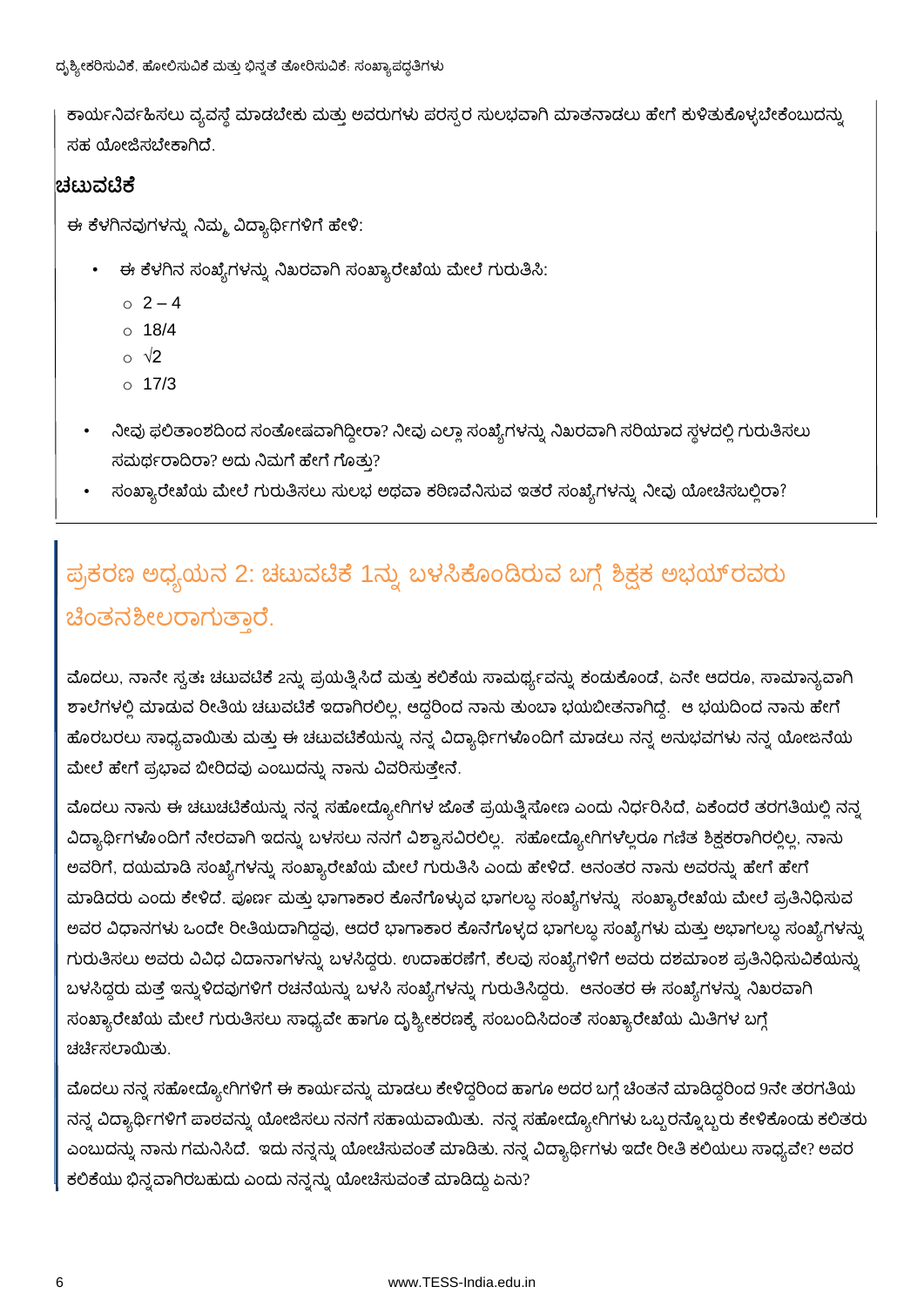ಯಾವ ಯಾವ ವಿಧಾನಗಳಿವೆ ಎಂಬುದನ್ನು ಕಂಡುಹಿಡಿಯಲು ಮತ್ತು ಅವುಗಳ ಪರಿಣಾಮ ಹಾಗೂ ಮಿತಿಗಳನ್ನು ಆಲೋಚಿಸಲು ನನ್ನ ವಿದ್ಯಾರ್ಥಿಗಳೂ ಸಹ ಸಹೋದ್ಯೋಗಿಗಳಂತೆ ಅವರ ಸಹಪಾಠಿಗಳೊಂದಿಗೆ ಕಲಿಯಲಿ ಎಂದು ನಾನು ಇಚ್ಛಿಸುತ್ತೇನೆಂದ ತೀರ್ಮಾನಿಸಿದೆ. ಇದರರ್ಥ ನನ್ನ ಪಾಠ ಯೋಜನೆಯಲ್ಲಿ ಜ್ಞಾನ ವಿನಿಮಯಕ್ಕೆ ಅವಕಾಶ ನೀಡಬೇಕೆಂದು ಖಚಿತಪಡಿಸಿಕೊಳ್ಳಲಿ ಕೆಲವೊಂದು ಮಾರ್ಪಾಡುಗಳನ್ನು ಮಾಡಿಕೊಳ್ಳಬೇಕೆಂಬುದು, ಅಂದರೆ ನಾನು ಹಂಚಿಕೆಯ ಸಮಯದ ಬಗ್ಗೆ ಯೋಜನೆಯನ್ನೂ ಮಾಡಬೇಕು.

ಮೊದಲಿಗೆ ಸ್ವತಃ ನಾನೇ ಕಾರ್ಯವನ್ನು ಮಾಡುವುದರಿಂದ, ಇದು ಕಲಿಕೆಗೆ ಹೆಚ್ಚು ಉತ್ತೇಜನಕಾರಿ ಕಾರ್ಯ ಮತ್ತು ಕಲಿಕಾ ಅವಕಾಶಗಳಿಗೆ ಉತ್ತಮವಾದುದೆಂದು ನನಗೆ ಮನವರಿಕೆಯಾಯಿತು. ನನ್ನ ಸಹೋದ್ಯೋಗಿಗಳಿಗೆ ಈ ಕಾರ್ಯವನ್ನು ಮಾಡಲು ಹೇಳಿದ್ದುದರಿಂದ ನನ್ನ ತರಗತಿಯಲ್ಲಿ ಅವನ್ನು ಪ್ರಯತ್ನಿಸುವಾಗ ನನಗಾದ ಆತಂಕವನ್ನು ಹೊರದೂಡುವಲ್ಲಿ ಸಹಾಯವಾಯ್ತು. ವಿದ್ಯಾರ್ಥಿಗಳ ಪ್ರತಿಕ್ರಿಯೆಗಳನ್ನು ಕೇಳಿಸಿಕೊಂಡದ್ದರಿಂದ, ಅವು ನನ್ನನ್ನು ನನ್ನ ಉುಹಾಧರಗಳನ್ನು ಪ್ರಶ್ನಿಸಿಕೊಳ್ಳುವಂತೆ ಮಾಡಿದವು ಮತ್ತು ಹಂಚಿಕೊಂಡ ಕಲಿಕೆ (Shared learning) ಉಂಟಾಗುವ ಹಾಗೆ ಮಾಡಲು ಬೇಕಾದ ವಿವಿಧ ಬೋಧನಾ ಪದ್ಧತಿಗಳ ಬಗ್ಗೆ ಯೋಚಿಸುವಂತೆ ಮಾಡಿತು. ನನ್ನ ಹೊಸ ವಿಚಾರಗಳನ್ನು ಪ್ರಯತ್ನಿಸಲು ನಾನು ಕೆಲವು ಪಾಠಗಳನ್ನು ಯೋಜಿಸಲು ಪ್ರಯತ್ನಿಸುವೆ.



### ನಿಲ್ಲಿ... ಯೋಚಿಸಿ

- ವಿದ್ಯಾರ್ಥಿಗಳಿಂದ ಬಂದ ಯಾವ ಪ್ರತಿಕ್ರಿಯೆಗಳು ಅನಪೇಕ್ಷಿತವಾಗಿದ್ದವು? ಏಕೆ?
- ನಿಮ್ಮ ವಿದ್ಯಾರ್ಥಿಗಳ ತಿಳುವಳಿಕೆಯನ್ನು ಶೋಧಿಸಲು ನೀವು ಬಳಸಿದ ಪ್ರಶ್ನೆಗಳು ಯಾವುವು?
- ನೀವು ಚಟುವಟಿಕೆಯನ್ನು ಯಾವುದೇ ರೀತಿಯಲ್ಲಿ ಬದಲಾವಣೆ ಮಾಡಿದಿರಾ? ಮಾಡಿದ್ದರೆ, ಅದಕ್ಕೆ ನೀವು ಕೊಡುವ ಕಾರಣಗಳು ಯಾವುವು?

ದೃಶ್ಯ: ಪಾಠಗಳ <mark>ಯೋ</mark>ಜನೆ

ಹೆಚ್ಚಿನ ಮಾಹಿತಿಗಾಗಿ ಸಂಪನ್ಮೂಲ 5ರ, 'ಪಾಠಗಳ ಯೋಜನೆಯನ್ನು' ಓದಿ.

# 3 ಹೋಲಿಸುವ ಮತ್ತು ಭಿನ್ನತೆ ತೋರಿಸುವ ಚಟುವಟಿಕೆಗಳ ರಚೆಸುವಿಕೆ ಪ್ರಸ್ತುತ ಅಲ್ಪ ಬದಲಾವಣೆಗಳನ್ನು ಮಾಡುವುದು

ಹೊಸ ಬೋಧನಾ ವಿಚಾರಗಳನ್ನು ಓದುವುದು ಹೆಚ್ಚು ಉತ್ತೇಜದಾಯಕ ಹಾಗೂ ಅಪೇಕ್ಷಣೀಯ, ಆದರೆ ಇವನ್ನು ಇರುವ ಪದ್ಧತಿಯಲ್ಲಿ ಹೇಗೆ ಹೊಂದಿಸಿಕೊಳ್ಳುವುದು? ಪ್ರಕರಣ ಅಧ್ಯಯನಗಳಲ್ಲಿ ಶಿಕ್ಷಕರು ಹೇಗೆ ಮಾಡಿದ್ದರೋ ಹಾಗೆ, ನೀವೂ ಸಹ ಈ ಘಟಕದಿಂದ ಚಟುವಟಿಕೆಗಳನ್ನು ಬಳಸಿಕೊಳ್ಳಬಹುದು ಅಥವಾ ಬೇರೆ ಮೂಲಗಳಿಂದಲೂ ಪಡೆಯಬಹುದು ಮತ್ತು ಅದನ್ನು ನಿಮ್ಮ ಬೋಧನಾ ಪದ್ಧತಿಯಲ್ಲಿ ಹೊಂದಿಸಿಕೊಳ್ಳಬಹುದು. ಕೆಲವು ಬಾರಿ, ಕಲಿಕೆಯ ದಕ್ಷತೆಯ ಮೇಲೆ ಹಾಗೂ ಗುಣಮಟ್ಟದ ಮೇಲೆ ಹೆಚ್ಚು ಪರಿಣಾಮ ಬೀರುವಂತಹ ಅಲ್ಬ ಬದಲಾವಣೆಗಳನ್ನು ಮಾಡಲು ಸಾಧ್ಯ.

ಮುಂದಿನ ಚಟುಚಟಿಕೆಯು ಯೋಜನಾ ಚಟುವಟಿಕೆಯಾಗಿದ್ದು, ಪಠ್ಯಪುಸ್ತಕದ ಬಳಕೆಯ ಬಗ್ಗೆ ಇರುವ ಪದ್ಧತಿಯಲ್ಲಿ ಮಾಡಬೇಕಾದ ಚಿಕ್ಕ ಬದಲಾವಣೆಗಳ ಮೇಲೆ ಗಮನಹರಿಸುತ್ತದೆ. ಇದಕ್ಕೆ ಪಾಠದ ಸಿದ್ಧತೆಗೆ ಬೇಕಾದ ಸ್ವಲ್ಪ ಹೆಚ್ಚಿನ ಸಮಯದ ಅಗತ್ಯವಿದೆ. ಆದರೆ, ಇದು ವಾಸ್ತವವಾಗಿ ಗಣನೀಯ ಬೋಧನಾ ಸಮಯವನ್ನು ಉಳಿತಾಯ ಮಾಡುತ್ತದೆ. ಏಕೆಂದರೆ ಪುಸ್ತಕದಲ್ಲಿರುವ ಅಭ್ಯಾಸಗಳನ್ನು ಹೆಚ್ಚು ದಕ್ಷತೆಯಿಂದ ಬಳಸಬಹುದು ಹಾಗೂ ಯಾವುದನ್ನು ಕಲಿಯಬೇಕಾಗಿದೆಯೋ ಅದರ ಬಗ್ಗೆ ಕೇಂದ್ರೀಕರಿಸಬಹುದು. ಒಂದು ಒಳ್ಳೆಯ ಪ್ರಾರಂಭಕ್ಕೆ, ವಿದ್ಯಾರ್ಥಿಗಳನ್ನು ಹೋಲಿಕೆ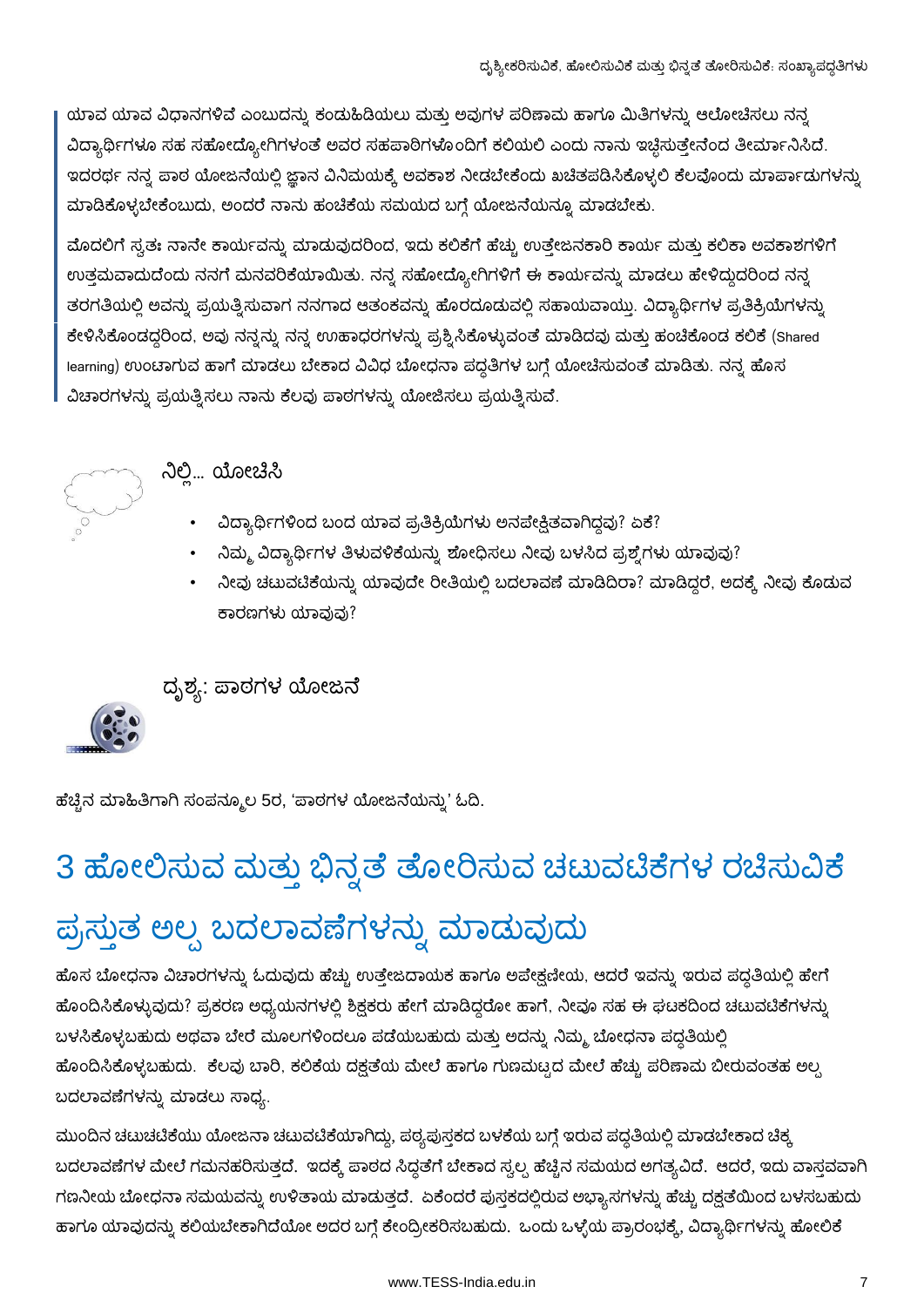ಮಾಡಲು ಮತ್ತು ಭಿನ್ನಭಾವ ತೋರಿಸುವಿಕೆಯ ಮಾರ್ಗದರ್ಶನ ನೀಡಲು ಕೆಲವು ಪ್ರಶ್ನೆಗಳು ಕ್ಶೆಯಲ್ಲಿರಬೇಕು, ಮಾಡುತ್ತವೆ, ಬಹುಶಃ ಅವುಗಳನ್ನು ಕಾಗದದ ಚೂರುಗಳಲ್ಲಿ ಬರೆದಿಟ್ಟುಕೊಳ್ಳಬಹುದು ಮತ್ತು ನಿಮ್ಮ ಮೇಜುಗಳ ಮೇಲೆ ಅಂಟಿಸಿಕೊಳ್ಳಬಹುದು ಅಥವಾ ಗೋಡೆಯ ಮೇಲೆ ಪ್ರದರ್ಶಿಸಲೂಬಹುದು. ಈ ಪ್ರಶ್ನೆಗಳನ್ನು ಪುನರಾವರ್ತಿತವಾಗಿ ಯಾವುದೇ ಸಂದರ್ಭದಲ್ಲಾದರೂ ಯಾವುದೇ ಪಾಠದಲ್ಲಾದರೂ ಬಳಸಿಕೊಳ್ಳಬಹುದು ಕೆಲವು ಸರಳ ಆದರೂ ಉತ್ತಮ ಪ್ರಶ್ನೆಗಳೆಂದರೆ:

- ಒಂದೇ ರೀತಿ ಇರುವುದು ಏನು ಮತ್ತು ಭಿನ್ನವಾಗಿರುವುದು ಏನು?
- ಈ ರೀತಿಯ ಮತ್ತೊಂದು ಪ್ರಶ್ನೆಯನ್ನು ನೀವು ರಚಿಸಲು ಸಾಧ್ಯವೇ?
- ನೀವು ಒಂದು ಕಠಿಣ ಪ್ರಶ್ನೆ ಮತ್ತು ಒಂದು ಸರಳ ಪ್ರಶ್ನೆಯನ್ನು ರಚೆಸಲು ಸಾಧ್ಯವೇ?
- ನಿಮಗೆ ಹೇಗೆ ಗೊತು?

### ಚಟುವಟಿಕೆ 3: ಪಠ್ಯಪುಸ್ತಕದಲ್ಲಿರುವ ಪ್ರಶ್ನೆಗಳನ್ನು ಹೊಂದಿಸಿಕೊಳ್ಳಲು ಯೋಜನೆ

ನೀವು ಬಳಸುವ ಪಠ್ಯಪುಸ್ತಜದಲ್ಲಿ, ವಿವಿಧ ಸಂಖ್ಯಾ ಪದ್ದತಿಗಳ ಅಭ್ಯಾಸ ಕಾರ್ಯವನ್ನು ನೋಡಿ.

- 1. ಈ ಪ್ರಶ್ನೆಗಳಲ್ಲಿ ಒಂದೇ ರೀತಿ ಏನು ಇದೆ ಮತ್ತು ಏನು ಭಿನ್ನವಾಗಿದೆ?
- 2. ನಿಮಗೆ ಹೋಲಿಕೆ ಮಾಡಲು ಮತ್ತು ಭಿನ್ನತೆ ತೋರಿಸಲು ಅವಕಾಶ ನೀಡುವಂತೆ ಈ ಪ್ರಶ್ನೆಗಳಲ್ಲಿ ಸಣ್ಣ ಬದಲಾವಣೆಗಳನ್ನು ನೀವು ಹೇಗೆ ಮಾಡಬಹುದು.
- 3. ಹೋಲಿಕೆ ಮಾಡಲು ಮತ್ತು ಭಿನ್ನತೆ ತೋರಿಸಲು ಅವಕಾಶವಾಗುವಂತೆ ನೀವು ಹೇಗೆ ಪ್ರಶ್ನೆಗಳನ್ನು ನಿಮ್ಮ ವಿದ್ಯಾರ್ಥಿಗಳಿಗೆ ಪರಿಚಯಿಸಲು ಸಾಧ್ಯ?
- 4. ಈ ಪಾಠಗಳನ್ನು ಬೋಧಿಸುವಾಗ ಬಳಸಲು ಸಾಧ್ಯವಾಗುವಂತೆ ಟಿಪ್ಪಣಿ ಮಾಡಿಕೊಳ್ಳಿ. ಇತರ ಶಿಕ್ಷಕರೊಂದಿಗೆ ನಿಮ್ಮ ವಿಚಾರಗಳ ಹಂಚಿಕೊಳ್ಳಿ. ಮುಂದೆ ಇದು ವಿವಿಧ ಪಾಠಗಳ ಬೋಧನೆಗೆ ಸಲಹೆಗಳ ಪಟ್ಟಿಯನ್ನು ಸಿದ್ಧಪಡಿಸಲು ಸಹಾಯವಾಗುತ್ತದೆ.

ಅಳವಡಿಸಿಕೊಂಡಿರುವ ಪಠ್ಯಪುಸ್ತಕದ ಪ್ರಶ್ನೆಗಳ ಉದಾಹರಣೆಯನ್ನು ನೀವು ಸಂಪನ್ಮೂಲ-6 ರಲ್ಲಿ ನೋಡಬಹುದು

## ಪ್ರಕರಣ ಅಧ್ಯಯನ 3: ಚಟುವಟಿಕೆ 3ನ್ನು ಬಳಸಿಕೊಂಡಿರುವ ಬಗ್ಗೆ ಶಿಕ್ಷಕ ಆನಂದರವರು ಚೆಂತನಶೀಲರಾಗುತಾರೆ.

ನಾನು ಗ್ರಾಮೀಣ ಸರ್ಕಾರಿ ಪ್ರೌಢಶಾಲಾ ತರಗತಿಗಳಿಗೆ ಬೋಧಿಸುತ್ತೇನೆ, ಅಲ್ಲಿ ಪ್ರತಿ ತರಗತಿಯಲ್ಲಿ ಸುಮಾರು 80 ವಿದ್ಯಾರ್ಥಿಗಳಿರುತ್ತಾರೆ. ತರಗತಿಯಲ್ಲಿ ಬೋಧನೆಗೆ ಮೊದಲು ವಾಡಿಕೆಯಂತೆ ನಾನು ಪಠ್ಯಪುಸ್ತಕದಲ್ಲಿರುವ ಅಧ್ಯಾಯದ ನಿರ್ದಿಷ್ಟ ಅಭ್ಯಾಸಗಳನ್ನು ಎಚ್ಚರಿಕೆಯಿಂದ ನೋಡಿದೆ. ಚಟುವಟಿಕೆಯಲ್ಲಿ ನೀಡಿರುವ ಸಲಹೆಯಂತೆ ನಾನು ಪ್ರಶ್ನೆಗಳನ್ನು ಪರಿಗಣಿಸಿ ನೋಡಿರಲಿಲ್ಲ. ಇದು ತುಂಬಾ ಸುಲಭವಾಗಿ ಕಂಡಿತು. ನಾನು ಅದನ್ನು ಹೆಚ್ಚು ಗಮನಿಸಬೇಕೆಂದು ನಿರೀಕ್ಷಿಸಿರಲಿಲ್ಲ ಏಕೆಂದರೆ ಪಠ್ಯಪುಸ್ತಕಗಳು ಉತ್ತಮವಾಗಿರುತ್ತವೆ ಮತ್ತು ಗಣಿತದ ವಿಚಾರಗಳನ್ನ ಕ್ರಮಬದ್ಧವಾಗಿ ಪರಿಚಯಿಸಿರುತ್ತಾರೆಂದು ನಾನು ಯೋಚಿಸಿದ್ದೆ. ಆದರೆ ನನಗೆ ಮರುಕಳಿಸಿದ ಹತಾಶೆ ಏನೆಂದರೆ, ವಿದ್ಯಾರ್ಥಿಗಳಿಗೆ ಅವರು ಹಿಂದಿನ ಪಾಠದಲ್ಲಿ, ಹಿಂದಿನ ವಾರದಲ್ಲಿ, ಹಿಂದಿನ ತಿಂಗಳಲ್ಲಿ ಅಥವಾ ಹಿಂದಿನ ವರ್ಷದಲ್ಲಿ ಏನನ್ನು ಕಲಿತಿದ್ದರೋ ಅದನ್ನು ನೆನಪಿಸಿಕೊಳ್ಳಲು ಕಷ್ಟಪಡಬಹುದು ಹಾಗೂ ನಾನು ಅಪೇಕ್ಷೆ ಪಡುವಂತೆ ಅವರು ಪರೀಕ್ಷೆಗಳಲ್ಲಿ ಚೆನ್ನಾಗಿ ಮಾಡದಿರಬಹುದು! ಉದಾಹರಣೆಗಾಗಿ, ವಿವಿಧ ಸಂಖ್ಯಾಪದ್ಧತಿಗಳ ನಡುವಿನ ವ್ಯತ್ಯಾಸಗಳನ್ನು ಅವರು ಏಕೆ ಗಮನಿಸುವುದಿಲ್ಲ?

ನಾನು ಈ ಸಂದರ್ಭದಲ್ಲಿ 9ನೇ ತರಗತಿಯ NCERT ಪಠ್ಯಪುಸ್ತಕದ ನಿರ್ದಿಷ್ಟ ಅಧ್ಯಾಯ ಸಂಖ್ಯಾಪದ್ಧತಿಯ ಅಭ್ಯಾಸ 9.3ನ್ನು ನೋಡಿದೆ. ಈ ಪ್ರಶ್ನೆಗಳಲ್ಲಿ ಯಾವುದು ಒಂದೇ ರೀತಿಯಲ್ಲಿದೆ ಮತ್ತು ಯಾವುದು ಭಿನ್ನವಾಗಿದೆ ಎಂಬುದನ್ನು ನಾನು ಯೋಚಿಸಿದೆ. ನಾನು ಪ್ರಶ್ನೆ 1 ರಲ್ಲಿ, ಭಿನ್ನರಾಶಿಯಿಂದ ದಶಾಂಶ ಪದ್ಧತಿಗೆ ಪರಿವರ್ತನೆಯನ್ನು ಮತ್ತು ಪ್ರಶ್ನೆ 3 ರಲ್ಲಿ ಇದರ ವಿರುದ್ಧವಾಗಿ ಕೇಳಿರುವುದನ್ನು ಗಮನಿಸಿದೆ. ಈ ಎರಡೂ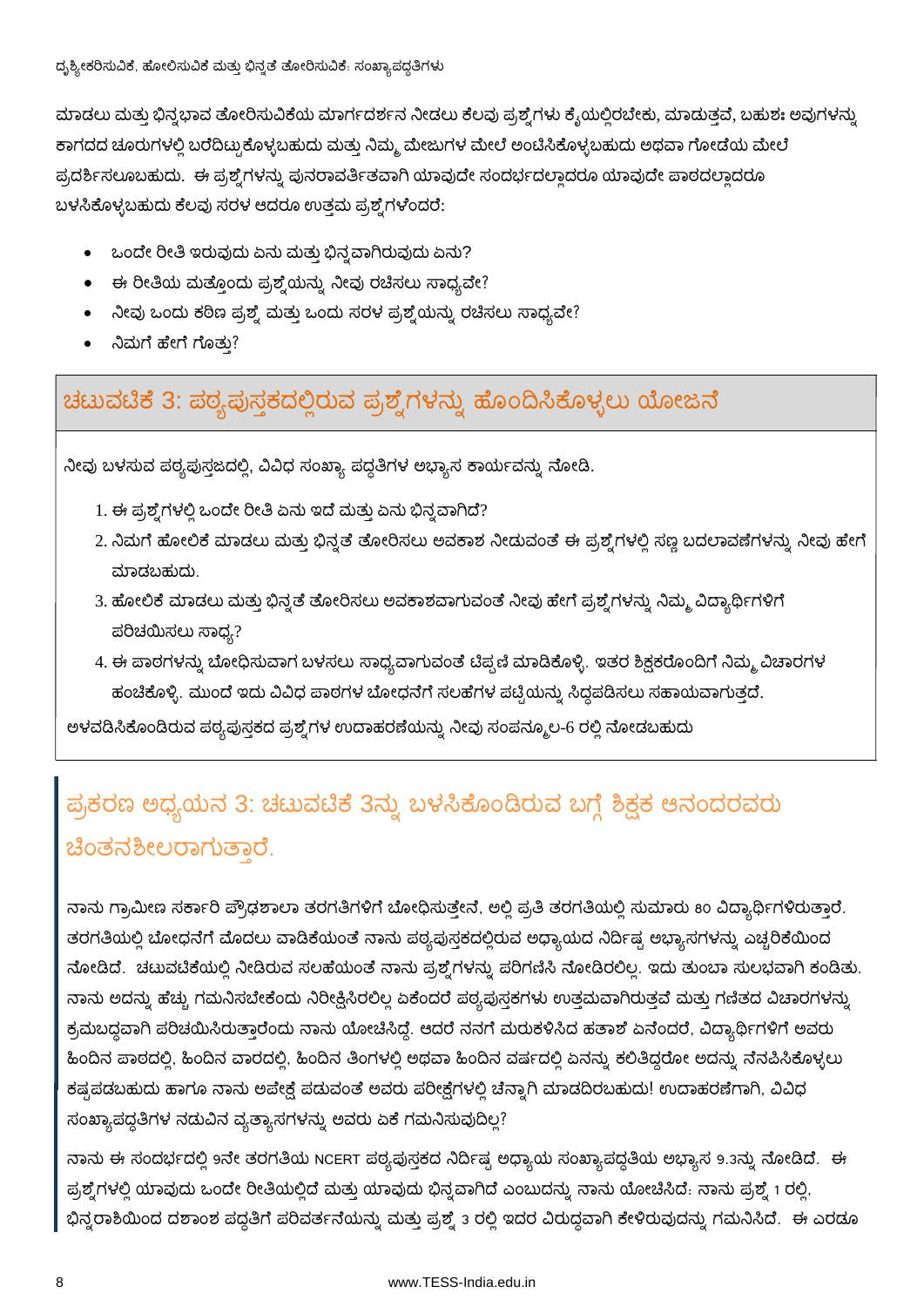ಪ್ರಶ್ನೆಗಳನ್ನು ಒಟ್ಟಿಗೆ ಸೇರಿಸಿ ವಿದ್ಯಾರ್ಥಿಗಳಿಗೆ ಒಂದು ಸಣ್ಣ ಬದಲಾವಣೆಯನ್ನು ಮಾಡೋಣ ಎಂದು ನಿರ್ಧರಿಸಿದೆ. ಈಗ ನಾನು ವಿದ್ಯಾರ್ಥಿಗಳಿಗೆ 65/100 ಮತ್ತು 13/99ನ್ನು ದಶಮಾಂಶ ಪದ್ಧತಿಗೆ ಪರಿವರ್ತಿಸಿ ನಂತರ ದಶಮಾಂಶದಿಂದ ಭಿನ್ನರಾಶಿ ಪದ್ಧತಿಗೆ ್ದರಿವರ್ತಿಸುವಂತೆ ಹೇಳಿದೆ. ಅಂದರೆ ಎರಡು ಪ್ರತ್ಯೇಕ ಅಭ್ಯಾಸಗಳ ಜೊತೆಗೆ ಮಧ್ಯೆ ಇನ್ನೊಂದು ಪ್ರಶ್ನೆಯನ್ನು ಕೇಳುವ ಬದಲಾಗಿ ಹೀಗೆ ಮಾಡಿದೆ. ಈ ರೀತಿ ಮಾಡುವುದರಿಂದ ವಿದ್ಯಾರ್ಥಿಗಳಿಗೆ ದಶಮಾಂಶ ಮತ್ತು ಭಿನ್ನರಾಶಿ ಪರಿಕಲ್ಪನೆಗಳ ನಡುವೆ ಸಂಬಂಧ ಕಲ್ಪಿಸಲು, ಸಂಪರ್ಕ ಉಂಟುಮಾಡಲು ಮತ್ತು ಆ ಎರಡು ಪರಿಕಲ್ಪನೆಗಳನ್ನು ಪ್ರತ್ಯೇಕವಾಗಿ ಆಲೋಚಿಸದಂತೆ ಮಾಡಲು ಸಹಾಯ ಮಾಡುತ್ತದೆಂದು ಯೋಚಿಸಿದೆ.

ವಾಸ್ತವವಾಗಿ ಇದು ಒಂದು ಪ್ರಕರಣದಂತೆ ಕಾಣುತ್ತಿತ್ತು. ಮೇಲಾಗಿ, ವಿದ್ಯಾರ್ಥಿಗಳಿಗೆ ಈ ಪ್ರಶ್ನೆಗಳನ್ನು, ಅಂದರೆ "ಯಾವುದು ಒಂದೇ ರೀತಿಯದ್ದಾಗಿದೆ?" "ಯಾವುದು ಭಿನ್ನವಾಗಿದೆ?" ಹಾಗೂ "ನೀವು ಹೇಗೆ ಬಲ್ಲಿರಿ?" ಎಂದು ಕೇಳುವುದರಿಂದ ಭಾಗಾಕಾರ ಕೊನೆಯಾಗದ ಮತ್ತು ಕೊನೆಗೊಳ್ಳುವ ದಶಮಾಂಶಗಳನ್ನು ಹೋಲಿಸಲು ಮತ್ತು ಭಿನ್ನತೆ ತೋರಿಸಲು ಮತ್ತು ಅವು ಹೇಗೆ ಭಿನ್ನವಾಗಿವೆ ಎಂದು ವಿವರಿಸಲು ಅವರು ಸಮರ್ಥರಾಗುತ್ತಾರೆ.

ಚಿಂತನಶೀಲತೆಯಿಂದ ನಾನು ಯೋಚಿಸುವುದೇನೆಂದರೆ, ಪಠ್ಯಪುಸ್ತಕದಲ್ಲಿರುವ ಪ್ರಶ್ನೆಗಳನ್ನು ವಿಮರ್ಶಾತ್ಮಕ ನೋಟದಿಂದ ತೆಗೆದುಕೊಳ್ಳಬೇಕಾಗುದು ಬಹಳ ಮುಖ್ಯವಾಗಿದೆ. "ಯಾವುದು ಒಂದೇ ರೀತಿಯಾಘಿದೆ? ಮತ್ತು ಯಾವುದು ಭಿನ್ನವಾಗಿದೆ?" ಎಂಬ ಪ್ರಶ್ನೆಗಳನ್ನು ನನ್ನನ್ನು ನಾನೇ ಸುಮ್ಮನೆ ಕೇಳಿಕೊಂಡಾಆಗ, ನನಗೆ ಪ್ರಶ್ನೆಗಳ ರಚನೆಯಲ್ಲಿರುವ ವ್ಯತ್ಯಾಸಗಳು ಮತ್ತು ಅವುಗಳು ಒದಗಿಸುವ ಕಲಿಕಾ ಅವಕಾಶಗಳನ್ನು ಕಾಣಲು ಸಾಧ್ಯವಾಯಿತು.



### ನಿಲ್ಲಿ... ಆಲೋಚಿಸಿ

ಈ ಘಟಕದಲ್ಲಿ ನೀವು ಬಳಸಿರುವ ಮೂರು ವಿಚಾರಗಳನ್ನು ಗುರುತಿಸಿ ಅವು ಮುಂದೆ ಇತರೆ ವಿಷಯಗಳನ್ನು ಬೋಧಿಸಲು ಸಹಾಯ ಮಾಡಬಹುದು. ಶಿಘ್ರವಾಗಿ ನೀವು ಬೋಧಿಸಬೇಕಾಗಿರುವ ಎರಡು ವಿಷಯಗಳ ಟಿಪ್ಪಣಿಯನ್ನು ತಯಾರಿಸಿ, ಅಲ್ಲಿ ಆ ವಿಚಾರಗಳನ್ನು ಸಣ್ಣ ಪುಟ್ಟ ಬದಲಾವಣೆಗಳೊಂದಿಗೆ ಬಳಸಬಹುದು.

## 4 ಸಾರಾಂಶ

ವಿವಿಧ ಸಂಖ್ಯಾಪದ್ಧತಿಗಳಲ್ಲಿ ಯಾವುದು ಒಂದೇ ರೀತಿಯದ್ದಾಗಿದೆ ಮತ್ತು ಯಾವುದು ಭಿನ್ನವಾಗಿದೆ ಮತ್ತು ಇವುಗಳಲ್ಲಿ ಗಣಿತದ ಕ್ರಿಯೆಗಳಾದ ಸಂಕಲನ, ಗುಣಾಕಾರ, ಘಾತಾಂಕೀಕರಣ ಇತ್ಯಾದಿಗಳು ಹೇಗೆ ಕಾರ್ಯ ನಿರ್ವಹಿಸುತ್ತವೆ ಎಂಬುದನ್ನು ಬೋಧಿಸುವುದರ ಬಗ್ಗೆ ಈ ಘಟಕವು ಅನ್ವೇಷಣೆ ಮಾಡಿದೆ. NCF (2005) ಮತ್ತು NCFTE (2009) ರ ಬೋಧನಾ ಅಗತ್ಯತೆಗಳನ್ನು ಮಹತ್ವಾಕಾಂಕ್ಷೆಯ ಗುರಿಗಳಾಗಿ ಬಳಸಿಕೊಳ್ಳಲಾಗಿದೆ. ಗಣಿತದ ಪಾಠಗಳನ್ನು ಆಸಕ್ತಿದಾಯಕವಾಗಿಸಲು, ವಿದ್ಯಾರ್ಥಿ-ಕೇಂದ್ರಿತವಾಗಿಸಲು, ವಿದ್ಯಾರ್ಥಿಗಳನ್ನು ತೊಡಗಿಸಿಕೊಳ್ಳಲು ಹಾಗೂ ಗಣಿತದ ತಿಳುವಳಿಕೆಯನ್ನು ಮೂಡಿಸಲು ಈ ಘಟಕವು ದೃಶ್ಯೀಕರಣವನ್ನು ಬಳಸಿಕೊಂಡು ಹೋಲಿಕೆ ಮತ್ತು ಭಿನ್ನತೆ ತೋರಿಸುವ ಕಾರ್ಯಗಳನ್ನು ಒಳಗೊಂಡ ಬೋಧನಾ ವಿಧಾನಗಳನ್ನು ಬೆಳೆಸುವುದರ ಮೇಲೆ ಕೇಂದ್ರೀಕೃತವಾಗಿದೆ. ಪಠ್ಯಪುಸ್ತಕ ಬಳಸಿಕೊಂಡು ಪ್ರಸ್ತುತ ತರಗತಿಯಲ್ಲಿನ ಬೋಧನಾ ಅಭ್ಯಾಸಗಳಲ್ಲಿ ಸಣ್ಣ ಬದಲಾವಣೆಗಳನ್ನು ಮಾಡಲು ಹೇಗೆ ಯೋಜಿಸಬೇಕೆಂಬುದನ್ನು ಈ ಘಟಕವು ಚರ್ಚಿಸಿದೆ.

## ಸಂಪನ್ಮೂಲಗಳು

## ಸಂಪನ್ಮೂಲ 1: NCF/NCFTE ಬೋಧನಾ ಅಗತ್ಯತೆಗಳು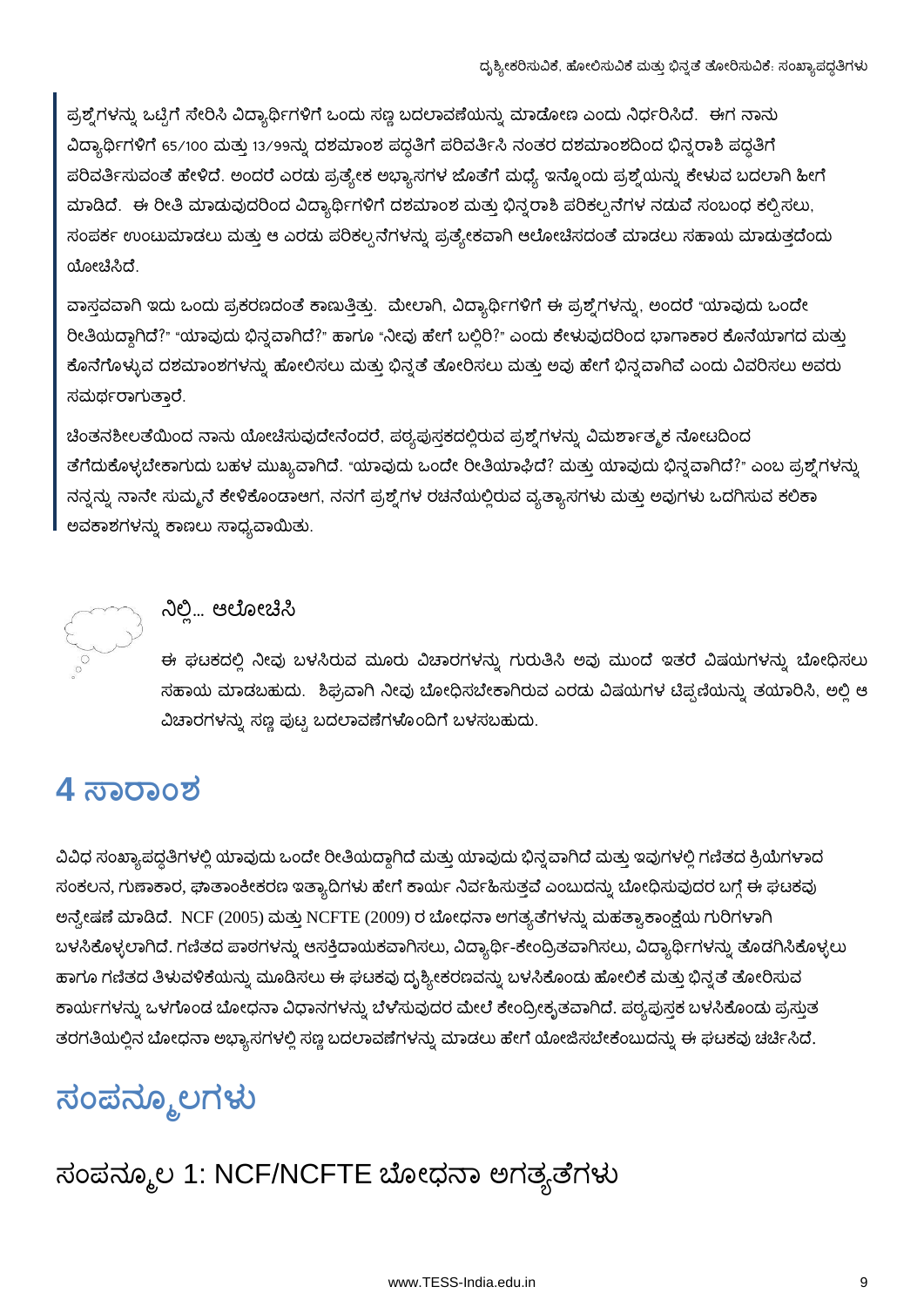ಈ ಘಟಕದ ಕಲಿಕೆಯು NCF (2005) ಮತ್ತು NCFTE (2009)ಗಳ ಬೋಧನಾ ಅಗತ್ಯತೆಗಳೊಂದಿಗೆ ಕೆಳಗೆ ಕೊಟ್ಟಿರುವ ಹಾಗೆ ಸಂಪರ್ಕ ಏರ್ಪಡಿಸುತ್ತದೆ.

- ಜ್ಞಾನ ಸಂರಚನೆಯ ಸಾಮರ್ಥ್ಯವನ್ನು ಪ್ರೊತ್ಸಾಹಿಸಲು, ಮತ್ತು ಕಲಿಕೆಯು ಕಂಠಪಾಠ ವಿಧಾನದಿಂದ ಬದಲಾವಣೆ ಆಗುವಂತೆ ಮಾಡಲು ವಿದ್ಯಾರ್ಥಿಗಳನ್ನು ತಮ್ಮದೇ ಸ್ವಯಂ ಕಲಿಕೆಯಲ್ಲಿ ಕ್ರಿಯಾಶೀಲರಾಗಿ ಭಾಗವಹಿಸುವವರಂತೆ ಭಾವಿಸಿ, ಬರೀ ಜ್ಞಾನವನ್ನು ಪಡೆಯುವವರಂತೆ ಅಲ್ಲ.
- ಪಠ್ಯಕ್ರಮ, ಪಠ್ಯವಸ್ತು ಮತ್ತು ಪಠ್ಯಪುಸ್ತಕಗಳನ್ನು ಪ್ರಶ್ನಿಸದೇ ಒಪ್ಪಿಕೊಳ್ಳುವುದು ಮತ್ತು ಅವನ್ನು "ಕೊಟ್ರಿರುವ" ಹಾಗೆಯೇ ತೆಗೆದುಕೊಳ್ಳುವ ಬದಲು, ಅವನ್ನು ವಿಮರ್ಶಾತ್ಮಕವಾಗಿ ವಿಶ್ಲೇಷಿಸುವುದರಲ್ಲಿ ತೊಡಗಿಸಿಕೊಳ್ಳಬಹುದು.
- ವಿದ್ಯಾರ್ಥಿಗಳು ಗಣಿತವನ್ನು ಅದರ ಬಗ್ಗೆ ಮಾತನಾಡುವ, ಅದರಲ್ಲೆ ಸಂವಹನ ನಡೆಸುವ, ಅವರಲ್ಲೇ ಚರ್ಚಿಸುವ ಮತ್ತು ಒಟ್ಟಿಗೆ ಕಾರ್ಯನಿರ್ವಹಿಸಬಹುದಾದ ವಿಷಯವೆಂದು ನೋಡಲಿ.
- ್ಷವಿದ್ಯಾರ್ಥಿಗಳು ರಚನೆಗಳನ್ನು ನೋಡಲು, ಸಂಬಂಧಗಳನ್ನು ರೂಪಿಸಲು, ಸಮಸ್ಯೆಗಳನ್ನು ಕಾರಣೀಕರಿಸಲು ಮತ್ತು ಹೇಳಿಕೆಗಳ ಸತ್ಯತೆ ಅಥವಾ ಅಸತ್ಯತೆಗಳ ಬಗ್ಗೆ ವಾದ ಮಾಡಲು ಅಮೂರ್ತತೆಗಳನ್ನು ಬಳಸಲಿ.

### ಸಂಪನ್ಮೂಲ 2: ಚಟುವಟಿಕೆ 1ರ ಸಂಪೂರ್ಣ ಹೇಳಿಕೆಗಳ ಪಟ್ಟಿ

ಇದು ಚಟುವಟಿಕೆ 1 ರಲ್ಲಿ ಬಳಸಬಹುದಾದ ಹೇಳಿಕೆಗಳ ವ್ಯಾಪಕವಾದ ಪಟ್ಟಿಯಾಗಿದೆ (ಆದರೆ ಸಂಪೂರ್ಣವಾಗಿ ಮುಗಿಸಿದ ಪಟ್ಟಿಯಲ್ಲ). ಬಯಸುವ, ನಿಮ್ಮ ವಿದ್ಯಾರ್ಥಿಗಳು ಕೆಲಸ ಮಾಡಬೇಕಾಗಿರುವ ಕ್ಷೇತ್ರವನ್ನು (ಕ್ರಿಯೆಗಳು, ಯಾವ ಸಂಖ್ಯೆ ಪದ್ಧತಿ, ಇತ್ಯಾದಿ) ಆರಿಸಿ. ಕೆಳಗಿನ ಯಾವ ಹೇಳಿಕೆಗಳು "ಯಾವಾಗಲೂ ಸತ್ಯ" "ಕೆಲವೊಮ್ಮೆ ಸತ್ಯ" ಅಥವಾ "ಯಾವಾಗಲೂ ಸತ್ಯವಲ್ಲ" ಎಂದು ವಿದ್ಯಾರ್ಥಿಗಳನ್ನು ಕೇಳಿ. ಮತ್ತು ಏಕೆ ಎಂದು ವಿವರಿಸಲು ಹೇಳಿ.

#### ಆವ್ಸತ ಲಕ್ಷಣದ ಮೇಲೆ ಕಾರ್ಯ ನಿರ್ವಹಿಸುವುದು

- 1. ಎರಡು ಸ್ವಾಭಾವಿಕ ಸಂಖ್ಯೆಗಳ ಮೊತ್ತ/ವ್ಯತ್ಯಾಸ/ಗುಣಲಬ್ದ/ಭಾಗಲಬ್ಧವು ಸ್ವಾಭಾವಿಕ ಸಂಖ್ಯೆಯಾಗಿರುತ್ತದೆ.
- 2. ಎರಡು ಪೂರ್ಣಸಂಖ್ಯೆಗಳ ಮೊತ್ತ/ವ್ಯತ್ಯಾಸ/ಗುಣಲಬ್ದ/ಭಾಗಲಬ್ಧವು ಪೂರ್ಣಸಂಖ್ಯೆಯಾಗಿರುತ್ತದೆ.
- 3. ಎರಡು ಪೂರ್ಣಾಂಕಗಳ ಮೊತ್ತ/ವ್ಯತ್ಯಾಸ/ಗುಣಲಬ್ದ/ಭಾಗಲಬ್ದವು ಪೂರ್ಣಾಂಕ ಆಗಿರುವುದಿಲ್ಲ.
- 4. ಎರಡು ಭಾಗಲಬ್ದ ಸಂಖ್ಯೆಗಳ ಮೊತ್ತ/ವ್ಯತ್ಯಾಸ/ಗುಣಲಬ್ದ/ಭಾಗಲಬ್ದವು ಭಾಗಲಬ್ದ ಸಂಖ್ಯೆಯಾಗಿರುತ್ತದೆ.
- 5. ಎರಡು ಅಭಾಗಲಬ್ಧ ಸಂಖ್ಯೆಗಳ ಮೊತ್ತ/ವ್ಯತ್ಯಾಸ/ಗುಣಲಬ್ಧ/ಭಾಗಲಬ್ಧವು ಅಭಾಗಲಬ್ಧ ಸಂಖ್ಯೆಯಾಗಿರುತ್ತದೆ.
- 6. ಎರಡು ವಾಸ್ತವಿಕ ಸಂಖ್ಯೆಗಳ ಮೊತ್ತ/ವ್ಯತ್ಯಾಸ/ಗುಣಲಬ್ದ/ಭಾಗಲಬ್ದವು ವಾಸ್ತವಿಕ ಸಂಖ್ಯೆಯಾಗಿರುತ್ತದೆ.

#### ವಿಲೋಮಗಳ ಮೇಲೆ ಕಾರ್ಯನಿರ್ವಹಿಸುವುದು

- 1. ಮೊತ್ತ/ಗುಣಲಬ್ದ o (ಅಥವಾ 1) ಆಗಿರುವಂತೆ ಅಭಾಗಲಬ್ದ ಸಂಖ್ಯೆಗಳ ಜೋಡಿಗಳ ಸಂಖ್ಯೆಯು ಅಪರಿಮಿತವಾಗಿವೆ.
- 2. ಮೊತ್ರ/ಗುಣಲಬ್ದ 0 (ಅಥವಾ 1) ಆಗಿರುವಂತೆ ಭಾಗಲಬ್ದ ಸಂಖ್ಯೆಗಳ ಜೋಡಿಗಳ ಸಂಖ್ಯೆಯು ಅಪರಿಮಿತವಾಗಿವೆ.
- 3. ಮೊತ್ರ/ಗುಣಲಬ್ದ o (ಅಥವಾ 1) ಆಗಿರುವಂತೆ ಪೂರ್ಣಾಂಕಗಳ ಜೋಡಿಗಳ ಸಂಖ್ಯೆಯು ಅಪರಿಮಿತವಾಗಿವೆ.
- 4. ಮೊತ್ತ/ಗುಣಲಬ್ದ o (ಅಥವಾ 1) ಆಗಿರುವಂತೆ ಪೂರ್ಣ ಸಂಖ್ಯೆಗಳ ಜೋಡಿಗಳ ಸಂಖ್ಯೆಯು ಅಪರಿಮಿತವಾಗಿವೆ.
- 5. ಎರಡು ವಾಸ್ತವಿಕ ಸಂಖ್ಯೆಗಳ ಗುಣಲಬ್ದವು ಆವರ್ತಗೊಳ್ಳದ ಅಥವಾ ಅಂತ್ಯಗೊಳ್ಳದ ದಶಮಾಂಶ ಅಲ್ಲ.

#### ದಶಮಾಂಶಗಳ ಪ್ರತಿನಿಧಿಸುವಿಕೆಗಳ ಮೇಲೆ ಕಾರ್ಯ ನಿರ್ವಹಿಸುವುದು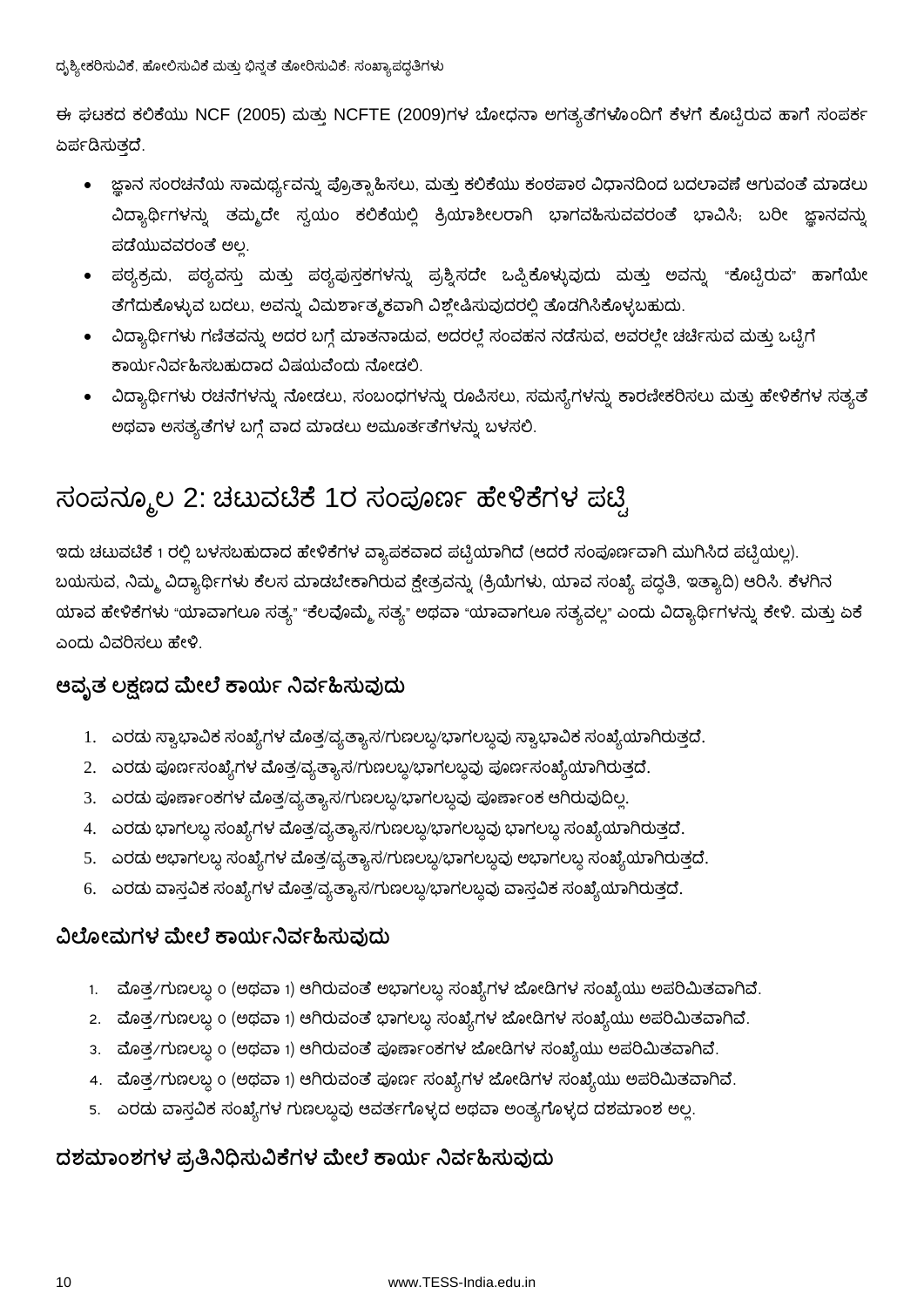- 1. ಭಾಗಾಕಾರ ಕೊನೆಗೊಳ್ಳುವ ಒಂದು ದಶಮಾಂಶವನ್ನು ಒಂದು ಪೂರ್ಣಾಂಕ ಹಾಗೂ ಶೂನ್ಯವಲ್ಲದ ಪೂರ್ಣಾಂಕದ ಅನುಪಾತದ ರೂಪದಲ್ಲಿ ವ್ಯಕ್ತಪಡಿಸಬಹದು.
- 2. ಭಾಗಾಕಾರ ಕೊನೆಗೊಳ್ಳದ ಒಂದು ದಶಮಾಂಶವನ್ನು ಒಂದು ಪೂರ್ಣಾಂಕ ಹಾಗೂ ಶೂನ್ಯವಲ್ಲದ ಪೂರ್ಣಾಂಕದ ಅನುಪಾತದ ರೂಪದಲ್ಲಿ ವ್ಯಕ್ತಪಡಿಸಬಹದು.
- 3. ಒಂದು ಪುನರಾವರ್ತಿತ ದಶಮಾಂಶವನ್ನು ಒಂದು ಪೂರ್ಣಾಂಕ ಹಾಗೂ ಒಂದು ಶೂನ್ಯವಲ್ಲದ ಪೂರ್ಣಾಂಕದ ಅನುಪಾತದ ರೂಪದಲ್ಲಿ ವ್ಯಕ್ತಪಡಿಸಬಹದು.
- 4. ಒಂದು ಪುನರಾವರ್ತನೆಯಾಗದ ದಶಮಾಂಶವನ್ನು ಒಂದು ಪೂರ್ಣಾಂಕ ಹಾಗೂ ಒಂದು ಶೂನ್ಯವಲ್ಲದ ಪೂರ್ಣಾಂಕದ ಅನುಪಾತದ ರೂಪದಲ್ಲಿ ವ್ಯಕ್ತಪಡಿಸಬಹದು.
- 5. ಒಂದು ಭಾಗಲಬ್ದ ಸಂಖ್ಯೆ ಮತ್ತು ಒಂದು ಅಭಾಗಲಬ್ದ ಸಂಖ್ಯೆಯ ಮೊತ್ತವು ಪುನರಾವರ್ತಿಸುವ ದಶಮಾಂಶ ಆಗಿರುವುದಿಲ್ಲ.
- 6. ಎರಡು ವಾಸ್ತವಿಕ ಸಂಖ್ಯೆಗಳ ಮೊತ್ತವು ಪುನರಾವರ್ತನೆಯಾಗದ, ಭಾಗಾಕಾರ ಕೊನೆಗೊಳ್ಳದ ದಶಮಾಂಶ ಆಗಿರುತ್ತದೆ.
- 7. ಒಂದು ಭಾಗಲಬ್ಧ ಸಂಖ್ಯೆ ಮತ್ತು ಒಂದು ಅಭಾಗಲಬ್ಧ ಸಂಖ್ಯೆಯ ಗುಣಲಬ್ಧವು ಪುನರಾವರ್ತನೆಗೊಳ್ಳುವ ದಶಮಾಂಶ ಆಗಿರುತ್ತದೆ.
- 8. ಎರಡು ವಾಸ್ತವಿಕ ಸಂಖ್ಯೆಗಳ ಗುಣಲಬ್ದವು ಪುನರಾವರ್ತಿಸುವ, ಭಾಗಾಕಾರ ಕೊನೆಗೊಳ್ಳದ ದಶಮಾಂಶ ಆಗಿರುತ್ತದೆ.
- 9. ಒಂದು ಭಾಗಲಬ್ದ ಸಂಖ್ಯೆ ಮತ್ತು ಒಂದು ಅಭಾಗಲಬ್ದ ಸಂಖ್ಯೆಯ ಗುಣಲಬ್ದವು ಒಂದು ಪುನರಾವರ್ತಿಸುವ ದಶಮಾಂಶ ಆಗಿರುತ್ತದೆ.
- 10. ಎರಡು ವಾಸ್ತವಿಕ ಸಂಖ್ಯೆಗಳ ಗುಣಲಬ್ದವು ಅವರ್ತಗೊಳ್ಳದ ಅಥವಾ ಅಂತ್ಯಗೊಳ್ಳದ ದತ್ತಾಂಶ ಅಲ್ಲ.

### ಸಂಖ್ಯಾರೇಖೆಯ ಮೇಲೆ ಸಂಖ್ಯೆಗಳನ್ನು ಗುರುತಿಸುವುದು

- 1. ಸಂಖ್ಯಾರೇಖೆಯ ಮೇಲೆ ಒಂದು ಸ್ವಾಭಾವಿಕ ಸಂಖ್ಯೆ⁄ ಪೂರ್ಣಾಂಕದ ನಿಖರವಾದ ಸ್ಥಳವನ್ನು ನಿರ್ಧರಿಸಲು ಸಾಧ್ಯವಿಲ್ಲ.
- 2. ಸಂಖ್ಯಾರೇಖೆಯ ಮೇಲೆ ಒಂದು ಪೂರ್ಣಾಂಕದ ಸ್ಥಳವನ್ನು ನಿಖರವಾದ ನಿರ್ಧರಿಸಲು ಸಾಧ್ಯವಿಲ್ಲ.
- 3. ಸಂಖ್ಯಾರೇಖೆಯ ಮೇಲೆ ಒಂದು ಭಾಗಲಬ್ದ ಸಂಖ್ಯೆಯ ನಿಖರವಾದ ಸ್ಥಳವನ್ನು ನಿರ್ಧರಿಸಲು ಸಾಧ್ಯ.
- 4. ಸಂಖ್ಯಾರೇಖೆಯ ಮೇಲೆ ಒಂದು ಅಭಾಗಲಬ್ದ ಸಂಖ್ಯೆಯ ನಿಖರವಾದ ಸ್ಥಳವನ್ನು ನಿರ್ಧರಿಸಲು ಸಾಧ್ಯ.
- 5. ಸಂಖ್ಯಾ ರೇಖೆಯ ಮೇಲೆ ಒಂದು ವಾಸ್ತವಿಕ ಸಂಖ್ಯೆಯ ನಿಖರವಾದ ಸ್ಥಳವನ್ನು ನಿರ್ಧರಿಸಲು ಸಾಧ್ಯ.
- 6. ಒಂದು ಸಂಖ್ಯಾರೇಖೆಯ ಮೇಲೆ ಎರಡು ಸ್ವಾಭಾವಿಕ ಸಂಖ್ಯೆಗಳ ಮೊತ್ತವು ಆ ಪ್ರತಿಯೊಂದು ಸಂಖ್ಯೆಯ ಬಲಭಾಗದಲ್ಲಿರುತ್ತದೆ.
- 7. ಒಂದು ಸಂಖ್ಯಾರೇಖೆಯ ಮೇಲೆ ಎರಡು ಪೂರ್ಣಾಂಕಗಳ ವ್ಯತ್ಯಾಶವು ಆ ಪ್ರತಿಯೊಂದು ಪೂರ್ಣಾಂಕದ ಎಡಭಾಗದಲ್ಲಿರುತ್ತದೆ.
- 8. ಒಂದು ಸಂಖ್ಯಾರೇಖೆಯ ಮೇಲೆ ಎರಡು ವಾಸ್ತವಿಕ ಸಂಖ್ಯೆಗಳ ಮೊತ್ತವು ಆ ಪ್ರತಿಯೊಂದು ಸಂಖ್ಯೆಯ ಬಲಭಾಗದಲ್ಲಿರುತ್ತದೆ.
- 9. ಒಂದು ಸಂಖ್ಯಾರೇಖೆಯ ಮೇಲೆ ಎರಡು ಪೂರ್ಣಾಂಕಗಳ ಭಾಗಲಬ್ದವು ಆ ಪ್ರತಿಯೊಂದು ಪೂರ್ಣಾಂಕದ ಎಡಭಾಗದಲ್ಲಿರುತ್ತದೆ.
- 10. ಸಂಖ್ಯಾರೇಖೆಯ ಮೇಲೆ ಯಾವುದೇ ಎರಡು ವಾಸ್ತವಿಕ ಸಂಖ್ಯೆಗಳ ಮಧ್ಯೆ ಅಪರಿಮಿತ ವಾಸ್ತವಿಕ ಸಂಖ್ಯೆಗಳು ಇರುತ್ತವೆ.
- 11. ಸಂಖ್ಯಾ ರೇಖೆಯ ಮೇಲೆ ಯಾವುದೇ ಎರಡು ವಾಸ್ತವಿಕ ಸಂಖ್ಯೆಗಳ ಮಧ್ಯೆ ಪರಿಮಿತ ಸ್ವಾಭಾವಿಕ ಸಂಖ್ಯೆಗಳು ಇರುತ್ತವೆ.
- 12. ಸಂಖ್ಯಾ ರೇಖೆಯ ಮೆಲೆ ಯಾವುದೇ ಎರಡು ಭಾಗಲಬ್ದ ಸಂಖ್ಯೆಗಳ ಮಧ್ಯೆ ಅಪರಿಮಿತ ಅಭಾಗಲಬ್ದ ಸಂಖ್ಯೆಗಳು ಇರುತ್ತವೆ.
- 13. ಯಾವುದೇ ಎರಡು ಪೂರ್ಣಸಂಖ್ಯೆಗಳ ಮಧ್ಯೆ ಕನಿಷ್ಟ ಒಂದಾದರೂ ಪೂರ್ಣ ಸಂಖ್ಯೆ ಇರುತ್ತದೆ.

#### *ಪಾ*ತಾಂಕೀಕರಣ

- 1. 'a' ಒಂದು ಸ್ವಾಭಾವಿಕ ಸಂಖ್ಯೆ⁄ಪೂರ್ಣಾಂಕವಾಗಿದ್ದರೆ, ಸಂಖ್ಯೆ a<sup>2</sup> ಸಹ ಒಂದು ಸ್ವಾಭಾವಿಕ ಸಂಖ್ಯೆಯಾಗಿರುತ್ತದೆ.
- 2. ಪ್ರತಿಯೊಂದು ವಾಸ್ತವಿಕ ಸಂಖ್ಯೆಗೆ  ${\sf a}^2$  ಧನಾತ್ಮಕ ಸಂಖ್ಯೆಯಾಗಿರಯತ್ತದೆ.
- 3. a ಮತ್ತು b ಗಿಂತ ಸಂಖ್ಯೆ 'ab' ಯು ದೊಡ್ಡದಾಗಿರುತ್ತದೆ.

### ಸಂಪನ್ಮೂಲ 3: 'ಕಾರ್ಡ್' ರೂಪದಲ್ಲಿ ಚಟುವಟಿಕೆ 1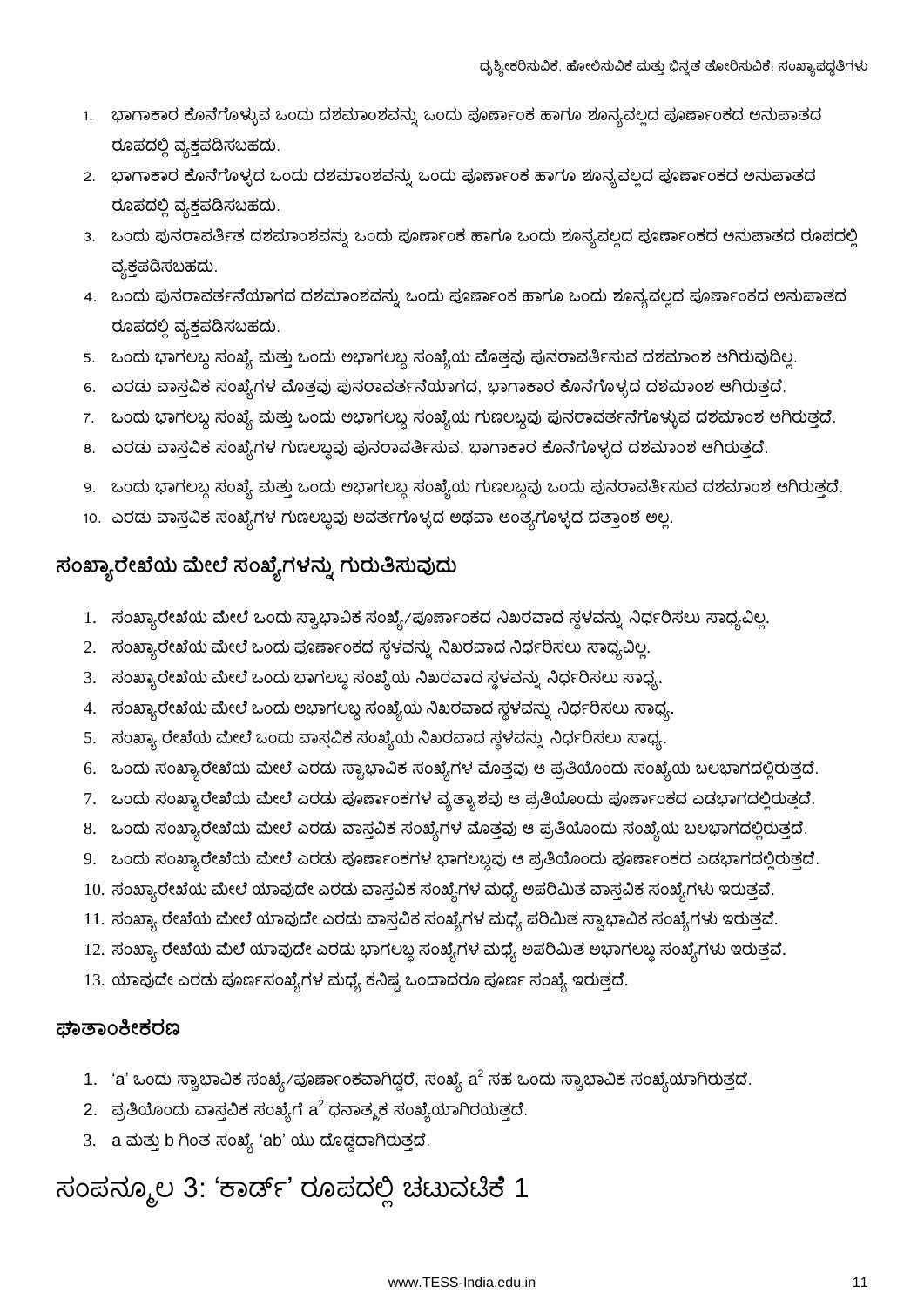ಈ ಸಂಪನ್ಮೂಲವು ಚಟುವಟಿಕೆ 1 ರಲ್ಲಿರುವ ಹೇಳಿಕೆಗಳನ್ನು ಒಳಗೊಂಡಿದೆ. ಈ ಹೇಳಿಕೆಗಳನ್ನು ಕಾಗದದ ಮೇಲೆ ಅಥವಾ ಕಾರ್ಡ್ ಗಳ ಮೇಲೆ ಮುದ್ರಿಸಿ, ಕತ್ತರಿಸಿಕೊಂಡು ಕಾರ್ಡ್ ಗಳ ರೂಪದಲ್ಲಿ ಬಳಸಬಹುದಾಗಿದೆ. ಈ ಚಿಕ್ಕ ಕಾರ್ಡ್ ಗಳನ್ನು ಯಾದೃಚ್ಛಿಕವಾಗಿ ವಿದ್ಯಾರ್ಥಿಗಳಿಗೆ ಕೊಟ್ಟು ಕೆಲಸ ಮಾಡಿಸಬಹುದು. ಇವುಗಳನ್ನು ಚಿಕ್ಕ ಚಟುವಟಿಕೆ ಅಥವಾ ದೀರ್ಘ ಚಟುವಟಿಕೆಯಾಗಿ 5 ಅಥವಾ 10 ನಿಮುಷಗಳ ಸಮಯ ಬಳಸಬಹುದು.

| ಎರಡು ಸ್ವಾಭಾವಿಕ ಸಂಖ್ಯೆಗಳ<br>ಮೊತ್ತವು ಒಂದು ಸ್ವಾಭಾವಿಕ ಸಂಖ್ಯೆ.                                | ಎರದು ಪೂರ್ಣಾಂಕಗಳ ಮೊತ್ತವು<br>ಒಂದು ಪೂರ್ಣಾಂಕವಾಗಿರುವುದಿಲ್ಲ.                                         | ಎರಡು ಅಭಾಗಲಬ್ಧ ಸಂಖ್ಯೆಗಳ<br>ವ್ಯತ್ಯಾಸವು ಒಂದು ಅಭಾಗಲಬ್ಧ<br>ಸಂಖ್ಯೆ.                                         |
|------------------------------------------------------------------------------------------|------------------------------------------------------------------------------------------------|-------------------------------------------------------------------------------------------------------|
| ಎರಡು ಅಭಾಗಲಬ್ಧ ಸಂಖ್ಯೆಗಳ<br>ಗುಣಲಬ್ಧವು ಒಂದು ಅಭಾಗಲಬ್ಧ<br>ಸಂಖ್ಯೆ.                             | ಎರಡು ಪೂರ್ಣಸಂಖ್ಯೆಗಳ<br>ಭಾಗಲಬ್ಧವು ಒಂದು ಪೂರ್ಣ ಸಂಖ್ಯೆ.                                             | ಎರಡು ವಾಸ್ತವಿಕ ಸಂಖ್ಯೆಗಳ<br>ಭಾಗಲಬ್ಧವು ಒಂದು ವಾಸ್ತವಿಕ<br>ಸಂಖ್ಯೆ.                                          |
| ಮೊತ್ತವು ಸೊನ್ನೆ o ಆಗಿರುವಂತೆ<br>ಪೂರ್ಣ ಸಂಖ್ಯೆಗಳ ಜೋಡಿಗಳ<br>ಸಂಖ್ಯೆಯು ಅಪರಿಮಿತವಾಗಿವೆ.           | ಗುಣಲಬ್ಧವು ಒಂದು ಆಗಿರುವಂತೆ<br>ಒಂದು ಜೋಡಿ ಪೂರ್ಣ ಸಂಖ್ಯೆಗಳು<br>ಇರುತ್ತವೆ.                             | ಎರಡು ವಾಸ್ತವಿಕ ಸಂಖ್ಯೆಗಳ<br>ಗುಣಲಬ್ಧವು ಪುನರಾರ್ತನೆಯಾಗದ<br>ಹಾಗೂ ಭಾಗಾಕಾರ ಕೊನೆಗೊಳ್ಳದ<br>ದಶಮಾಂಶ ಆಗಿರುವುದಿಲ್ಲ. |
| ಸಂಖ್ಯಾ ರೇಖೆಯ ಮೇಲೆ ಸ್ವಾಭಾವಿಕ<br>ಸಂಖ್ಯೆಯ ನಿಖರವಾದ ಸ್ಥಳವನ್ನು<br>ನಿರ್ಧರಿಸಲು ಸಾಧ್ಯವಿಲ್ಲ.       | ಸಂಖ್ಯಾರೇಖೆಯ ಮೇಲೆ ಎರಡು<br>ಪೂರ್ಣಾಂಕಗಳ ವ್ಯತ್ಯಾಸವು ಆ<br>ಪ್ರತಿಯೊಂದು ಪೂರ್ಣಾಂಕದ<br>ಎಡಭಾಗದಲ್ಲಿರುತ್ತದೆ. | ಯಾವುದೇ ಎರಡು ವಾಸ್ತವಿಕ<br>ಸಂಖ್ಯೆಗಳ ಮಧ್ಯೆ ಪರಿಮಿತ<br>ಸ್ವಾಭಾವಿಕ ಸಂಖ್ಯೆಗಳು ಇರುತ್ತವೆ.                        |
| 'a' ಯು ಒಂದು ಸ್ವಾಭಾವಿಕ<br>ಸಂಖ್ಯೆಯಾಗಿದ್ದರೆ, ಸಂಖ್ಯೆ a <sup>2</sup> ಒಂದು<br>ಸ್ವಾಭಾವಿಕ ಸಂಖ್ಯೆ | 'a' ಮತ್ತು 'b' ಗಿಂತ ಸಂಖ್ಯೆ 'ab' ಯು ನಿಮ್ಮ ಸ್ವಂತ ಹೇಳಿಕೆಗಳನ್ನು ತಯಾರಿ<br>ದೊಡ್ದದಾಗಿರುತ್ತದೆ.          | ಮಾಡಿ.                                                                                                 |

ಚಿತ್ರ R2.1 ಕಾರ್ಡ್ ರೂಪದಲ್ಲಿ ಚಟುವಟಿಕೆ 1ರ ಹೇಳಿಕೆಗಳು

## ಸಂಪನ್ಮೂಲ 4: ಸಂಖ್ಯಾ ಪದ್ಧತಿಗಳು ಮತ್ತು ಅವುಗಳ ಗುಣಲಕ್ಷಣಗಳು

ವಿವಿಧ ಸಂಖ್ಯಾ ಪದ್ಧತಿಗಳಲ್ಲಿನ ಸಂಖ್ಯೆಗಳ ಮೇಲಿನ ಕ್ರಿಯೆಗಳ ಗುಣಲಕ್ಷಣಗಳ ಮೇಲ್ನೋಟವನ್ನು ಕೋಷ್ಟಕ R3.1ರಲ್ಲಿ ನೀಡಲಾಗಿದೆ. ನೀವು ನಿಮ್ಮ ವಿದ್ಯಾರ್ಥಿಗಳಿಗೆ 'ಹೌದು' ಮತ್ತು 'ಇಲ್ಲ' ಎಂದು ಭರ್ತಿಮಾಡಲು ಹೇಳಬಹುದು.

ಕೋಷ್ಸಕ R3.1 ಸಂಖ್ಯಾಪಧ್ಧತಿಗಳು ಮತ್ತು ಅವುಗಳ ಗುಣಲಕ್ಷಣಗಳು.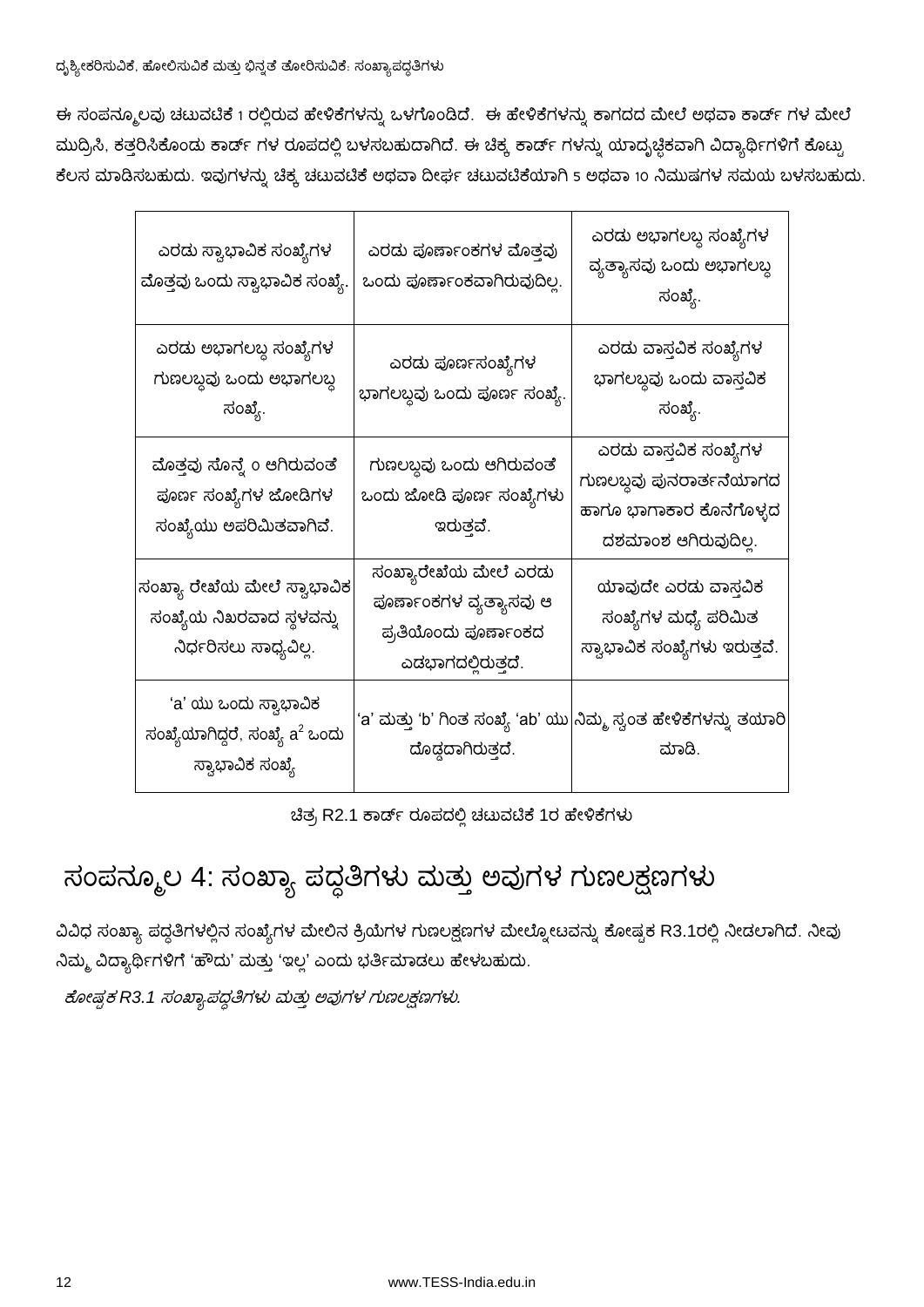| ಸಂಖ್ಯೆಗಳ ಮೇಲಿನ ಕ್ರಿಯೆಗಳ                                  | ಸಂಖ್ಯಾಪದ್ಧತಿ |       |          |        |              |          |
|----------------------------------------------------------|--------------|-------|----------|--------|--------------|----------|
| ಲಕ್ಷಣ                                                    | ಸ್ವಾಭಾವಿಕ    | ಪೂರ್ಣ | ರೂರ್ಣಾಂಕ | ಭಾಗಲಭ್ | ಅಭಾಗಲ<br>బ్ధ | ವಾಸ್ತವಿಕ |
| <i>ಸಂಕಲನದಲ್ಲಿ ಆವೃತ್ತ:</i> a, b ಒಂದು                      | ಹೌದು         | ಹೌದು  | ಹೌದು     | ಹೌದು   | ಇಲ್ಲ         | ಹೌದು     |
| ಗಣಕ್ಕೆ ಸೇರಿದ್ದರೆ, a+bಯು ಸಹ                               |              |       |          |        |              |          |
| ಅದೇ ಗಣಕ್ಕೆ ಸೇರಿರುತ್ತದೆ.                                  |              |       |          |        |              |          |
| <i>ಸಂಕಲನದ ಅನನ್ಯತೆ:</i> 'a ಯು                             | ಇಲ್ಲ         | ಹೌದು  | ಹೌದು     | ಹೌದು   | ಇಲ್ಲ         | ಹೌದು     |
| ಒಂದು ಗಣಕ್ಕೆ ಸೇರಿದ್ದಾಗ, a+z=a                             |              |       |          |        |              |          |
| ಆಗಿರುವಂತೆ ಆ ಗಣದಲ್ಲಿ z                                    |              |       |          |        |              |          |
| ಇರುತ್ತದೆ.                                                |              |       |          |        |              |          |
| <i>ಸಂಕಲನದ ವಿಲೋಮ:</i> ಒಂದು                                | ಇಲ್ಲ         | ಇಲ್ಲ  | ಹೌದು     | ಹೌದು   | ಇಲ್ಲ         | ಹೌದು     |
| ಗಣದಲ್ಲಿರುವ ಪ್ರತಿ 'a' ಗೆ a+(–a)=z                         |              |       |          |        |              |          |
| ಆಗುವಂತೆ (-a) ಎನ್ನುವ ಇನ್ನೊಂದು                             |              |       |          |        |              |          |
| ಸಂಖ್ಯೆ ಆ ಗಣದಲ್ಲಿರುತ್ತದೆ.                                 |              |       |          |        |              |          |
| <i>ಗುಣಾಕಾರದಲ್ಲಿ ಆವೃತ್ತ:</i> ಒಂದು                         | ಹೌದು         | ಹೌದು  | ಹೌದು     | ಹೌದು   | ಇಲ್ಲ         | ಹೌದು     |
| ಗಣಕ್ಕೆ a,b ಸೇರಿದ್ದರೆ, axbಯು ಸಹ                           |              |       |          |        |              |          |
| ಅದೇ ಗಣಕ್ಕೆ ಸೇರಿರುತ್ತದೆ.                                  |              |       |          |        |              |          |
| <i>ಗುಣಾಕಾರದಲ್ಲಿ ಅನನ್ಯತೆ:</i> 'a' ಯು                      | ಹೌದು         | ಹೌದು  | ಹೌದು     | ಹೌದು   | ಇಲ್ಲ         | ಹೌದು     |
| ಒಂದು ಗಣಕ್ಕೆ ಸೇರಿದ್ದಾಗ, axu=a                             |              |       |          |        |              |          |
| ಆಗಿರುವಂತೆ ಆ ಗಣದಲ್ಲಿ u                                    |              |       |          |        |              |          |
| ಇರುತ್ತದೆ.                                                |              |       |          |        |              |          |
| <i>ಗುಣಾಕಾರದ ವಿಲೋಮ:</i> ಒಂದು                              | ಇಲ್ಲ         | ಇಲ್ಲ  | ಇಲ್ಲ     | ಹೌದು   | ಇಲ್ಲ         | ಹೌದು     |
| ಗಣದಲ್ಲಿರುವ ಪ್ರತಿ 'a' ಎಂಬ                                 |              |       |          |        |              |          |
| ಸಂಖ್ಯೆಗೆ, axa <sup>-1</sup> =u ಆಗಿರುವಂತೆ a <sup>-1</sup> |              |       |          |        |              |          |
| ಎನ್ನುವ ಇನ್ನೊಂದು ಸಂಖ್ಯೆ ಆ                                 |              |       |          |        |              |          |
| ಗಣದಲ್ಲಿರುತ್ತದೆ.                                          |              |       |          |        |              |          |

## ಸಂಪನ್ಮೂಲ 5: ಪಾಠಗಳನ್ನು ಯೋಜಿಸುವುದು

### ಪಾಠಗಳನ್ನು ಯೋಜಿಸುವುದು ಮತ್ತು ತಯಾರಿಸುವುದು ಏಕೆ ಪ್ರಮುಖ

ಉತ್ತಮ ಪಾಠಗಳನ್ನು ಯೋಜಿಸಬೇಕಾಗುತ್ತದೆ. ಯೋಜನೆಯು ನಿಮ್ಮ ಪಾಠಗಳನ್ನು ಸ್ಪಷ್ಟ ಮತ್ತು ಸರಿಯಾದ ಸಮಯದಲ್ಲಿ ಮುಗಿಸುವಂತೆ ಸಹಾಯ ಮಾಡುತ್ತದೆ - ಇದರರ್ಥ ವಿದ್ಯಾರ್ಥಿಗಳು ಆಸಕ್ತಿಯುತವಾಗಿ ಮತ್ತು ಕ್ರಿಯಾಶೀಲರಾಗಿರಲು ಸಾಧ್ಯ. ಶಿಕ್ಷಕರು ಬೋಧನೆ ಮಾಡುತ್ತಿರುವಾಗ, ವಿದ್ಯಾರ್ಥಿಗಳ ಕಲಿಕೆಯ ಬಗ್ಗೆ ಕಂಡುಕೊಂಡು ಅದಕ್ಕನುಗುಣವಾಗಿ ಪ್ರತಿಸ್ಪಂದಿಸಬೇಕಾದರೆ ಪರಿಣಾಮಕಾರಿಯಾದ ಯೋಜನೆಯು ಸ್ವಲ್ಪಮಟ್ಟಿಗೆ ಆಂತಕರಿಕ ನಮನೀಯತೆ (Flexibility) ಯನ್ನು ಅಳವಡಿಸಿಕೊಂಡಿರಬೇಕು. ಪಾಠಗಳ ಸರಣಿಗೆ ಒಂದು ಯೋಜನೆಯ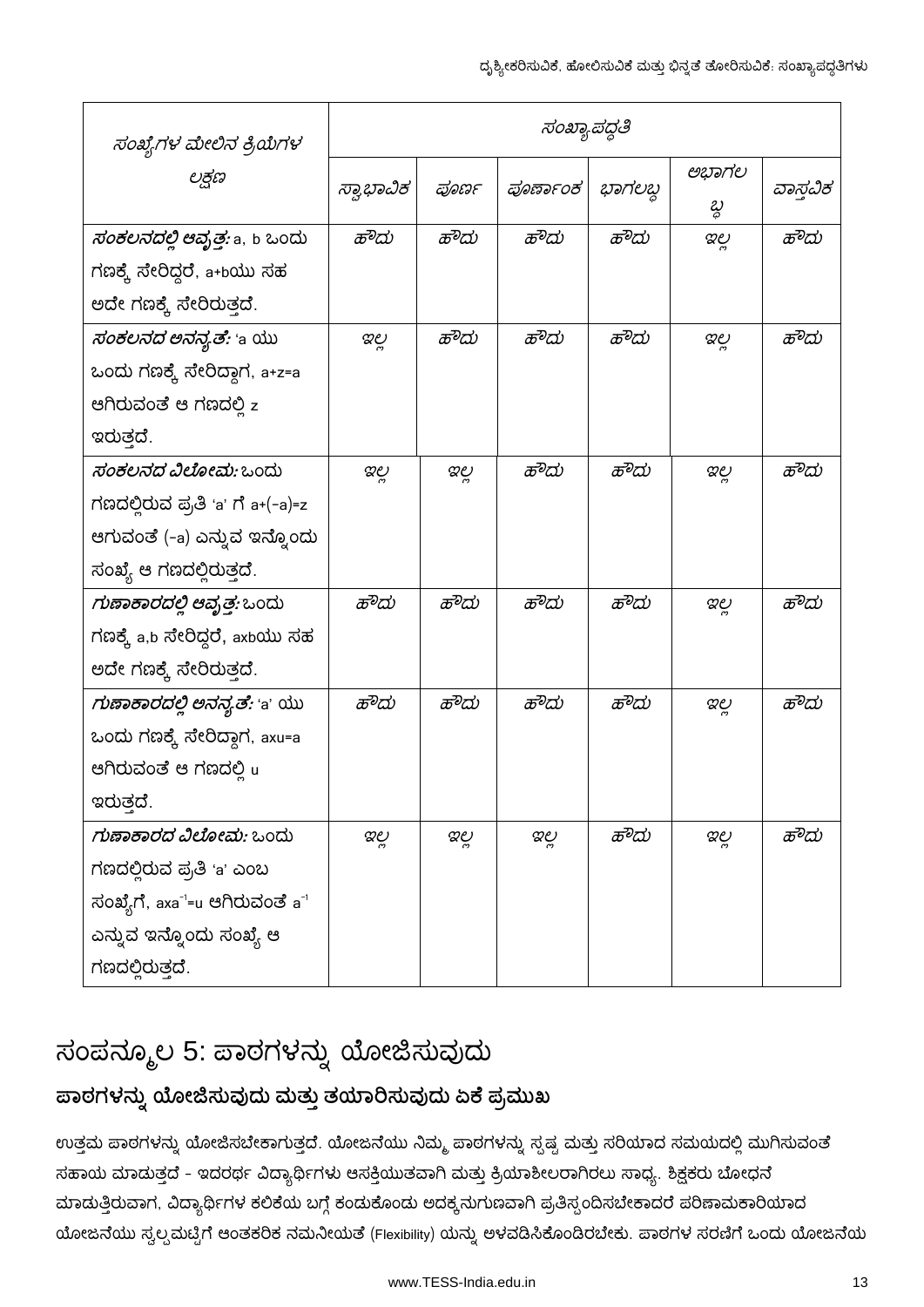ಮೇಲೆ ಕಾರ್ಯ ನಿರ್ವಹಿಸುವಾಗ ಸೇರಿಸಿಕೊಳ್ಳಬೇಕಾದ ಅಂಶಗಳಾವುವೆಂದರೆ - ವಿದ್ಯಾರ್ಥಿಗಳು ಮತ್ತು ಅವರ ಪೂರ್ವ ಕಲಿಕೆಯನ್ನು ತಿಳಿದಿರಬೇಕು, ಪಠ್ಯಕ್ರಮದ ಮೂಲಕ ಪ್ರಗತಿ ಸಾಧಿಸುವುದೆಂದರೇನೆಂದು ತಿಳಿದಿರಬೇಕು, ಮತ್ತು ವಿದ್ಯಾರ್ಥಿಗಳ ಕಲಿಕೆಗೆ ಸಹಾಯವಾಗುವ ಉತ್ತಮ ಸಂಪನ್ಮೂಲಗಳು ಮತ್ತು ಚಟುವಟಿಕೆಗಳನ್ನು ಕಂಡುಹಿಡಿಯಬೇಕು.

ಯೋಜಿಸುವಿಕೆಯು ಒಂದು ನಿರಂತರ ಪ್ರಕ್ರಿಯೆ ಆಗಿದ್ದು, ಇದು ಒಂಟಿ ಪಾಠಗಳನ್ನು ಮತ್ತು ಸರಣಿಪಾಠಗಳನ್ನು ತಯಾರಿಸಲು ನಿಮಗೆ ಸಹಾಯ ಮಾಡುತ್ತದೆ. ಪಾಠ ಯೋಜನೆಯ ಹಂತಗಳು ಯಾವುದೆಂದರೆ,

- ನಿಮ್ಮ ವಿದ್ಯಾರ್ಥಿಗಳು ಪ್ರಗತಿ ಹೊಂದಲು ಏನು ಅವಶ್ಯಕ ಎಂಬುದರ ಬಗ್ಗೆ ಸ್ಪಷ್ಟತೆಯನ್ನು ಹೊಂದಿರುವುದು.
- ಯಾವ ರೀತಿಯಾಗಿ ನೀವು ಬೋಧನೆ ಮಾಡಿದರೆ ವಿದ್ಯಾರ್ಥಿಗಳು ಅರ್ಥಮಾಡಿಕೊಳ್ಳುತ್ತಾರೆ ಎಂಬುದನ್ನು ಹಾಗೂ ನೀವು ಏನನ್ನು ಕಂಡುಕೊಂಡಿದ್ದೀರಿ ಅದಕ್ಕೆ ನಮನೀಯತೆಯನ್ನು ಹೇಗೆ ನಿರ್ವಹಿಸಬೇಕು ಎಂಬುದನ್ನು ನಿರ್ಧರಿಸಿಕೊಳ್ಳುವುದು.
- ್ಮುಂದೆ ಬರುವ ಪಾಠಗಳನ್ನು ಯೋಜಿಸುವುದಕ್ಕೋಸ್ಕರ, ನಿಮ್ಮ ವಿದ್ಯಾರ್ಥಿಗಳು ಏನನ್ನು ಕಲಿತರು ಮತ್ತು ಪಾಠವು ಹೇಗೆ ಉತ್ತಮವಾಗಿ ಸಾಗಿತು ಎಂಬುದನ್ನು ಅವಲೋಕಿಸುವುದು.

ಒಂದು ಪಠ್ಯಕ್ರಮವನ್ನು ನೀವು ಅನುಸರಿಸುವಾಗ, ಯೋಜನೆಯ ಮೊದಲನೆ ಹಂತವಾಗಿ ಪಠ್ಯಕ್ರಮದಲ್ಲಿರುವ ವಿಷಯಗಳನ್ನು ಮತ್ತು ಶೀರ್ಷಿಕೆಗಳನ್ನು ವಿಭಾಗಗಳಾಗಿ ಅಥವಾ ಭಾಗಗಳಾಗಿ ಎಷ್ಟು ಉತ್ತಮವಾಗಿ ವಿಂಗಡಿಸಬಹುದೆಂದು ಮಾಡುವುದಾಗಿದೆ. ವಿದ್ಯಾರ್ಥಿಗಳಲ್ಲಿ ಕ್ರಮೇಣವಾಗಿ ಕೌಶಲಗಳನ್ನು ಮತ್ತು ಜ್ಞಾನವನ್ನು ವೃದ್ಧಿಸಲು ಮತ್ತು ಪ್ರಗತಿ ಹೊಂದಲು ಇರುವ ಮಾರ್ಗಗಳನ್ನೂ, ಅಲ್ಲದೇ ಸಮಯದ

#### ಸರಣಿ ಪಾಠಗಳ ಯೋಜನೆ

ಲಭ್ಯತೆಯನ್ನೂ ಸಹ ನೀವು ಪರಿಗಣಿಸುವ ಅಗತ್ಯತೆಯಿದೆ. ನಿಮ್ಮ ಅನುಭವ ಅಥವಾ ಸಹೋದ್ಯೋಗಿಗಳ ಜೊತೆಗಿನ ಚರ್ಚೆಯು ಒಂದು ಅಧ್ಯಾಯವನ್ನು ನಾಲ್ಕು ಪಾಠಗಳಾಗಿ ಮತ್ತು ಇನ್ನೊಂದನ್ನು ಎರಡು ಪಾಠಗಳಾಗಿ ಮಾಡಬಹುದು ಎಂದು ನಿಮಗೆ ತಿಳಿಸುತ್ತದೆ. ಮುಂಬರುವ ಪಾಠಗಳಲ್ಲಿ ಬೇರೆ ಅಧ್ಯಾಯಗಳನ್ನು ಮಾಡುವಾಗ ಅಥವಾ ವಿಷಯವನ್ನು ವಿಸ್ತರಿಸುವಾಗ, ಅದೇ ಕಲಿಕಗೆ ಸಂಬಂಧಿಸಿದಂತೆ ಬೇರೆ ಬೇರೆ ವಿಧಾನಗಳಿಂದ ಮತ್ತು ಬೇರೆ ಬೇರೆ ಸಮಯಗಳಲ್ಲಿ ಹಿಂದೆ ಬರಬೇಕೆಂಬುದರ ಬಗ್ಗೆ ನಿಮಗೆ ಅರಿವಿರಬಹುದು.

ಎಲ್ಲಾ ಪಾಠಗಳ ಯೋಜನೆಗಳಲ್ಲಿ ನಿಮಗೆ ಇವುಗಳ ಸ್ಪಷ್ಟತೆಯ ಅಗತ್ಯವಿದೆ:

- ವಿದ್ಯಾರ್ಥಿಗಳು ಏನನ್ನು ಕಲಿಯಬೇಕು ಎಂದು ನೀವು ಬಯಸುತ್ತೀರಿ?
- ಆ ಕಲಿಕೆಯನ್ನು ನೀವು ಹೀಗೆ ಪರಿಚಯಿಸುವಿರಿ?
- ವಿದ್ಯಾರ್ಥಿಗಳು ಏನನ್ನು ಮಾಡಬೇಕು ಮತ್ತು ಏಕೆ?

ನೀವು ಕಲಿಕೆಯನ್ನು ಕ್ರಿಯಾಶೀಲ ಹಾಗೂ ಆಸಕ್ತಿದಾಯಕವಾಗಿ ಮಾಡಿದರೆ ವಿದ್ಯಾರ್ಥಿಗಳು ಆರಾಮವಾಗಿ ಮತ್ತು ಕುತೂಹಲದಿಂದ ಇರುತ್ತಾರೆ. ಸರಣಿ ಪಾಠಗಳ ಮೂಲಕ ವಿದ್ಯಾರ್ಥಿಗಳು ಏನನ್ನು ಮಾಡಬೇಕಾಗಿದೆಯೋ ಅದನ್ನು ಪರಿಗಣಿಸುವುದರಿಂದ ನೀವು ವೈವಿಧ್ಯತೆ ಮತ್ತು ಆಸಕ್ತಿ ಜೊತೆಗೆ ನಮನೀಯತೆಯನ್ನು ಸಹ ಬೆಳೆಸಬಹುದು. ವಿದ್ಯಾರ್ಥಿಗಳು ಸರಣಿ ಪಾಠಗಳ ಮೂಲಕ ಪ್ರಗತಿಯನ್ನು ಹೊಂದುತ್ತಿರುವಾಗ ಅವರ ತಿಳುವಳಿಕೆಯನ್ನು ಹೇಗೆ ಪರೀಕ್ಷಿಸಬಹುದು ಎಂಬುದನ್ನು ಯೋಚೆಸಿ. ಕೆಲವು ಕ್ಷೇತ್ರಗಳು ಹೆಚ್ಚು ದೀರ್ಘವಾಗಿದ್ದರೆ ಅಥವಾ ಶೀಘ್ರವಾಗಿ ಗ್ರಹಿಸಲ್ಪಟ್ಟರೆ, ನೀವು ನಮನೀಯವಾಗಿರಲು ಸಿದ್ದರಾಗಿರಿ.

#### ಪಾಠಗಳನ್ನು ತಯಾರಿಸುವುದು

ಸರಣಿಪಾಠಗಳ ಯೋಜನೆಯ ನಂತರ, ಪ್ರತಿ ವೈಯಕ್ತಿಕ ಪಾಠವನ್ನು ವಿದ್ಯಾರ್ಥಿಗಳು ಅಲ್ಲಿಯವರೆಗೆ ಹೊಂದಿದ ಪ್ರಗತಿಯ ಆಧಾರದ ಮೇಲೆ ಯೋಜಿಸಬೇಕು. ಸರಣಿ ಪಾಠಗಳ ಅಂತ್ಯದಲ್ಲಿ ವಿದ್ಯಾರ್ಥಿಗಳು ಏನನ್ನು ಕಲಿಯಬೇಕಾಗಿತ್ತು ಅಥವಾ ಏನನ್ನು ಮಾಡಲು ಸಮರ್ಥರಾಗಬೇಕಿತ್ತು ಎಂದು ತಿಳಿದಿದ್ದರೂ ಸಹ ನೀವು ಕೆಲವು ಅನಿರೀಕ್ಷಿತವಾದುದನ್ನು ಪುನಃಸ್ಮರಣೆ ಮಾಡುವ ಅಗತ್ಯವಿರುತ್ತದೆ ಅಥವಾ ಹೆಚ್ಚು ತ್ವರಿತವಾಗಿ ಮುಂದುವರೆಯಬೇಕಾಗಿರುತ್ತದೆ. ನಿಮ್ಮ ಎಲ್ಲಾ ವಿದ್ಯಾರ್ಥಿಗಳು ಪ್ರಗತಿಯನ್ನು ಮತ್ತು ಯಶಸ್ಸನ್ನು ಹೊಂದಬೇಕಾದರೆ ಪ್ರತಿ ವೈಯಕ್ತಿಕ ಪಾಠವನ್ನು ಯೋಜಿಸಲೇಬೇಕು.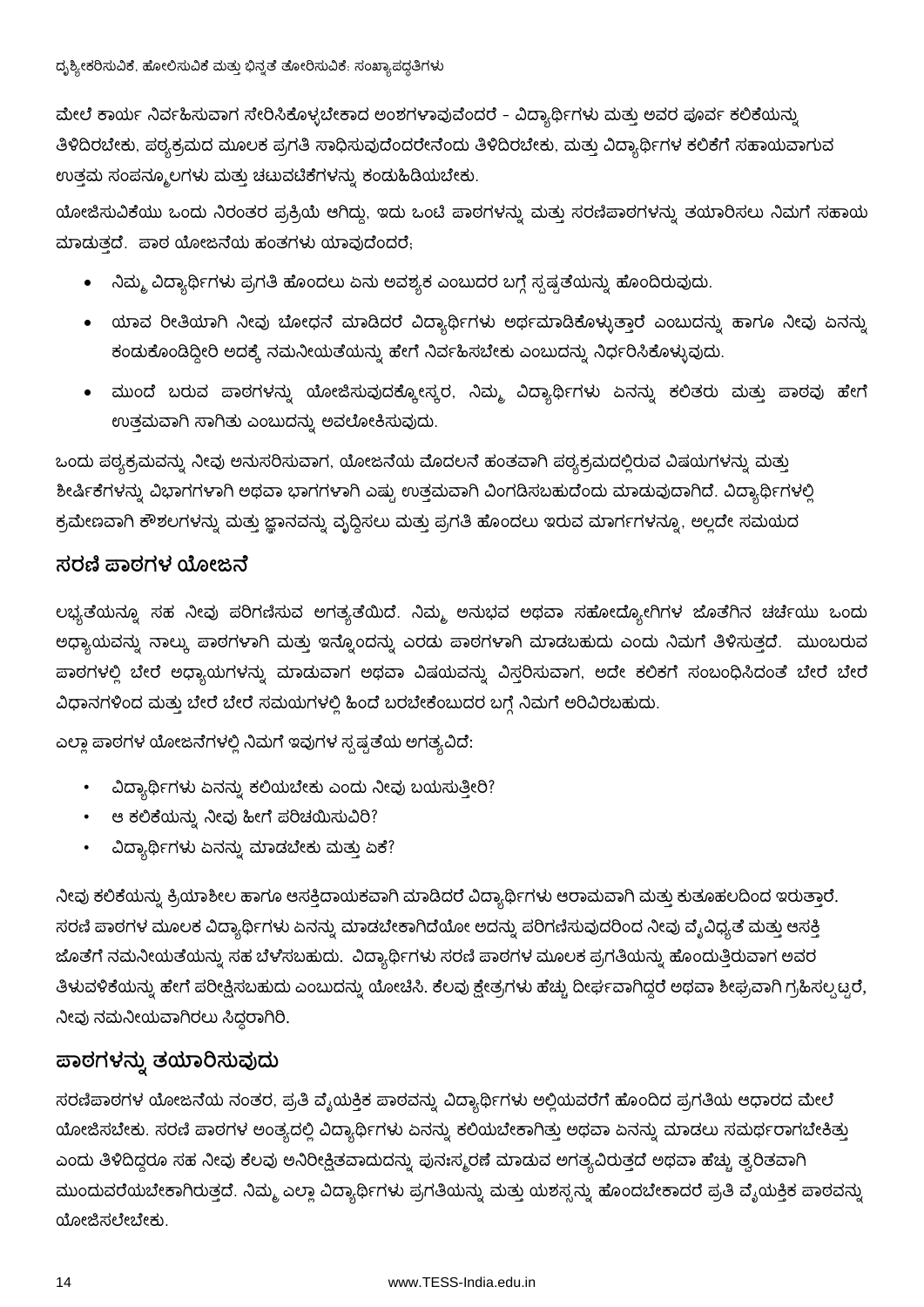ಪಾಠದ ಯೋಜನೆಯಲ್ಲಿ, ಪ್ರಾಯೋಗಿಕ ಕೆಲಸಕ್ಕೆ ಅಥವಾ ಕ್ರಿಯಾಶೀಲ ಗುಂಪಿನ ಕೆಲಸಕ್ಕೆ ಯಾವುದೇ ಸಂಪನ್ಮೂಲಗಳು ಸಿದ್ಧವಾಗಿವೆಯೇ ಜೊತೆಗೆ ಪ್ರತಿಯೊಂದು ಚಟುವಟಿಕೆಗೆ ಸಾಕಷ್ಟು ಸಮಯವಿದೆಯೇ ಎಂದು ಖಚಿತ ಪಡಿಸಿಕೊಳ್ಳಬೇಕು. ಯೋಜನಾ ವಸ್ತುಗಳ ಒಂದು ಭಾಗವಾಗಿ ದೊಡ್ಡ ತರಗತಿಗಳಲ್ಲಿ ನೀವು ವಿವಿಧ ಪ್ರಶ್ನೆಗಳನ್ನು ಮತ್ತು ವಿವಿಧ ಗುಂಪುಗಳಿಗೆ ಚಟುವಟಿಕೆಗಳನ್ನು ಯೋಜಿಸುವ ಅಗತ್ಯವಿದೆ.

ನೀವು ಹೊಸ ಪಾಠಗಳನ್ನು ಬೋಧಿಸುವಾಗ, ನೀವು ಅದನ್ನು ಅಭ್ಯಾಸ ಮಾಡಲು ಸಮಯವನ್ನು ಹೊಂದಿಸಿಕೊಳ್ಳುವ ಅಗತ್ಯವಿದೆ ಮತ್ತು ಇತರೆ ಶಿಕ್ಷಕರ ಜೊತೆ ವಿಚಾರಗಳನ್ನು ಮಾತನಾಡುವುದರಿಂದ ನೀವು ಆತ್ಮ ವಿಶ್ವಾಸ ಗಳಿಸುತ್ತೀರಿ.

ನಿಮ್ಮ ಪಾಠವನ್ನು ಮೂರು ಭಾಗಗಳಾಗಿ ಸಿದ್ಧಪಡಿಸಲು ಯೋಚಿಸಿ. ಈ ಭಾಗಗಳನ್ನು ಕೆಳಗೆ ಚರ್ಚಿಸಲಾಗಿದೆ.

#### <u>1. ಪೀಠಿಕೆ</u>

ಪಾಠದ ಪ್ರಾರಂಭದಲ್ಲಿ, ವಿದ್ಯಾರ್ಥಿಗಳಿಗೆ ವಿವರಿಸಿ, ಏನನ್ನು ಕಲಿಯುವರು ಎಂದು ಇದರಿಂದಾಗಿ ಏನನ್ನು ನಿರೀಕ್ಷಿಸಲಾಗಿದೆ ಎಂಬುದನ್ನು ಪ್ರತಿಯೊಬ್ಬರೂ ತಿಳಿದುಕೊಳ್ಳುತಾರೆ.

#### 2. ಪಾಠದ ಪ್ರಮುಖ ಭಾಗ

ವಿದ್ಯಾರ್ಥಿಗಳಿಗೆ ಈಗಾಗಲೇ ಗೊತ್ತಿರುವ ವಿಷಯಗಳನ್ನು ಹಂಚಿಕೊಳ್ಳಲು ಅವಕಾಶ ನೀಡುವುದರ ಮೂಲಕ, ಅವರು ಏನನ್ನು ಕಲಿಯಬೇಕಾಗಿದೆ ಅದರಲ್ಲಿ ಆಸಕ್ತಿ ಮೂಡಿಸುವ ಅಗತ್ಯವಿದೆ. ನೀವು ಸ್ಥಳೀಯ ಸಂಪನ್ಮೂಲಗಳನ್ನು, ಹೊಸ ಮಾಹಿತಿಯನ್ನು ಅಥವಾ ಗುಂಪು ಕೆಲಸವನ್ನು ಅಥವಾ ಸಮಸ್ಯಾ ಪರಿಹಾರವನ್ನು ಒಳಗೊಂಡ ಕ್ರಿಯಾಶೀಲ ವಿಧಾನಗಳನ್ನು ಬಳಸಲು ನಿರ್ಧರಿಸಬಹುದು. ಬಳಸುವ ಸಂಪನ್ಮೂಲಗಳನ್ನು ಮತ್ತು ಯಾವ ರೀತಿ ನೀವು ನಿಮ್ಮ ತರಗತಿಯ ಸ್ಥಳವನ್ನು ಉಪಯೋಗಿಸುವಿರಿ ಎಂದು ಗುರುತಿಸಿಕೊಳ್ಳಿ. ವೈವಿಧ್ಯಮಯ ಚಟುವಟಿಕೆಗಳನ್ನು, ಸಂಪನ್ಮೂಲಗಳನ್ನು

'ಮತ್ತು ಸಮಯಾವಕಾಶವನ್ನು ಬಳಸುವುದು ಪಾಠಯೋಜನೆಯ ಪ್ರಮುಖ ಭಾಗವಾಗಿದೆ. ಒಂದು ವೇಳೆ ನೀವು ಹಲವಾರು ವಿಧಾನಗಳನ್ನು ಮತ್ತು ಚಟುವಟಿಕೆಗಳನ್ನು ಬಳಸಿದರೆ, ಹೆಚ್ಚು ವಿದ್ಯಾರ್ಥಿಗಳಿಗೆ ತಲುಪಿಸಲು ಸಾಧ್ಯ, ಏಕೆಂದರೆ ಅವರು ಹಲವಾರು ಮಾರ್ಗಗಳಲ್ಲಿ ಕಲಿಯಬಹುದಾಗಿದೆ.

#### 3. ಕಲಿಕೆಯನ್ನು ಪರಿಶೀಲಿಸಲು ಪಾಠದ ಅಂತ್ಯದ ಭಾಗ

ಯಾವಾಗಲೂ ಎಷ್ಟರ ಮಟ್ಟಿಗೆ ಪ್ರಗತಿಯಾಗಿದೆ ಎಂಬುದನ್ನು ಕಂಡುಕೊಳ್ಳಲು ಕಾಲಾವಕಾಶ ನೀಡಿ (ಪಾಠದ ಸಮಯದಲ್ಲಾದರೂ ಅಥವಾ ಪಾಠದ ಕೊನೆಯಾಲ್ಲಾದರೂ). ಪರಿಶೀಲನೆ ಎಂಬುದು ಯಾವಾಗಲೂ ಪರೀಕ್ಷೆಯೇ ಎಂದರ್ಥವಲ್ಲ. ಸಾಮಾನ್ಯವಾಗಿ ಇದನ್ನು ತ್ವರಿತವಾಗಿ ಮತ್ತು ಆ ಸ್ಥಳದಲ್ಲಿಯೇ ಮಾಡಲಾಗುತ್ತದೆ- ಇಂತಹವು ಯಾವುವೆಂದರೆ-ಯೋಜಿಸಿದ ಪ್ರಶ್ನೆಗಳು ಅಥವಾ ವಿದ್ಯಾರ್ಥಿಗಳು ಅವರು ಕಲಿತದ್ದನ್ನು ಪ್ರಸ್ತುತ ಪಡಿಸುವಾಗ ವೀಕ್ಷಿಸುವುದು- ಆದರೆ ನೀವು ನಮನೀಯರಾಗಿ ಯೋಜಿಸಬೇಕು ಮತ್ತು ವಿದ್ಯಾರ್ಥಿಗಳ ಪ್ರತಿಕ್ರಿಯಗಳ ಆಧಾರದ ಮೇಲೆ ಬದಲಾವಣೆಗಳ ಮಾಡಿಕೊಳ್ಳಬೇಕು.

ಪಾಠವನ್ನು ಅಂತ್ಯಗೊಳಿಸಲು ಒಂದು ಉತ್ತಮವಾದ ಮಾರ್ಗವೆಂದರೆ, ಆರಂಭದಲ್ಲಿಯೇ ಗುರಿಗಳಿಗೆ ಹಿಂದಿರುಗುವುದು, ಮತ್ತು ವಿದ್ಯಾರ್ಥಿಗಳಿಗೆ ಅವರ ಕಲಿಕೆಯ ಪ್ರಗತಿಯ ಬಗ್ಗೆ ಪರಸ್ಪರ ಮಾತನಾಡಲು ಹಾಗೂ ನಿಮ್ಮ ಜೊತೆ ಸಮಯಾವಕಾಶವನ್ನು ನೀಡುವುದು. ವಿದ್ಯಾರ್ಥಿಗಳ ಮಾತುಗಳನ್ನು ಆಲಿಸಿವುದರಿಂದ ಖಚಿತವಾಗಿ ನೀವು ನಿಮ್ಮ ಮುಂದಿನ ಪಾಠಗಳಿಗೆ ಯಾವ ರೀತಿ ಯೋಜನೆ ಮಾಡಬಹುದು ಎಂಬುದನ್ನು ತಿಳಿಯುವಿರಿ.

#### ಪಾಠಗಳ ಪುನರಾವಲೋಕನ

ಪ್ರತಿಯೊಂದು ಪಾಠವನ್ನು ಹಿಂದುರುಗಿ ಅವಲೋಕಿಸಿ ಮತ್ತು ನೀವು ಏನನ್ನು ಮಾಡಿದ್ದೀರಿ, ನಿಮ್ಮ ವಿದ್ಯಾರ್ಥಿಗಳು ಏನನ್ನು ಕಲಿತರು, ಯಾವೆಲ್ಲ ಸಂಪನ್ಮೂಲಗಳನ್ನು ಬಳಸಲಾಗಿತ್ತು ಮತ್ತು ಎಷ್ಟು ಉತ್ತಮವಾಗಿ ಕಲಿಕೆ ನಡೆಯಿತು ಎಂಬುದಕ್ಕೆ ದಾಖಲೆ ಇರಿಸಿಕೊಳ್ಳಿ. ಇದ್ದರಿಂದ ನೀವು ನಿಮ್ಮ ಯೋಜನೆಯಲ್ಲಿ ಸುಧಾರಣೆಗಳನ್ನು ಅಥವಾ ಹೊಂದಾಣಿಕೆಗಳನ್ನು ಅನಂತರದ ಪಾಠಗಳಲ್ಲಿಮಾಡಿಕೊಳ್ಳಬಹುದು. ಉದಾಹರಣೆಗೆ, ನೀವು ಈ ಕೆಳಗಿನ ರೀತಿಯಲ್ಲಿ ನಿರ್ಧರಿಸಬಹುದು.

- ಚಟುವಟಿಕೆಗಳನ್ನು ಬದಲಾಯಿಸುವುದು ಅಥವಾ ವಿವಿಧ ರೀತಿಯಲ್ಲಿ ಮಾಡುವುದು.
- ಆವೃತ ಮತ್ತು ತೆರೆದ ವ್ಯಾಪ್ತಿಯ ಪ್ರಶ್ನೆಗಳನ್ನು ಸಿದ್ಧಪಡಿಸುವುದು.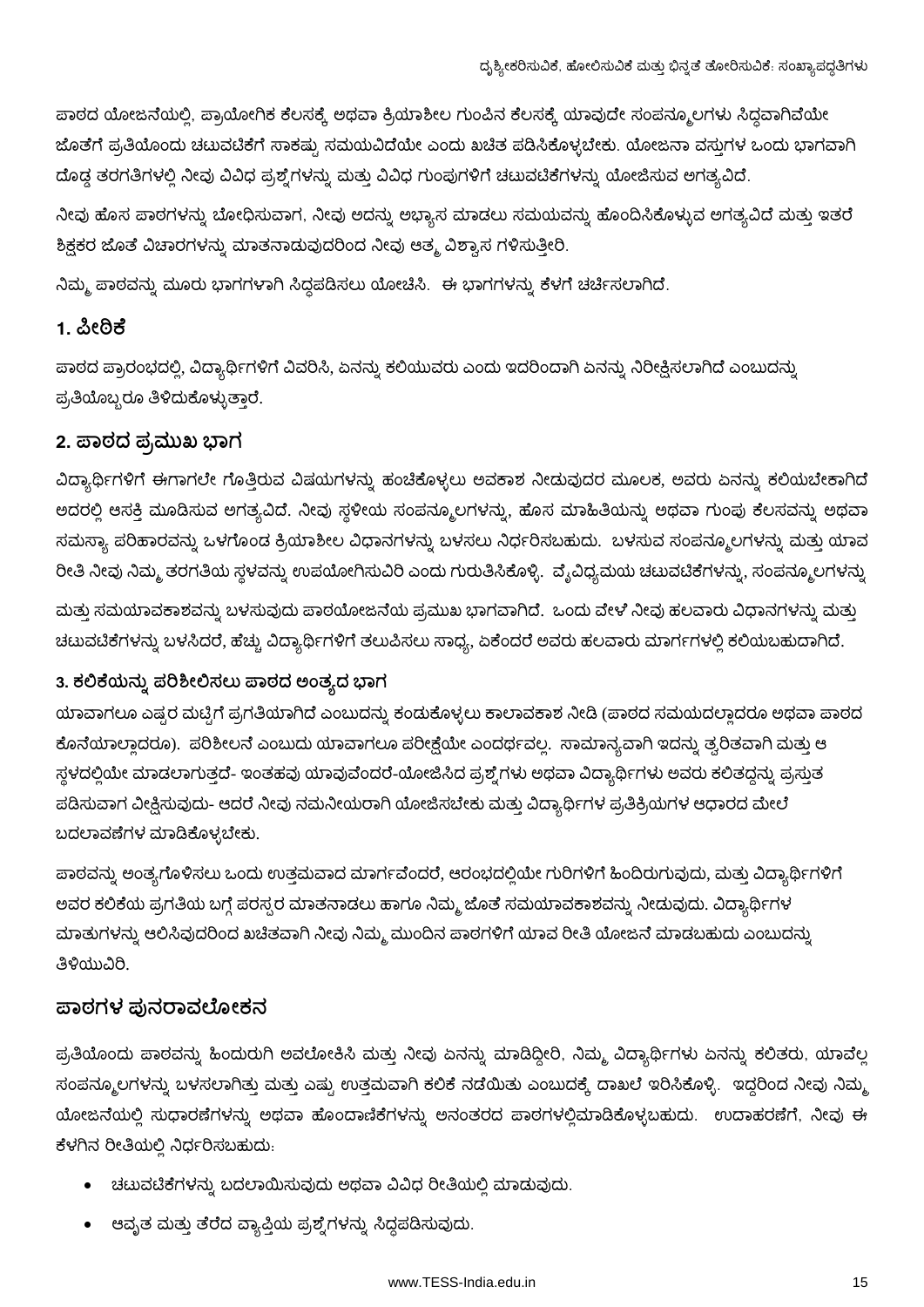ದೃಶ್ಯೀಕರಿಸುವಿಕೆ, ಹೋಲಿಸುವಿಕೆ ಮತ್ತು ಭಿನ್ನತೆ ತೋರಿಸುವಿಕೆ. ಸಂಖ್ಯಾಪದ್ಧತಿಗಳು

ಯಾರಿಗೆ ಹೆಚ್ಚುವರಿ ಸಹಾಯದ ಅವಶ್ಯಕತೆ ಇದೆಯೋ ಅಂತಹ ವಿದ್ಯಾರ್ಥಿಗಳಿಗೆ ಮೂಂದುವರೆದ ಅಧಿವೇಶನವನ್ನು ನಡೆಸುವುದು.

ವಿದ್ಯಾರ್ಥಿಗಳು ಇನ್ನೂ ಚೆನ್ಣಾಗಿ ಕಲಿಯುವಂತೆ ಮಾಡಲು, ನೀವು ಏನನ್ನು ಮಾಡಲು ಅಥವಾ ಯೋಜಿಸಲು ಸಾಧ್ಯವೆಂದು ಯೋಚಿಸಿರಿ.

ನೀವು ಪ್ರತಿ ಪಾಠವನ್ನು ಮಾಡುತ್ತಾ ಸಾಗಿದಂತೆ ಅನಿವಾರ್ಯವಾಗಿ ನಿಮ್ಮ ಪಾಠಯೋಜನೆಗಳು ಬದಲಾವಣೆ ಆಗಬಹುದು, ಏಕೆಂದರೆ ನೀವು ಮುಂದೆ ಆಗಲಿರುವ ಪ್ರತಿಯೊಂದನ್ನು ಉಹಿಸಲು ಸಾಧ್ಯವಿಲ್ಲ ಉತ್ತಮ ಯೋಜನೆ ಎಂದರೆ ನೀವು ಯಾವ ಕಲಿಕೆ ಆಗಲಿ ಎಂದು ಬಯಸಿದ್ದೀರೋ ಅದನ್ನು ತಿಳಿದುಕೊಳ್ಳುವುದು ಮತ್ತು ಇದರಿಂದ ನೀವು ವಿದ್ಯಾರ್ಥಿಗಳ ವಾಸ್ತವಿಕ ಕಲಿಕೆಯ ಬಗ್ಗೆ ಕಂಡುಕೊಂಡಿದ್ದೀರೊ ಅದಕ್ಕೆ ನಮ್ಯವಾಗಿ ಪ್ರತಿಕ್ರಿಯೆ ನೀಡಲು ಸಿದ್ದರಾಗುವಿರಿ.

### ಸಂಪನ್ಮೂಲ 6: ಚಟುವಟಿಕೆ 3ರ ಉದಾಹರಣೆಗಳು

#### ಅಭ್ಯಾಸ 1.6 (9ನೇ ತರಗತಿಯ NCERT ಪಠ್ಯಪುಸ್ತಕದ ಘಟಕ1, ಪುಟ 26ರಲ್ಲಿ) ಅಳವಡಿಸಿಕೊಳ್ಳುವುದು

#### **1.6**

| 1. ಕಂದು ಹಿಡಿಯಿರಿ | (i) 642                                   | (ii) $32\overline{5}$ iii) $125\overline{3}$ |                                                    |                                        |
|------------------|-------------------------------------------|----------------------------------------------|----------------------------------------------------|----------------------------------------|
| 2. ಕಂದು ಹಿಡಿಯಿರಿ | (i) $9\frac{3}{2}$                        | $(ii)$ 32 $5$                                | (iii) $16^{\frac{3}{4}}$ (iv) $125^{\frac{-1}{3}}$ |                                        |
| 3. ಸುಲಭಗೊಳಿಸಿರಿ  | (i) $2^{\frac{2}{3}}$ , $2^{\frac{1}{5}}$ | (ii) $\left(\frac{1}{3^{3}}\right)^{7}$      | (iii) $\frac{11^{\frac{1}{2}}}{11^{\frac{1}{4}}}$  | (iv) $7^{\frac{1}{2}}.8^{\frac{1}{2}}$ |

ವಿದ್ಯಾರ್ಥಿಗಳನ್ನು ಕೇಳಿ ಈ ಹೆಚ್ಚುವರಿ ಪ್ರಶ್ನೆಗಳನ್ನು ಅಳವಡಿಸಿಕೊಳ್ಳಿ.

- ಈ ಪ್ರಶ್ನೆಗಳಿಗೆ ಉತ್ತರ ಕಂಡುಕೊಳ್ಳಲು (ಬಿಡಿಸಲು) ಇರುವ ವಿಧಾನಗಳಲ್ಲಿ ಯಾವುದು ಒಂದೇ ರೀತಿಯದ್ದಾಗಿದೆ ಮತ್ತು ಯಾವುದು ಭಿನ್ನವಾಗಿದೆ?
- ಮೇಲಿರುವ ಪ್ರಶ್ನೆಗಳಾದ 1, 2 ಮತ್ತು 3ಕ್ಕೆ ಎರಡು ಹೆಚ್ಚುವರಿ ಭಾಗಗಳನ್ನು ಮಾಡಿಕೊಳ್ಳಿ. ಈ ಪ್ರಶ್ನೆಗಳಲ್ಲಿ ಒಂದು ಪ್ರಶ್ನೆಯು ಸುಲಭದ್ದಾಗಿರಬೇಕು ಮತ್ತು ಇನ್ನೊಂದ ಕಠಿಣವಾಗಿರಬೇಕು. ನೀವೇ ಸ್ವತಃ ಪರಿಹಾರ ಕಂಡುಕೊಳ್ಳಲು ಸಾಧ್ಯ ಎಂಬುದನ್ನು ಖಚಿತಪಡಿಸಿಕೊಳ್ಳಿ.

ಅಭ್ಯಾಸ 1.2, ಪ್ರಶ್ನೆ 1 ಇದನ್ನು ಬಳಸಿಕೊಳ್ಳುವುದು (NCERT ಪಠ್ಯಪುಸ್ತಕ, **IX**, ಅಧ್ಯಾಯ 1, ಪುಟ 8**)** ಅಭ್ಯಾಸ 1.2

- 1. ಕೆಳಗಿನ ಹೇಳಿಕೆಗಳಲ್ಲಿ ಯಾವುದು ಸರಿ ಅಥವಾ ತಪ್ಪು ಎಂದು ಹೇಳಿ. ನಿಮ್ಮ ಉತ್ತರಗಳಿಗೆ ಸಮರ್ಥನೆ ನೀಡಿ.
	- (i) ಪ್ರತಿ ಅಭಾಗಲಬ್ಧ ಸಂಖ್ಯೆಯು ಒಂದು ವಾಸ್ತವಿಕ ಸಂಖ್ಯೆ ಆಗಿರುತ್ತದೆ.
	- (ii) ಸಂಖ್ಯಾ ರೇಖೆಯ ಮೇಲಿನ ಪ್ರತಿ ಬಿಂದುವು  $\sqrt{m}$  ರೂಪದಲ್ಲಿರುತ್ತದೆ, ಅಲ್ಲಿ ' $m$ ' ಒಂದು ಸ್ವಾಭಾವಿಕ ಸಂಖ್ಯೆ ಆಗಿರುತ್ತದೆ.
	- (iii) ಪ್ರತಿ ವಾಸ್ತವಿಕ ಸಂಖ್ಯೆಯು ಒಂದು ಅಭಾಗಲಬ್ದ ಸಂಖ್ಯೆ ಆಗಿರುತ್ತದೆ.

ವಿದ್ಯಾರ್ಥಿಗಳಿಗೆ ಕೆಳಗಿನ ರೀತಿಯ ಹೆಚ್ಚುವರಿ ಪ್ರಶ್ನೆಗಳನ್ನು ಕೇಳುವುದರೊಂದಿಗೆ ಈ ಅಭ್ಯಾಸವನ್ನು ಅಳವಡಿಸಿಕೊಳ್ಳಿ.

- ನೀವು ಸರಿಯೆಂದು ನಿಮಗೆ ಹೇಗೆ ಗೊತು?
- ಪ್ರಶ್ತೆ 1ಕ್ಕೆ ನೀವು ಯೋಚಿಸಿರುವ ಹಾಗೆ ಸರಿಯಾದ ಉತ್ತರಗಳಿಗೆ ವಿರುದ್ಧವಾದುದನ್ನು ನಿಮ್ಮ ಜೋಡಿದಾರರಿಗೆ ಮನವರಿಕೆ ಮಾಡಲು ಪ್ರಯತ್ನಿಸಿ.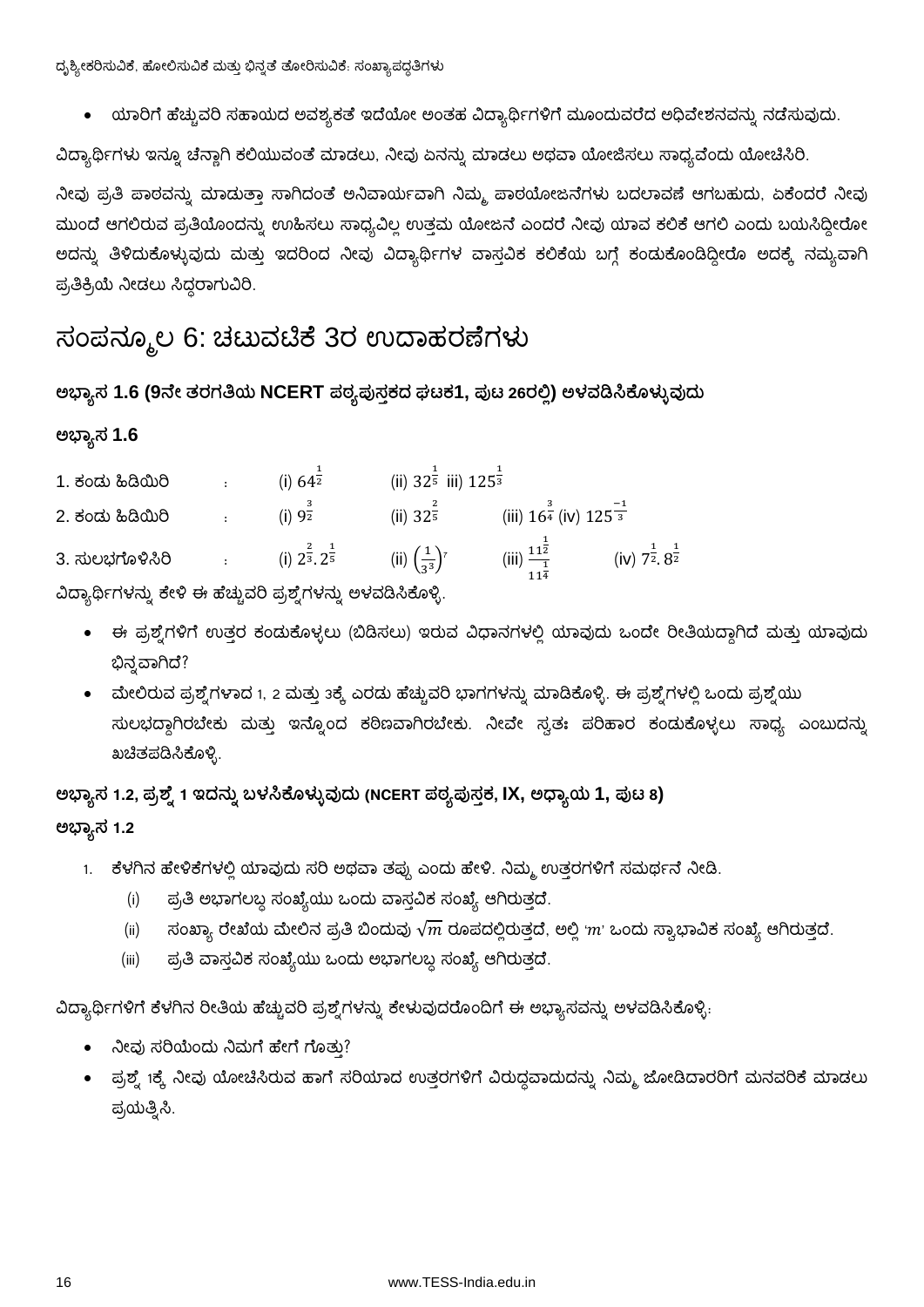#### **(Glossary)**

| ದೃಶ್ಯೀಕರಿಸುವಿಕೆ    | visualising  |
|--------------------|--------------|
| ಭಿನ್ನತೆ ತೋರಿಸುವಿಕೆ | contrasting  |
| ಸಾಧಿಸುವುದು         | accomplish   |
| ಅಮೂರ್ತ             | abstract     |
| ಕಾರಣೀಕರಿಸುವಿಕೆ     | reasoning    |
| ಇಣುಕಿ ನೋದು         | flicking     |
| ಚೆಂತನಶೀಲರಾಗುವುದು   | reflecting   |
| ಭಯಬೀತ              | apprehensive |
| ಮಹತ್ವಾಕಾಂಕ್ಷೆ      | ambitious    |
| ಕಾರ್ಯಗಳು           | tasks        |
| ಅನ್ಯೇಷಿಸು          | explore      |
| ಸೂಕ್ಷ್ಮ            | subtle       |

## **Additional resources**

- A newly developed maths portal by the Karnataka government: http://karnatakaeducation.org.in/KOER/en/index.php/Portal:Mathem atics
- Class X maths study material: http://www.zietmysore.org/stud\_mats/X/maths.pdf
- National Centre for Excellence in the Teaching of Mathematics: https://www.ncetm.org.uk/
- National STEM Centre: http://www.nationalstemcentre.org.uk/
- OpenLearn: http://www.open.edu/openlearn/
- BBC Bitesize: http://www.bbc.co.uk/bitesize/
- Khan Academy's math section: https://www.khanacademy.org/math
- NRICH: http://nrich.maths.org/frontpage
- Mathcelebration: http://www.mathcelebration.com/
- Art of Problem Solving's resources page: http://www.artofproblemsolving.com/Resources/index. php
- Teachnology:<http://www.teach-nology.com/worksheets/math/>
- Maths is Fun: http://www.mathsisfun.com/
- National Council of Educational Research and Training's textbooks for teaching mathematics and for teacher training of mathematics: http://www.ncert.nic.in/ncerts/textbook/textbook.htm
- LMT-01 *Learning Mathematics*, Block 1 ('Approaches to Learning') Block 2 ('Encouraging Learning in the Classroom'), Block 6 ('Thinking Mathematically'): http://www.ignou4ublog.com/2013/06/ignou-lmt-01-study-materialbooks.html
- *Learning Curve* and *At Right Angles*, periodicals about mathematics and its teaching: http://azimpremjifoundation.org/Foundation\_Publications
- Central Board of Secondary Education's books and support material (also including the